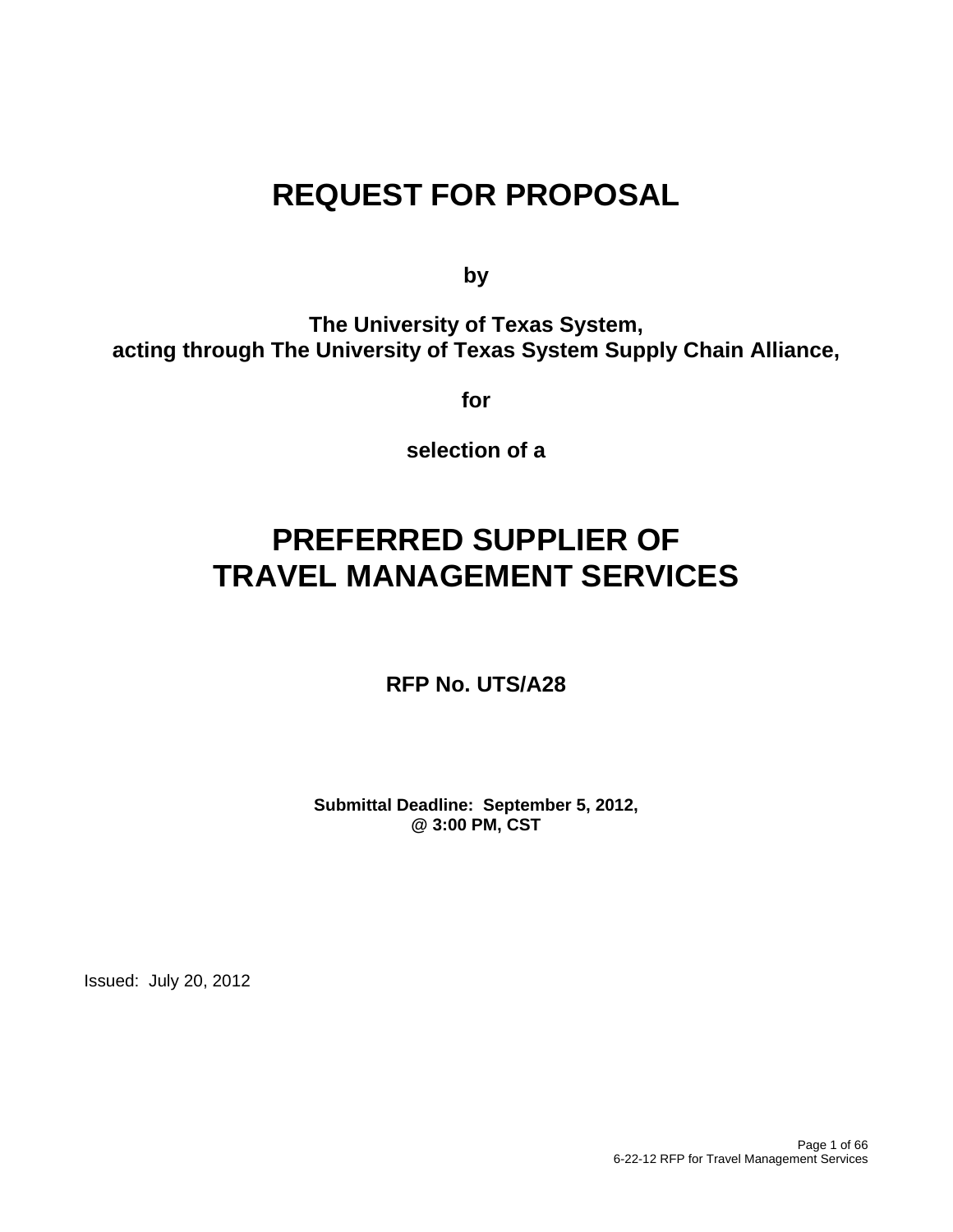## **TABLE OF CONTENTS**

| SECTION 5: SPECIFICATIONS, ADDITIONAL QUESTIONS AND SCOPE OF WORK 12 |  |
|----------------------------------------------------------------------|--|
|                                                                      |  |

## **ATTACHMENTS**

| <b>APPENDIX ONE</b>   |                                                 |
|-----------------------|-------------------------------------------------|
| APPENDIX TWO          | UT SYSTEM POLICY ON UTILIZATION OF HISTORICALLY |
| <b>APPENDIX THREE</b> | SAMPLE PREFERRED SUPPLIER AGREEMENT38           |
| APPENDIX THREE-300    | SAMPLE INSTITUTIONAL PARTICIPATION AGREEMENT57  |
| APPENDIX FOUR         |                                                 |
| ATTACHMENT A          | <b>PRICE SCHEDULE</b>                           |
| EXHIBIT A             | ANNUAL TRAVEL VOLUME                            |
| <b>EXHIBIT B</b>      | REQUIRED TRAVEL MANAGEMENT REPORTS              |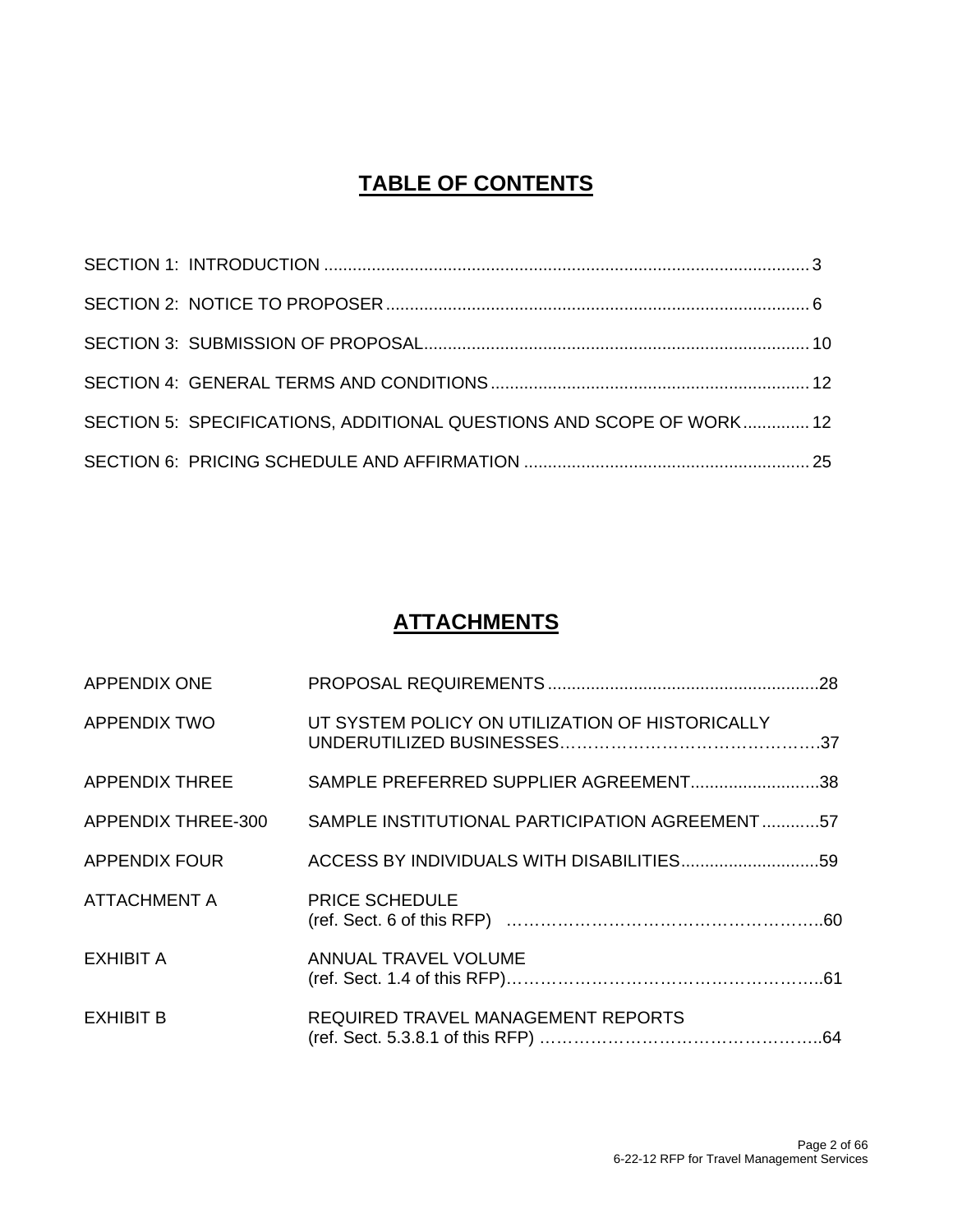#### **SECTION 1 INTRODUCTION**

#### **1.1 Description of The University of Texas System**

The University of Texas System is comprised of System Administration and 15 institutions of higher education with campuses across the State of Texas whose missions are devoted to world class healthcare, teaching, research, and public service (collectively, "**UT System**"). UT System currently has six health institutions and nine academic facilities, making it one of the larger education systems in the United States. With an operating budget of \$12.8 billion, UT System has a current student enrollment exceeding 211,000. UT System employs more than 87,000 faculty and staff, making UT System one of the largest employers in the State of Texas.

UT System is comprised of the following institutions:

- The University of Texas Southwestern Medical Center (UTSW)
- The University of Texas Medical Branch at Galveston (UTMB)
- The University of Texas Health Science Center at Houston (UTHSCH)
- The University of Texas Health Science Center at San Antonio (UTHSCSA)
- The University of Texas MD Anderson Cancer Center (UTMDACC)
- The University of Texas Health Science Center at Tyler (UTHSCT)
- The University of Texas at Arlington
- The University of Texas at Austin
- The University of Texas at Brownsville
- The University of Texas at Dallas
- The University of Texas at El Paso
- The University of Texas Pan American
- The University of Texas of the Permian Basin
- The University of Texas at San Antonio
- The University of Texas at Tyler

UT System has established the University of Texas System Supply Chain Alliance (the "**Alliance**") to conduct and coordinate strategic purchasing initiatives across UT System. Through a collaborative relationship, the Alliance seeks to combine the supply chain and contracting activities and efforts to obtain best value goods and services while reducing total acquisition costs.

The Alliance, in collaboration with the UT System Travel Council, has created a team of professionals tasked with executing purchasing initiatives for System-wide business travel services. Subject matter experts ("**SMEs**") from each participating institution to assist in the development of each sourcing event and the evaluation of suppliers during the procurement process. SMEs are involved from the sourcing event's inception and work with the Alliance and UT System to select the best value supplier(s).

By participating in this Request for Proposal, proposer(s) (collectively, "**Proposer**") agrees to extend all services and pricing to UT System Administration and institution travelers as defined herein.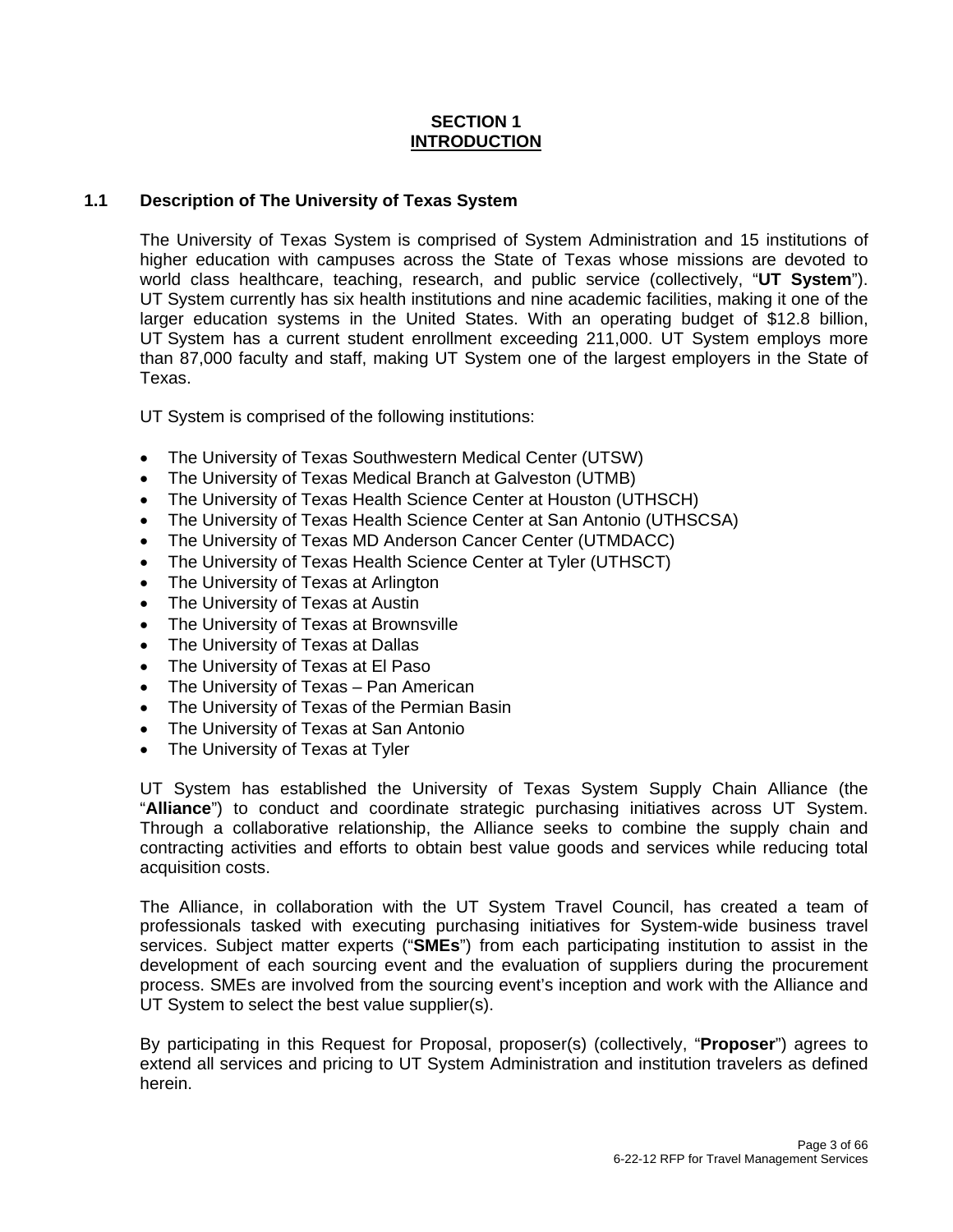#### **1.2 Objective of this Request for Proposal**

UT System and the System-wide Travel Council, acting through the Alliance, are soliciting proposals in response to this Request for Proposal, UTS/A28 (this "**RFP**"), for selection of a Preferred Supplier to provide travel management services, excluding travel services for athletics, more specifically described in **Section 5.3** (**Scope of Work**) of this RFP (collectively, the "**Services**"). The successful Proposer is referred to in this RFP as the "**Preferred Supplier**."

The goal of this RFP is to minimize cost, while improving overall service. Proposer should provide solutions involving historically underutilized business suppliers, where possible (ref. **Section 2.5** of this RFP). UT System will work through the Alliance and System-wide Travel Council to team with a Preferred Supplier to develop a relationship that will produce a win-win for all parties and establish practical business processes and procedures that will foster a strong working relationship.

Proposer is invited to submit a proposal, including innovative and non-traditional service suggestions, to establish a strategic business alliance with UT System that will maximize the resources of both organizations to most effectively meet the requirements specified in this RFP. This RFP process should:

- provide a comprehensive and guaranteed service configuration and pricing structure for the Services;
- leverage the aggregate purchasing volumes of participants;
- achieve cost savings for participants;
- improve overall customer satisfaction; and
- enhance relationships between Preferred Supplier and participants.

#### **1.3 Background**

UT System currently works with five separate travel agencies for business travel management services. For the majority of UT System travel, agencies are paid on a per- transaction basis, *i.e.*, a travel agency will assess a charge for each transaction (such as the purchase of an airline ticket, a modification to the ticket, or a cancellation of the ticket) that the agency conducts in relation to a particular travel arrangement.

Through this RFP, UT System is exploring whether to transition to an alternative arrangement in which UT System Administration and UT System institutions would contract with a single Preferred Supplier to be the exclusive provider (subject to various exceptions referenced below) of business travel management services to UT System. This RFP contemplates that:

- (1) the Preferred Supplier would charge an all-inclusive, fixed management fee, rather than pertransaction charges, for its System-wide services;
- (2) the management fee would be charged solely to UT System Administration;
- (3) UT System Administration would pay the fee and subsequently share the cost through internal charges to the respective UT System institutions; and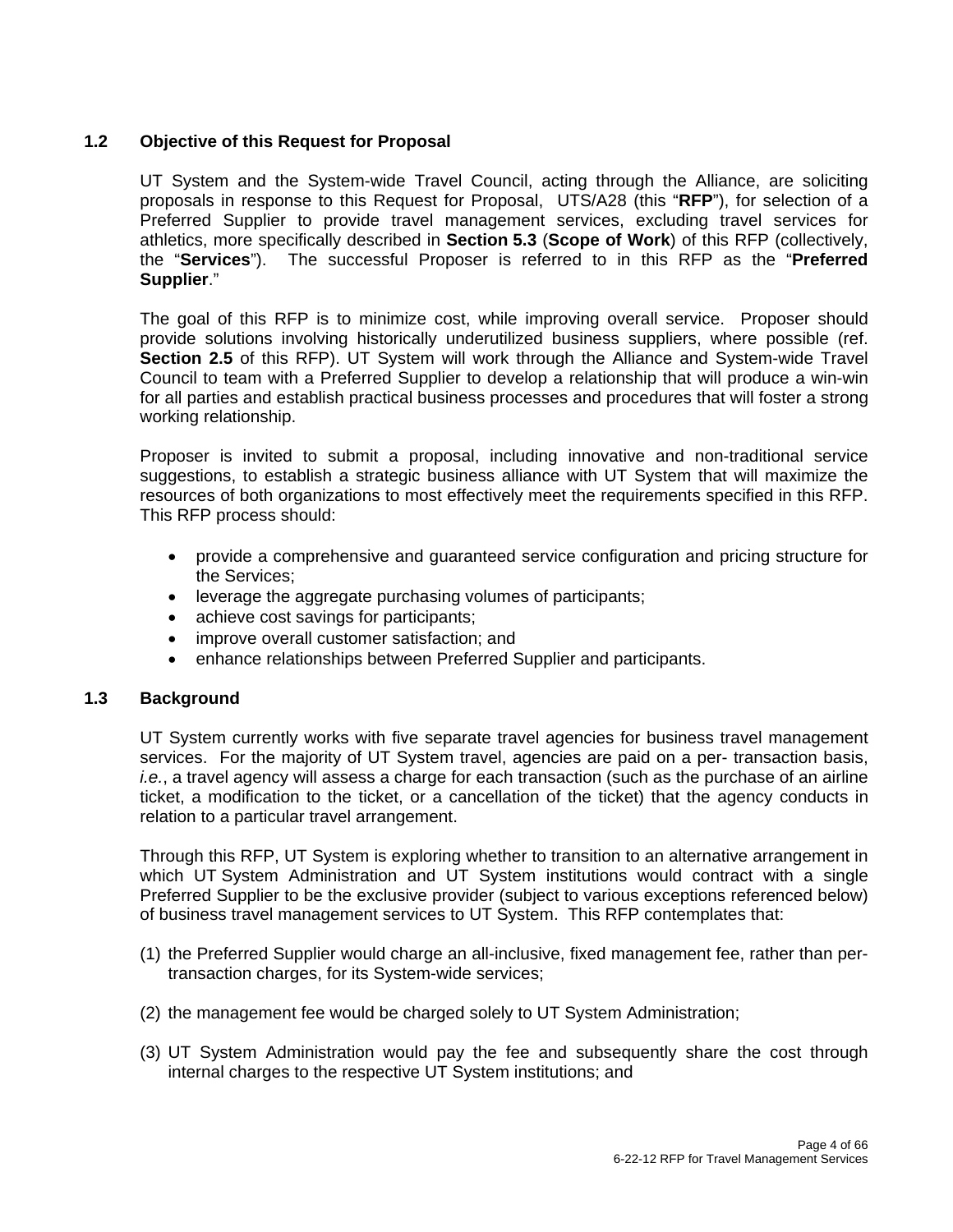(4) UT System and the Preferred Supplier would agree upon and establish practical business processes that would foster a strong, long-term working relationship.

It is anticipated that this alternative arrangement will be pursued only if it is substantially more attractive to UT System than the arrangements currently in place. Any decision to transition to this alternative would be made collectively by UT System Administration and the Chief Business Officers of UT System institutions, in consultation with the System-wide Travel Council and the Alliance. If such a decision is made, UT System would terminate its existing travel agency agreements and transition the travel management business to Preferred Supplier in an orderly manner.

As mentioned above, this RFP contemplates that Preferred Supplier would be the exclusive provider of travel management services to UT System. This exclusivity would be subject to certain exceptions to be agreed upon, including the following situations:

- Travel paid by an entity external to UT System
- **Emergency situations (flood, hurricane, etc.)**
- Situations in which Preferred Supplier is unable to provide an airline fare within \$100 of a lower fare available from a travel provider other than the one identified by Preferred Supplier. (Note: this would require a documented apples-to-apples comparison, under procedures to be agreed upon by UT System and Preferred Supplier, prior to purchase of the less expensive ticket.)

If a decision is made to transition from existing arrangements with UT System's five travel agencies to an exclusive arrangement with a single Preferred Supplier:

- (1) UT System and Preferred Supplier would enter into a Preferred Supplier Agreement.
- (2) In turn, each UT System institution participating in the exclusive arrangement would sign an Institutional Participation Agreement. Among other things, this would confirm the institution's agreement with the terms and conditions in the Preferred Supplier Agreement.
- (3) Finally, an institutional participant may have unique, additional travel-related requirements that would be addressed in a supplementary agreement (a "**Local Scope of Engagement**") to be concluded between the institution and Preferred Supplier. The Local Scope of Engagement would deal with:
	- (a) institution-specific policies (hours of operation, etc.)
	- (b) more details of Services required by the institution (possibly including, for example, the need for on-site Preferred Supplier personnel);
	- (c) the frequency of account management meetings; and
	- (d) Preferred Supplier's compliance with applicable obligations under the Health Insurance Portability and Accountability Act of 1996, as amended ("**HIPAA**"), in regard to data involving the travel of patients in the care of a UT System institution. This also may require execution of an appropriate "Business Associate Agreement" between the institution and Preferred Supplier.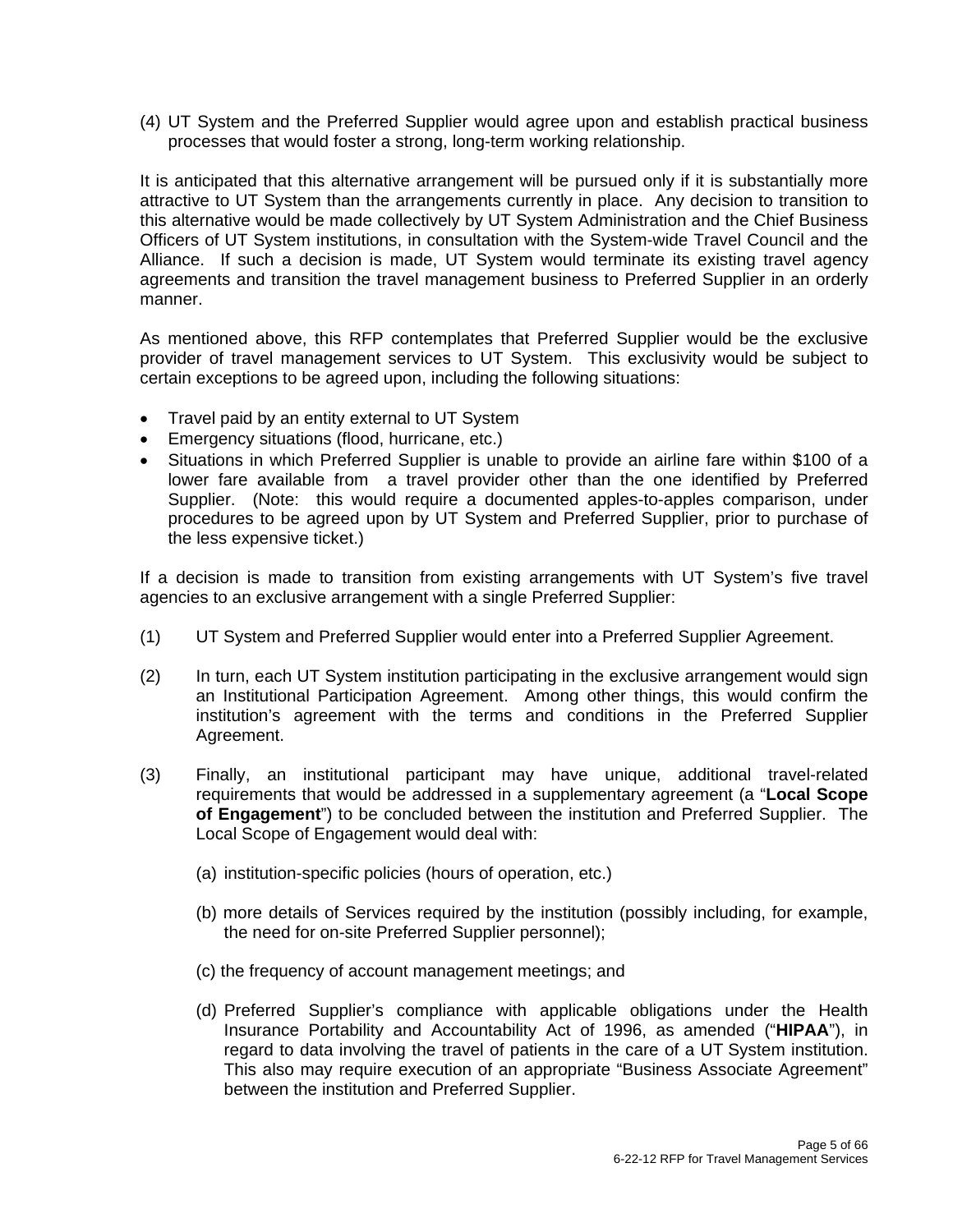Further details of the contract arrangements appear in **Section 4** of this RFP.

Texas law authorizes institutions and agencies of higher education (defined by Section 61.003 Education Code) to use the group purchasing procurement method, and other state agencies also may rely on the group procurement embodied in this RFP. As a result, Texas state institutions and agencies in addition to UT System may elect to utilize any contract(s) resulting from this RFP.

#### **1.4 Travel Volume and Data**

Generally, UT System employees traveling on official business are required to utilize lowest/best value travel options, including travel contracts secured by UT System or the Texas Comptroller of Public Accounts. These contracts include airfare, car rental, hotel and credit card services. Consolidated contract management, including travel agency services, is administered by UT System Administration Travel Services, with day-to-day management and program customization handled at the institution level. Travel needs and services vary by institution. Preferred Supplier would have daily contact with travel representatives at both UT System Administration and the institutions.

No contract resulting from this RFP will guarantee a specific volume to Preferred Supplier. For the sole purpose of providing background information, UT System notes the annual travel volume and top domestic and international destinations in **Exhibit A**.

THE FIGURES IN **EXHIBIT A** ARE ESTIMATES ONLY. SERVICES PURCHASED ON THE BASIS OF ANY AGREEMENT RESULTING FROM THIS RFP MAY INVOLVE MORE OR LESS THAN THE ESTIMATE PROVIDED. UT SYSTEM DOES NOT REPRESENT, WARRANT OR GUARANTY THAT PARTICIPANTS WILL PURCHASE ANY PARTICULAR DOLLAR VALUE OR ANY PARTICULAR QUANTITY OF SERVICES, AND UT SYSTEM SPECIFICALLY DISCLAIMS ANY SUCH REPRESENTATIONS, WARRANTIES AND GUARANTIES.

#### **SECTION 2 NOTICE TO PROPOSER**

#### **2.1 Submittal Deadline**

UT System will accept proposals submitted in response to this RFP until **3:00 PM**, Central Standard Time, on **September 5, 2012** (the "**Submittal Deadline**").

#### **2.2 UT System Contact Person**

Proposers will direct all questions or concerns regarding this RFP to the following UT System contact person (the "**UT System Contact**"):

> Ms. Jacqui Mackel, Sourcing Specialist UT System Supply Chain Alliance Phone: 713.563.5656 Email: jcmackel@mdanderson.org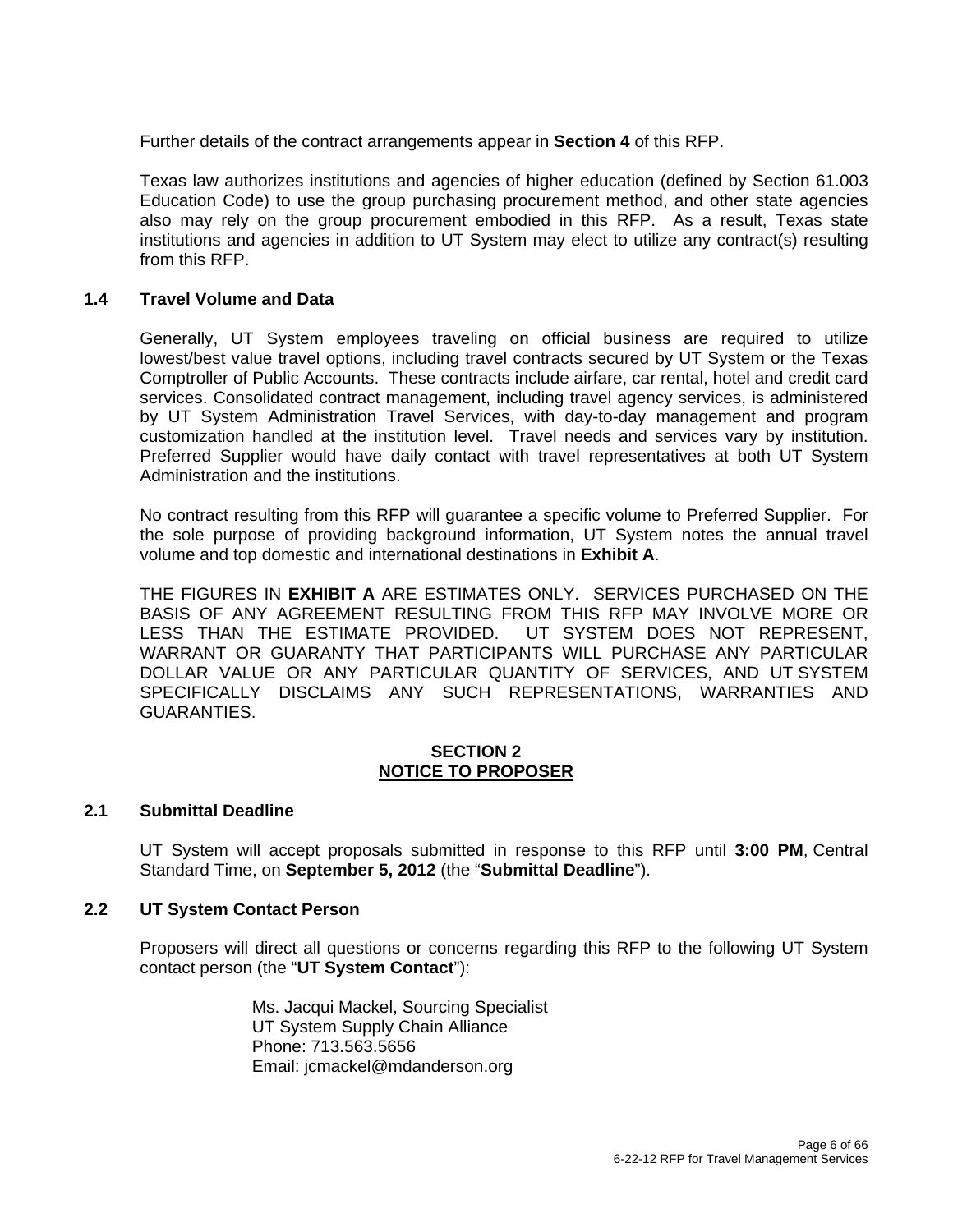UT System specifically instructs all interested parties to restrict all contact and questions regarding this RFP to written communications forwarded to the UT System Contact. The UT System Contact must receive all questions or concerns no later than **August 15, 2012**. UT System will use a reasonable amount of time to respond to questions or concerns. It is UT System's intent to respond to all appropriate questions and concerns; however, UT System reserves the right to decline to respond to any question or concern.

After the Agreement with Preferred Supplier is executed (ref. **Section 4** of this RFP), the UT System Travel Program Director (the "**UT System Travel Program Director**"), whose contact information appears below, will be the primary contact in relation to the Services (ref. **Section 1.2** of this RFP) to be provided under the Agreement:

> Nancy Sutherland, Travel Program Director Office of the Controller Phone: 512.322.3725 Email: nsutherland@utsystem.edu

#### **2.3 Criteria for Selection**

Successful Proposer, if any, selected by UT System in accordance with the requirements and specifications set forth in this RFP, will be the Proposer that submits a proposal in response to this RFP, on or before the Submittal Deadline, that is most advantageous to UT System.

Proposer is encouraged to propose terms and conditions offering the maximum benefit to UT System in terms of (1) services to be provided and (2) total overall cost to participating institutions. Proposers should describe all educational, state and local government discounts, as well as any other applicable discounts that may be available.

An evaluation team from UT System will evaluate proposals. The evaluation of proposals and the selection of Preferred Supplier will be based on the information provided by Proposer in its proposal. UT System may give consideration to additional information if UT System deems such information relevant.

The criteria to be considered by UT System in evaluating proposals and selecting Preferred Supplier, will be those factors listed below:

- 2.3.1 Threshold Criteria Not Scored
	- 2.3.1.1 Ability of UT System to comply with laws regarding Historically Underutilized Businesses; and
	- 2.3.1.2 Ability of UT System to comply with laws regarding purchases from persons with disabilities.
- 2.3.1 Scored Criteria
	- 2.3.2.1 cost of the goods and services;
	- 2.3.2.2 reputation of Proposer and of Proposer's goods or services;
	- 2.3.2.3 quality of Proposer's goods or services;
	- 2.3.2.4 extent to which the goods or services meet UT System's needs;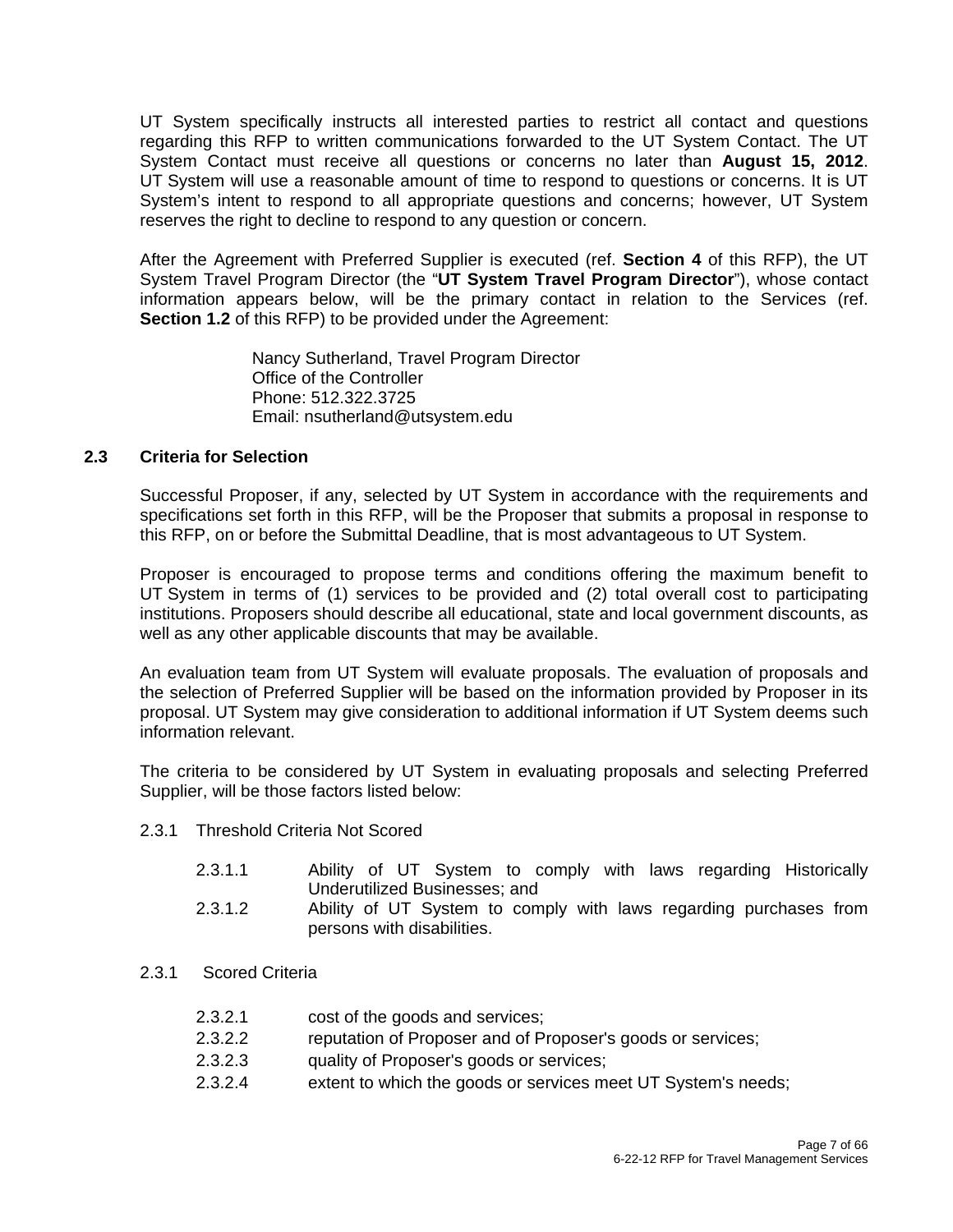2.3.2.6 the total long-term cost of acquiring Proposer's goods or services; and

 2.3.2.7 Proposer's exceptions to the terms and conditions set forth in **Section 4** of this RFP.

#### **2.4 Key Events Schedule**

| <b>Issuance of RFP</b>                                            | July 20, 2012                                          |
|-------------------------------------------------------------------|--------------------------------------------------------|
| Pre-Proposal Conference<br>(ref. Section 2.6 of this RFP)         | 11:00 AM, Central Standard<br>Time on August 9, 2012   |
| Deadline for Questions/Concerns<br>(ref. Section 2.2 of this RFP) | August 15, 2012                                        |
| Submittal Deadline<br>(ref. Section 2.1 of this RFP)              | 3:00 PM, Central Standard<br>Time on September 5, 2012 |
| <b>Selection of Finalists</b>                                     | Early October 2012                                     |
| <b>Finalists Interviews</b>                                       | Late October 2012                                      |
| <b>Anticipated Contract Award(s)</b>                              | Mid-November 2012                                      |

IMPORTANT NOTICE: The Key Events Schedule represents many sourcing and contracting activities occurring within a short period of time. Proposer is asked in advance to make the following resources available to expedite the selection and contracting process:

- 1. If selected as a finalist, Proposer may be required to attend an interview session that includes a face-to-face meeting with an advance notice of no more than one week. The anticipated location of this activity is Houston, Texas.
- 2. If selected for contract award, Proposer should have its chief legal and business officers available for commencement of contract negotiations with 72 hours of notice of award. Such negotiations may take place face-to-face in order to expedite the contracting phase. The anticipated location of this activity is Houston, Texas. Proposer is requested to reference **Section 5.3** of this RFP and provide any exceptions as part of Proposer's RFP response.

**Proposer should not underestimate the necessity of complying with the Key Events Schedule and critical activities listed above. UT System reserves the right to revise the Key Events Schedule at any time.** 

#### **2.5 Historically Underutilized Businesses**

2.5.1 All agencies of the State of Texas are required to make a good faith effort to assist historically underutilized businesses (each a "**HUB**") in receiving contract awards. The goal of the HUB program is to promote full and equal business opportunity for all businesses in contracting with state agencies. Pursuant to the HUB program, if under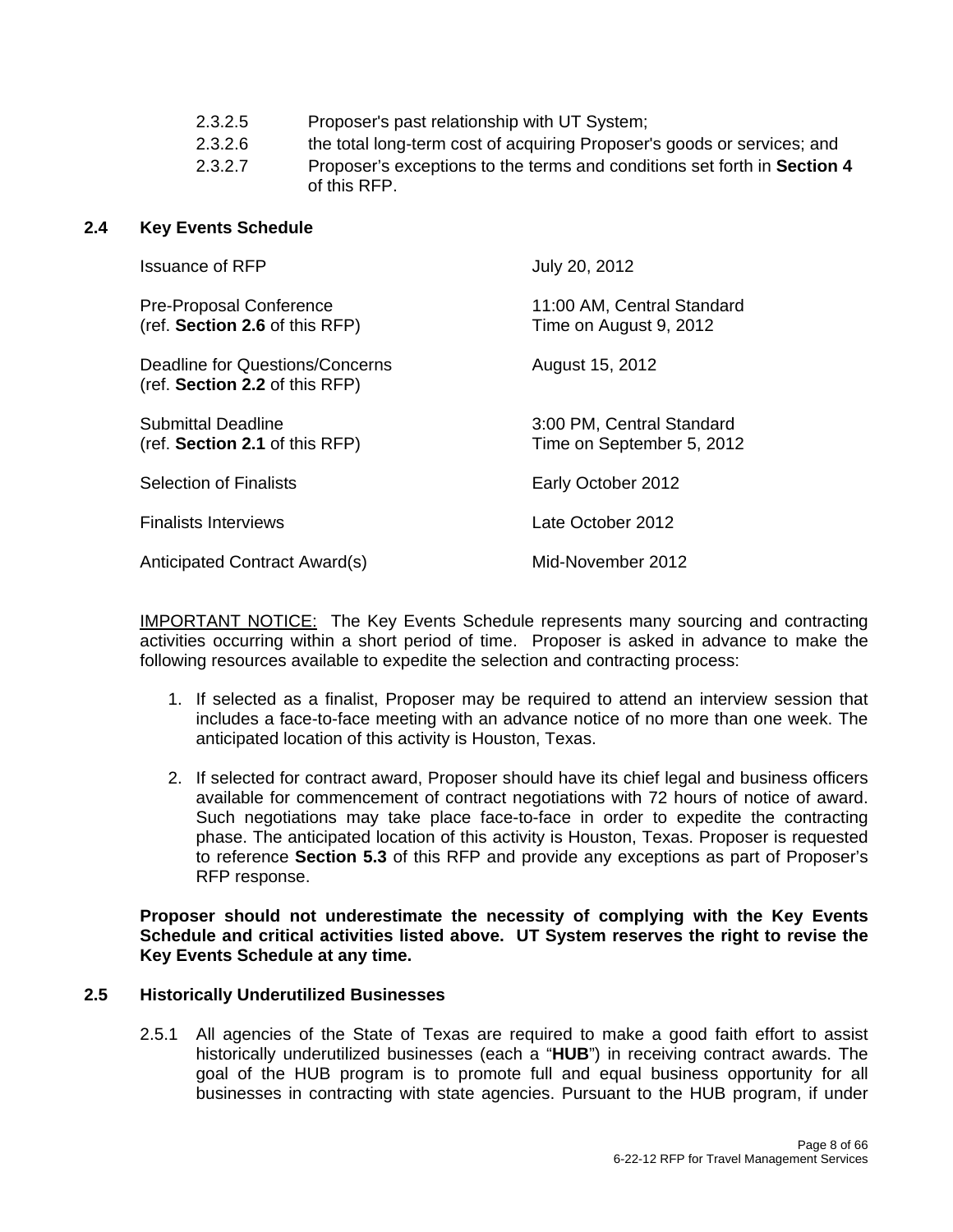the terms of any agreement or contractual arrangement resulting from this RFP, Preferred Supplier subcontracts any of the Services, Preferred Supplier must make a good faith effort to utilize HUBs certified by the Texas Procurement and Support Services Division of the Texas Comptroller of Public Accounts or any successor agency. Proposals that fail to comply with the requirements contained in this **Section 2.5** will constitute a material failure to comply with advertised specifications and will be rejected by UT System as non-responsive. Additionally, compliance with good faith effort guidelines is a condition precedent to awarding any agreement or contractual arrangement resulting from this RFP. Proposer acknowledges that, if selected by UT System, its obligation to make a good faith effort to utilize HUBs when subcontracting any of the Services will continue throughout the term of all agreements and contractual arrangements resulting from this RFP. Furthermore, any subcontracting of the Services by Proposer is subject to review by UT System to ensure compliance with the HUB program.

- 2.5.2 UT System has reviewed this RFP in accordance with Title 34, *Texas Administrative Code*, Section 20.13 (a), and has determined that subcontracting opportunities are probable under this RFP.
- 2.5.3 A HUB Subcontracting Plan ("**HSP**") is required as part of Proposer's proposal. The HSP will be developed and administered in accordance with UT System's Policy on Utilization of Historically Underutilized Businesses attached as **APPENDIX TWO** and incorporated herein for all purposes.

*Each Proposer must complete and return the HSP in accordance with the terms and conditions of this RFP, including APPENDIX TWO. Proposals that fail to do so will be considered non-responsive to this RFP in accordance with Section 2161.252, Texas Government Code.*

Preferred Supplier will not be permitted to change its HSP unless: (1) Preferred Supplier completes a newly modified version of the HSP in accordance with the terms of **APPENDIX TWO** that sets forth all changes requested by Preferred Supplier, (2) Preferred Supplier provides UT System with such modified version of the HSP, (3) UT System approves the modified HSP in writing, and (4) all agreements or contractual arrangements resulting from this RFP are amended in writing by UT System and Preferred Supplier to conform to the modified HSP.

2.5.4 Proposer must submit one (1) signed copy of the HSP to UT System at the same time as it submits its proposal to UT System (ref. **Section 3.1** of this RFP). The signed copy of the HSP (the "**HSP Packet**") must be submitted electronically utilizing the Ariba® esourcing tool as more particularly described in **Section 3.1** of this RFP. Proposer must ensure that the HSP Packet is submitted according to the electronic instructions provided in this RFP.

Any proposal submitted in response to this RFP that is not accompanied by an HSP Packet meeting the above requirements will be rejected by UT System and remain unopened, as that proposal will be considered non-responsive due to material failure to comply with advertised specifications. Furthermore, UT System will open a Proposer's HSP Packet prior to opening the proposal submitted by Proposer, in order to ensure that Proposer has submitted a signed copy of the Proposer's HSP Packet as required by this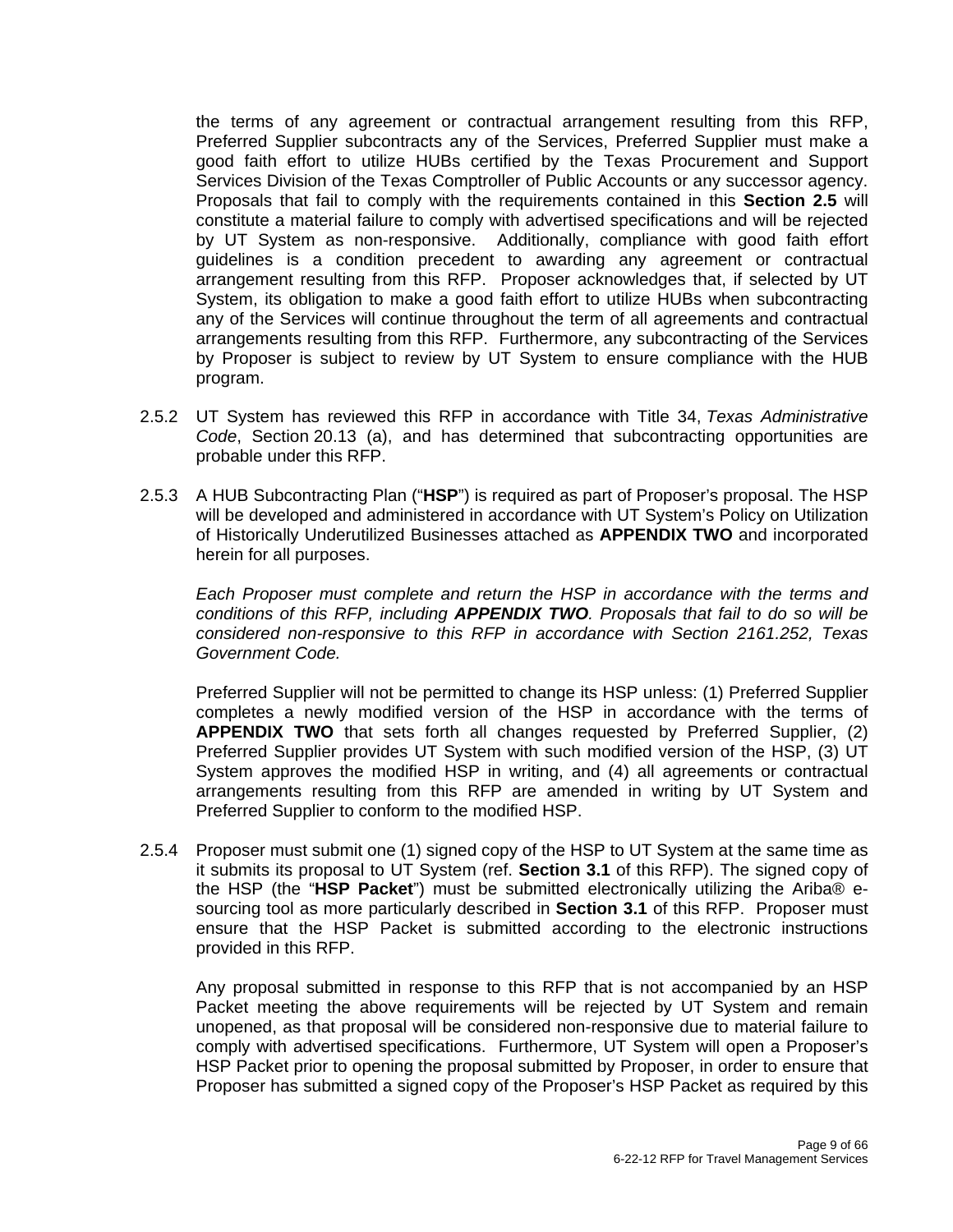RFP. A Proposer's failure to submit a signed copy of the completed HSP Packet as required by this RFP will result in UT System's rejection of the proposal submitted by that Proposer as non-responsive, due to material failure to comply with advertised specifications; such a proposal will remain unopened and will be disqualified and not reviewed by UT System (ref. **Section 1.5** of **APPENDIX ONE** to this RFP).

**Note**: The requirement that Proposer provide a signed and completed HSP Packet under this **Section 2.5.4** is separate from and does not affect Proposer's obligation to provide UT System with its proposal as specified in **Section 3.1** of this RFP.

#### **2.6 Pre-Proposal Conference**

UT System will hold a pre-proposal conference at 11:00 AM, Central Standard Time, on August  $9<sup>th</sup>$ , 2012. Proposers may attend the conference in one of the following two formats:

in person attendance at the UT MD Anderson, Mid Campus One Building, 7007 Bertner Ave., Suite 10.3312/10.3313, Houston, TX 77030; or

webinar broadcast via the Internet utilizing the "Go-to-Meeting" webinar conference service.

The Pre-Proposal Conference will allow all Proposers an opportunity to ask the Alliance, Travel Council members and UT System HUB representatives relevant questions and clarify provisions of this RFP. **Proposer should notify the UT System Contact no later than Friday, August 3rd,, 2012, whether it will attend the Pre-Proposal Conference, by emailing the UT System Contact at jcmackel@mdanderson.org. Proposer must clearly state in which format it will attend. If the Proposer elects to attend the Pre-Proposal Conference in the webinar format, UT System will provide complete details and instructions (including personal computer requirements). If Proposer elects to attend the Pre-Proposal Conference in person, there will be a strict limit of two (2) individuals per Proposer.** 

#### **SECTION 3 SUBMISSION OF PROPOSAL**

#### **3.1 Electronic Submission Notice**

Submittal of proposals in response to this RFP will be conducted entirely electronically, utilizing the Ariba® e-sourcing tool. To register for participation in this RFP, please email or call the UT System Contact for further instruction. An original signature by an authorized officer of Proposer must appear on the Execution of Offer (ref. **Section 2** of **APPENDIX ONE**) and electronically uploaded as instructed. Proposals must be completed and received by UT System on or before the Submittal Deadline (ref. **Section 2.1** of this RFP).

#### **3.2 Proposal Validity Period**

Each proposal must state that it will remain valid for UT System's acceptance for a minimum of one hundred eighty (180) days after the Submittal Deadline, to allow time for evaluation, selection, and any unforeseen delays.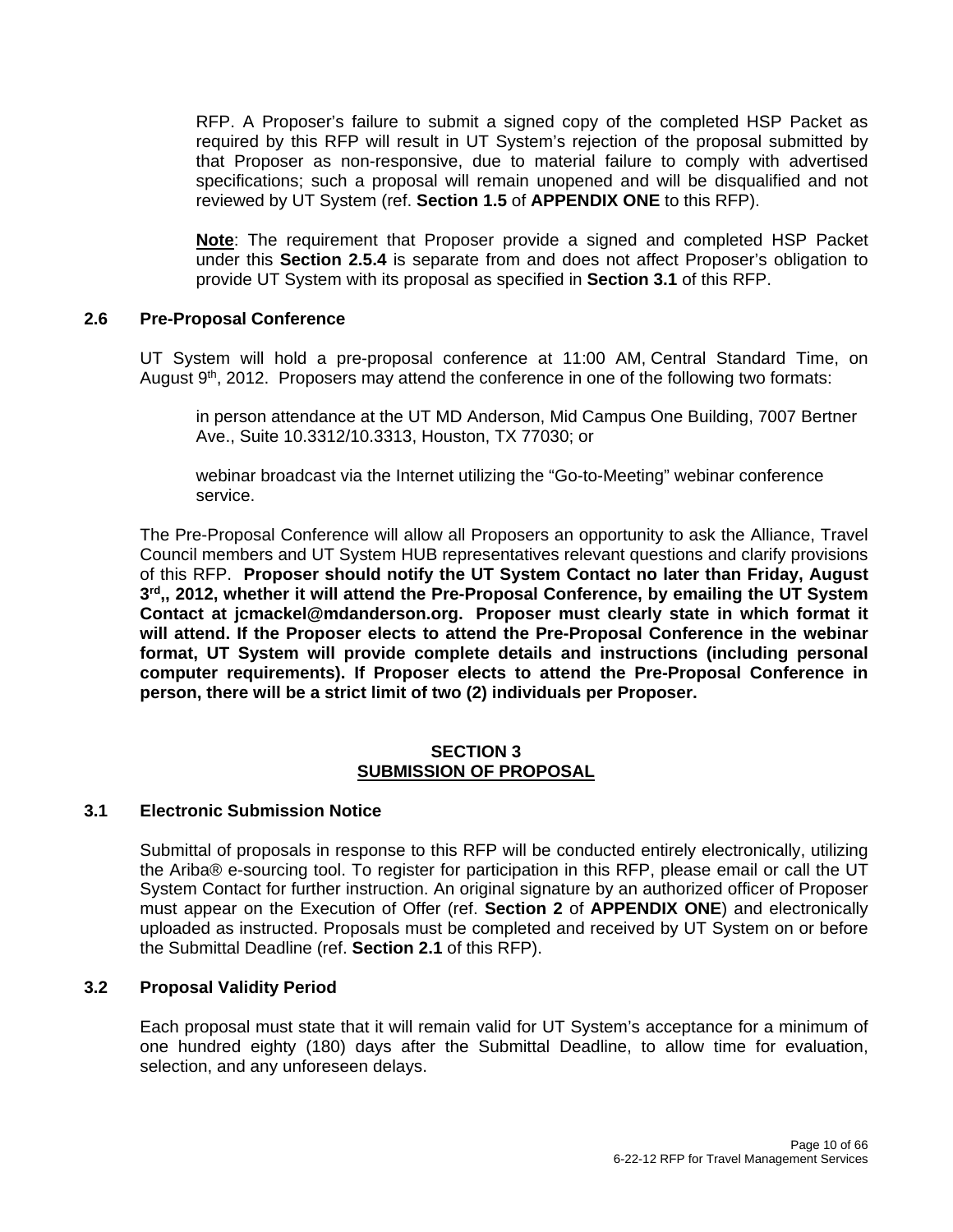#### **3.3 Terms and Conditions**

- 3.3.1 Proposer must comply with the requirements and specifications contained in this RFP, the General Terms and Conditions (ref. **Section 4** of this RFP), the Notice to Proposer (ref. **Section 2** of this RFP), Proposal Requirements (ref. **APPENDIX ONE**) and the Specifications, Additional Questions and Scope of Work (ref. **Section 5** of this RFP). If there is a conflict among the provisions in this RFP, the provision requiring Proposer to supply the better quality or greater quantity of goods and services will prevail, or if such conflict does not involve quality or quantity, then interpretation will be in the following order of precedence:
	- 3.3.1.1 Specifications, Additional Questions and Scope of Work (ref. **Section 5** of this RFP);
	- 3.3.1.2 General Terms and Conditions (ref. **Section 4** of this RFP);
	- 3.3.1.3. Proposal Requirements (ref. **APPENDIX ONE**); and
	- 3.3.1.4 Notice to Proposer (ref. **Section 2** of this RFP).

#### **3.4 Submittal Checklist**

Proposer is instructed to complete, sign, and upload into the Ariba® e-Sourcing tool, the following documents as a part of its proposal. If Proposer fails to return each of the following items with its proposal, UT System may reject the proposal:

- 3.4.1 Signed and Completed Execution of Offer (ref. **Section 2** of **APPENDIX ONE**).
- 3.4.2 Responses to questions and requests for information in the Specifications, Additional Questions and Scope of Work Section (ref. **Section 5** of this RFP).
- 3.4.3 Signed and Completed Pricing Affirmation (ref. **Section 6** of this RFP).
- 3.4.4 Signed and completed copy of the HUB Subcontracting Plan or other applicable documents (ref. **Section 2.5** of this RFP and **APPENDIX TWO**).
- 3.4.5 Responses to Proposer's Survey (ref. **Section 5.4** of this RFP).
- 3.4.6 Proposer's Price Schedule (ref. **Section 6** and **Attachment A** of this RFP).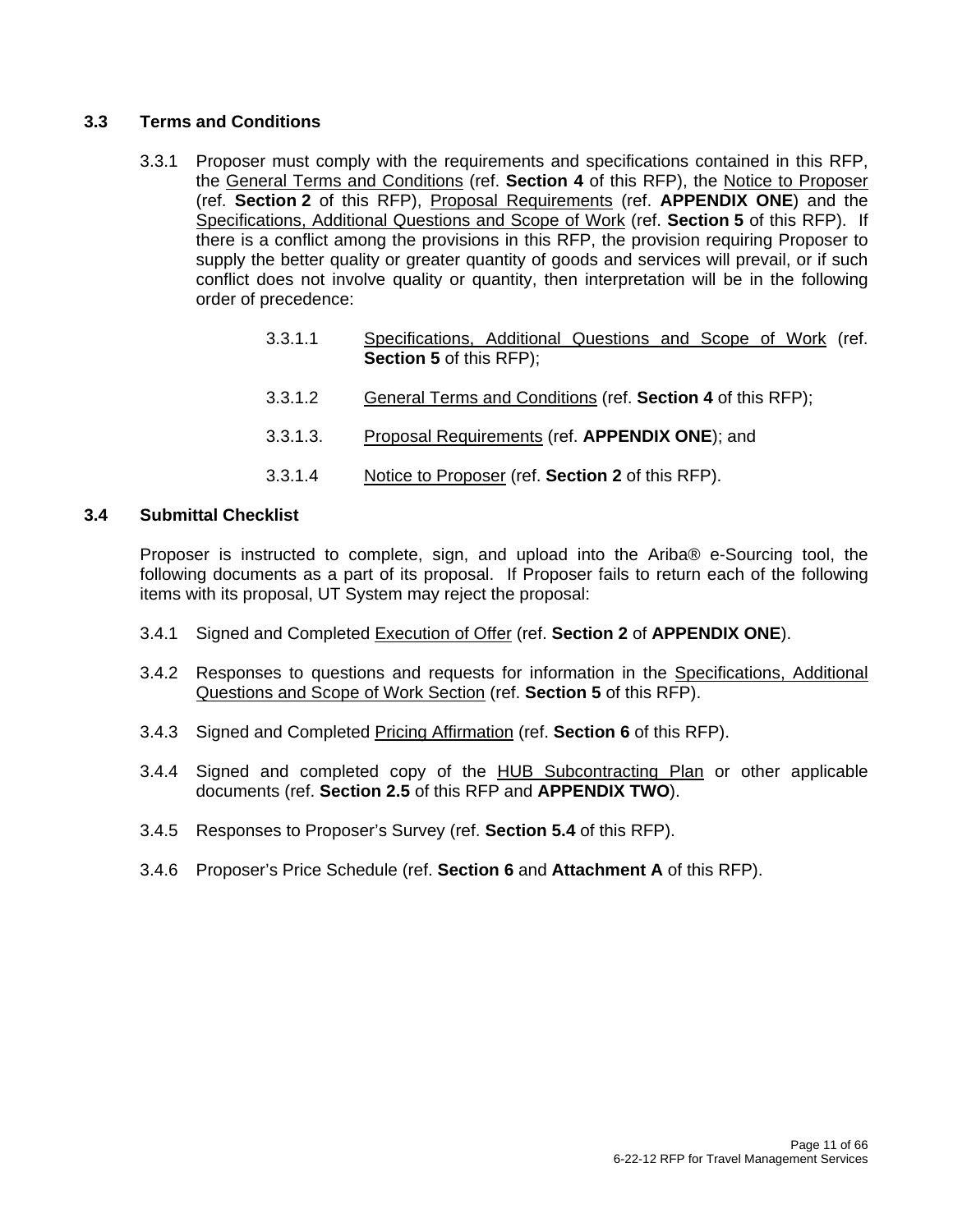#### **SECTION 4 GENERAL TERMS AND CONDITIONS**

#### **4.1 General Information regarding Structure of Transaction and Terms and Conditions**

The structure of the transaction UT System intends to enter into as a result of this RFP will be substantially similar to the following: (1) one Preferred Supplier Agreement ("**PSA**") between UT System and Preferred Supplier; and (2) several Institutional Participation Agreements (each an "**IPA**") signed by participating Alliance members and affiliates (collectively, the "**Agreement**").

**The expected initial term of the PSA is five (5) years, with three (3) one-year renewals, subject to earlier termination at will by UT System or Preferred Supplier, without penalty, by giving 120 days written notice to the other party.** If UT System were to terminate the PSA, UT System's sole obligation would be to pay Preferred Supplier for Services received prior to termination.

The terms and conditions contained in the attached Sample Preferred Supplier Agreement (ref. **APPENDIX THREE**) or, in the sole discretion of UT System, terms and conditions substantially similar to those contained in **APPENDIX THREE**, will constitute and govern any agreement that results from this RFP. If Proposer takes exception to any terms or conditions set forth in the Preferred Supplier Agreement, Proposer must submit a list of the exceptions as part of its proposal in accordance with **Section 5.2.2** of this RFP. Proposer's exceptions will be reviewed by UT System and may result in disqualification of Proposer's proposal as non-responsive to this RFP. If Proposer's exceptions do not result in disqualification of Proposer's proposal, UT System may consider Proposer's exceptions when UT System evaluates the Proposer's proposal.

#### **SECTION 5 SPECIFICATIONS, ADDITIONAL QUESTIONS AND SCOPE OF WORK**

#### **5.1 General**

The specifications for the Services, as well as certain requests for information to be provided by Proposer as part of its proposal, are set forth below.

#### **5.2 Additional Questions Specific to this RFP and Scope of Work**

Proposer must submit the following information as part of Proposer's proposal:

- 5.2.1 In its proposal, Proposer must indicate whether it will consent to include in the Agreement the "Access by Individuals with Disabilities" language that is set forth in **APPENDIX FOUR**, Access by Individuals with Disabilities. If Proposer objects to the inclusion of the "Access by Individuals with Disabilities" language in the Agreement, Proposer must, as part of its proposal, specifically identify and describe in detail all of the reasons for Proposer's objection. NOTE THAT A GENERAL OBJECTION IS NOT AN ACCEPTABLE RESPONSE TO THIS QUESTION.
- 5.2.2 If Proposer takes exception to any terms or conditions set forth in **Section 4** of this RFP, Proposer must submit a list of the exceptions.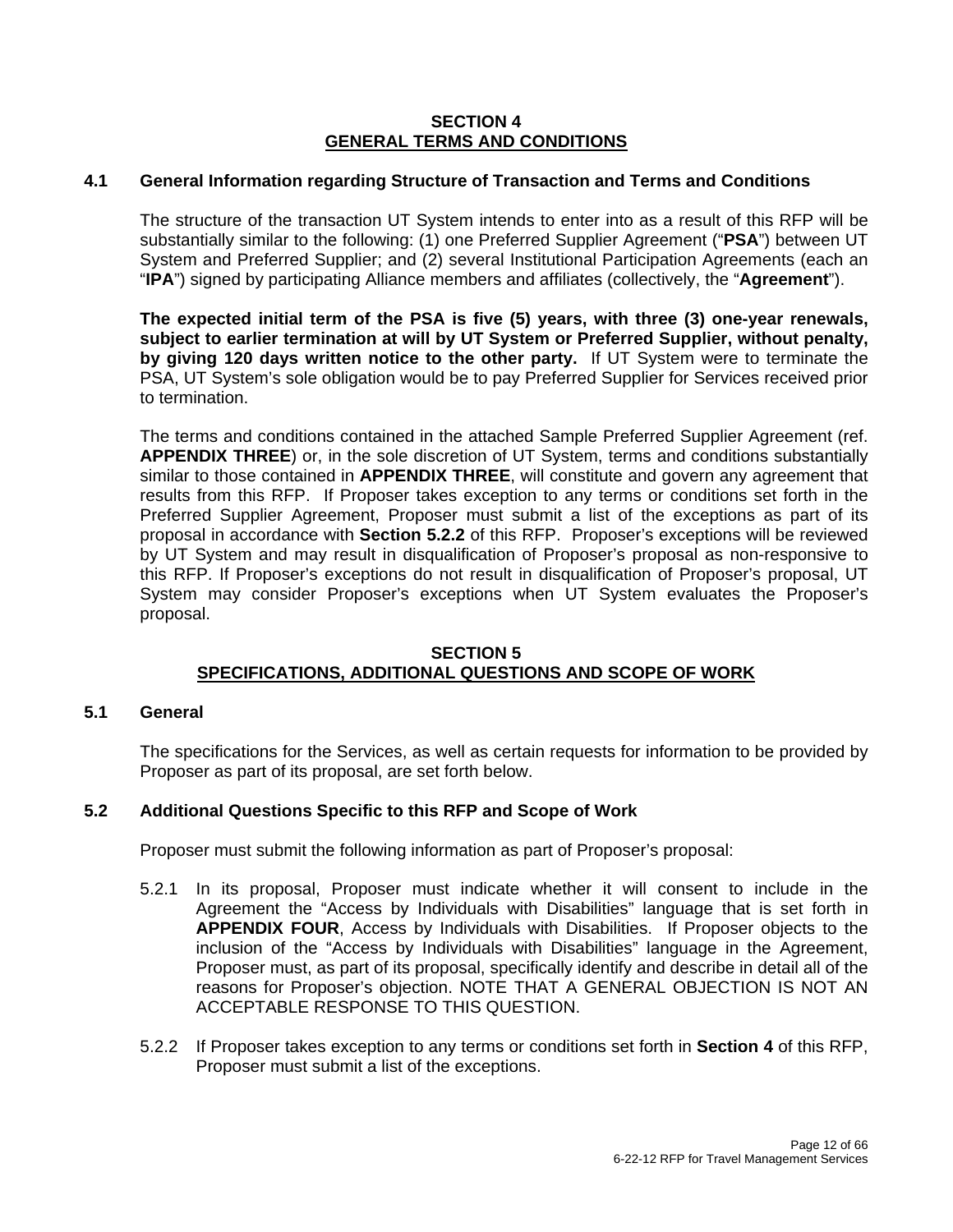- 5.2.3 Proposers will provide answers to the questions listed in the Proposer's Survey ("**Proposer's Survey**") (ref. **Section 5.4** of this RFP) to the best of Proposer's knowledge, as responses may be incorporated into the Preferred Supplier Agreement. The questions in the Proposer's Survey will provide UT System with additional information about Proposer and various efficiencies and economies of scale that Proposer may provide to participating institutions.
- 5.2.4 Although Proposer may offer only a portion of the Services listed in **Section 5.3** (Scope of Work), Proposer should submit prices for as many of the identified items as possible.

#### **5.3 Scope of Work**

5.3.1 General. The details noted below will form the basis for the scope of work to be included in any Agreement concluded between UT System and Preferred Supplier.

Unless specifically noted by Proposer in its response to this RFP, all costs pertaining to the requirements, technology, services and products listed in this RFP will be considered to be included in the Proposer's quoted management fee. Separate costs to be borne by UT System will be only those expressly identified by Proposer in its response.

As a minimum requirement for any award of business under this RFP, in addition to the fixed management fee, Proposer would agree to pay to the Alliance, on a quarterly basis, an administrative fee of two percent (2%) of the management fee. This administrative fee will be used to support Alliance activities or returned to the institutions at the direction of UT System chief business officers.

Services to be provided under the Agreement will be for employees of UT System and The University of Texas Investment Management Company, as well as students, guests and consultants travelling on behalf of UT System and patients in the care of a UT System institution (collectively, "**Travelers**"). Services will not, however, include travel services for athletics (refer to Proposer's Survey for supplemental information on this subject).

- 5.3.2 UT System/State Negotiated Contract Rates. Travelers will utilize UT System or State government rates. UT System will give Preferred Supplier full access to all UT System eligible or UT System-negotiated contract rates. Copies of applicable contracts will be provided to Preferred Supplier prior to implementation of the Agreement. UT System will provide updated contracts to Preferred Supplier's account manager as they become available.
- 5.3.3 UT System Travel Policy. Each UT System institution will provide Preferred Supplier with a copy of its written travel policy, procedures and guidelines prior to implementation. Preferred Supplier will secure travel reservations according to the institution's policy. Institutions may have multiple funding sources for travel: state guidelines must be met for all State-funded travel; institution guidelines must be met when internal funds are used; and Fly America/Open Skies requirements must be met for all federally funded travel.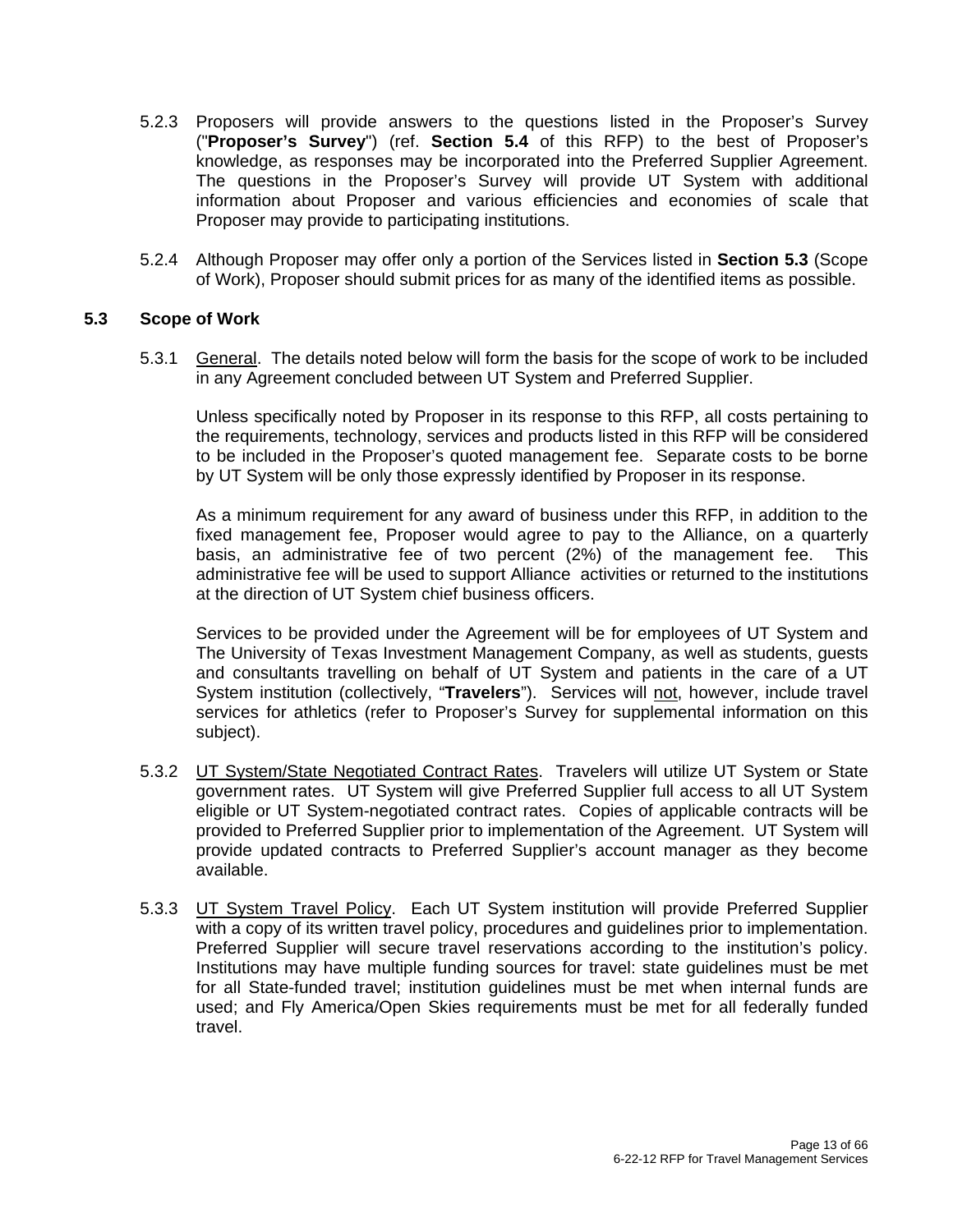- 5.3.4 Form of Payment and Miscellaneous Accounting. UT System uses several different forms of payment for travel purchases. Preferred Supplier must accept any form of payment identified by UT System.
	- 5.3.4.1 Administered Ghost Card. In order for a UT System Traveler to purchase a UT System or State Contracted Airfare, the purchase must be made using either the administered ghost card or the administered individual-liability card (plastic) or other special use card as designated by the institution.
	- 5.3.4.2 Changes in Corporate Charge Card Vendor. At no cost to UT System, Preferred Supplier agrees to accept any other major bank payment system selected by UT System, should UT System change or add to their corporate charge card vendors during the course of the Agreement.
	- 5.3.4.3 Personal Credit Cards. UT System Travelers may use personal credit cards for non-State-Contracted Airfare Rates and en route travel expenses.
	- 5.3.4.4 Direct Supplier Billing. Preferred Supplier will assist UT System with direct bill card and direct bill hotel programs as applicable.
	- 5.3.4.5 Traveler's Checks, Money Orders, and Cash. Traveler's checks, money orders, or cash will be accepted by Preferred Supplier from UT System Travelers when in U.S. currency drawn on a U.S. bank.
	- 5.3.4.6 Personal Checks. Preferred Supplier may reserve the right to decline personal checks. UT System is not responsible for dishonored checks for either business or personal transactions.
	- 5.3.4.7 Ghost Card Processing. Preferred Supplier agrees to process all charges to ghost account according to designated billing procedures and/or UT System and institution guidelines.
	- 5.3.4.8 Liability. Preferred Supplier will be financially liable for all tickets issued against UT System's ghost account or billed to accounts payable that did not follow UT System approval and/or billing procedures.
	- 5.3.4.9 Ghost Card Reconciliation. Preferred Supplier agrees to provide monthly electronic reconciliation of ghost card account to UT System at no cost. System processes may include encrypted transactions, file sharing, data transmission and reports based on specific institution travel volume.
	- 5.4.4.10 Non-UT System Paid Travel. Billing for non-UT System-paid travel will be kept separate from UT System-paid transactions. UT System is not responsible for any non-UT System-paid travel expenses. Non-UT System paid travel refers to non-business travel that is affiliated with UT System but is neither paid nor reimbursed by UT System, including spousal and patient travel.
	- 5.3.4.11 Preferred Supplier Accounting and Records Management. Preferred Supplier will maintain complete and accurate records in accordance with standard accounting practices. Preferred Supplier will maintain records for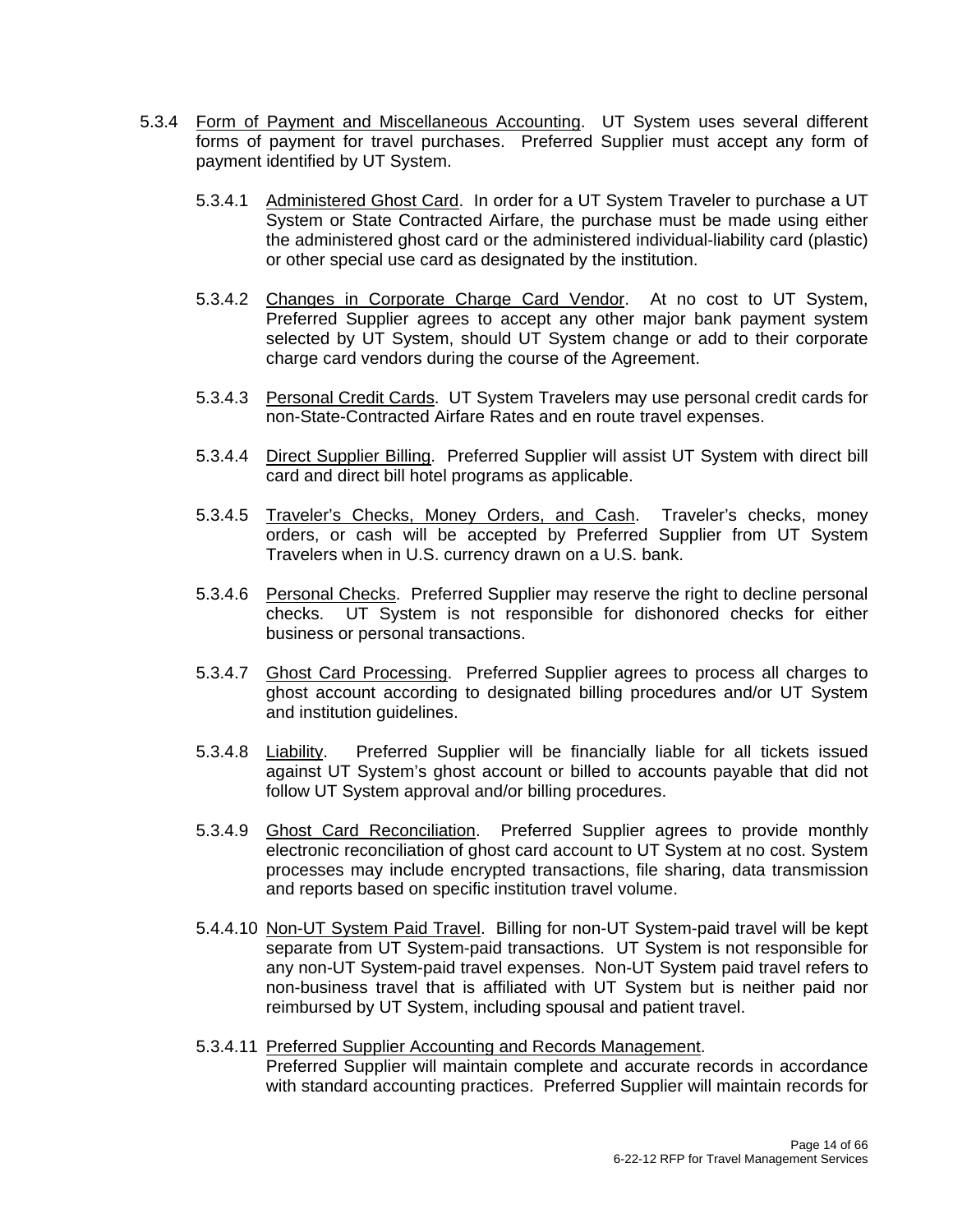a period of three (3) complete fiscal years (using the UT System fiscal year calendar) plus current fiscal year from the date of final payment. Preferred Supplier acknowledges that UT System has exclusive rights to all data relating to reservations, ticketing and billing of business travel arrangements and all such data will be the exclusive property of UT System. If, within the record retention schedule noted above, UT System files a request for documentation, Preferred Supplier will respond within 24 hours, providing copies of itineraries and e-ticket receipts and other information as applicable for past travel.

 5.3.4.12 Refunds and Exchanges. UT System policy requires use of e-tickets whenever allowed. Paper tickets (non-electronic tickets) returned to Preferred Supplier for refund, reissue, or exchange become the responsibility of Preferred Supplier once received. Preferred Supplier agrees to process refunds within one week of refund receipt. UT System acknowledges that Preferred Supplier must possess the paper ticket when applicable in order to refund or exchange a ticket. On the UT System Traveler's behalf, Preferred Supplier agrees to follow up with direct suppliers regarding the status of pending refunds.

> For all unused tickets, both paper and electronic, returned to Preferred Supplier, Preferred Supplier will be responsible for maintaining a log and file of tickets for future travel. During the course of the Agreement, the UT System Travel Program Director will communicate in writing the procedures for handling returned tickets.

- 5.3.4.13 Lower Fare Tickets. UT System acknowledges that lower fare tickets may not be refundable or may involve a penalty to refund or change. UT System acknowledges that once a ticket is issued it is immediately charged to the applicable credit card. Preferred Supplier agrees to make clear to the Traveler during the reservation process, and again on all pending and issued itineraries, all restrictions regarding penalty fares. This information will also be documented in the history of the reservation.
- 5.3.4.14 Access to Facilities and Information. Preferred Supplier, upon reasonable prior notice, will provide UT System's designated representative(s) reasonable access during regular business hours to all facilities that contain information, documentation, or equipment, including without limitation all traveler profiles, customer records, financial records and other documents relating to UT System or the Services provided to UT System. Such access will include the right to inspect all such facilities and equipment, and review and make copies of all such information and documentation. UT System will not have access rights to proprietary agreements between Preferred Supplier and its direct travel suppliers. UT System will make an effort to give Preferred Supplier three (3) days' notice of such an access request. However, Preferred Supplier agrees to provide UT System's designated representative access the next business day following the request, if UT System deems such a timeline necessary.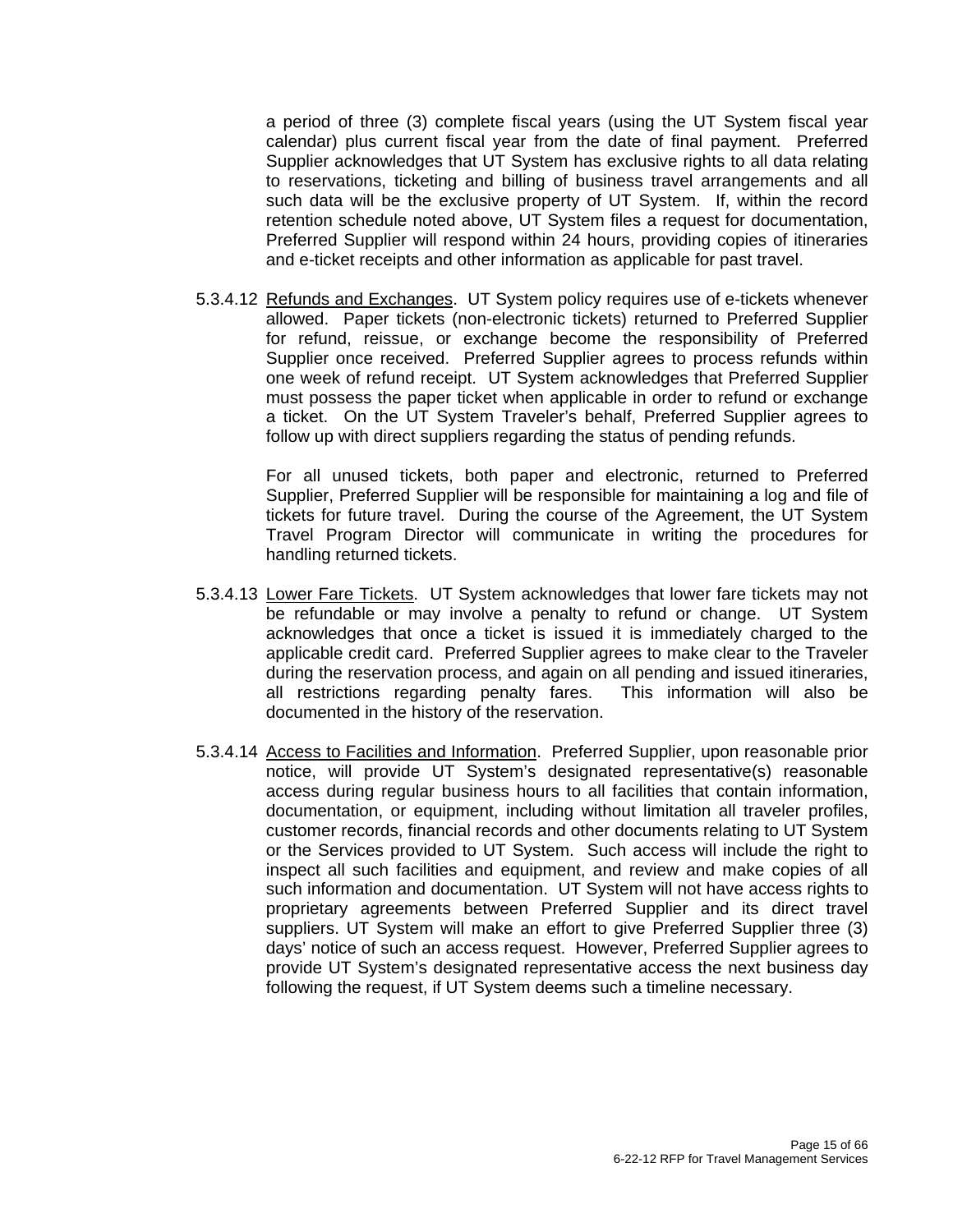#### 5.3.5 Implementation, Operations, and Automation

 5.3.5.1 Implementation Schedule. Preferred Supplier will work closely with UT System to develop and implement a seamless transition strategy. The transition strategy must be approved by UT System and be in place at least fifteen (15) days prior to the commencement of an Agreement resulting from this RFP. Formal transition processes (including working with outgoing agencies and institution travel contacts) will begin no later than ninety (90) days prior to the actual implementation date of Preferred Supplier's Services.

> Preferred Supplier agrees to work with UT System to develop a communication strategy including, but not limited to, websites, periodic newsletters, codevelopment of broadcast emails and participation in operational and procedural meetings. Preferred Supplier agrees to develop and print a tailored booklet outlining Preferred Supplier's Services and value added benefits.

> Preferred Supplier will work with UT System personnel to develop a comprehensive travel policy and procedure manual to be co-authored by UT System and Preferred Supplier, printed by Preferred Supplier, and distributed to Preferred Supplier staff associated with the UT System account and UT System travel arrangers as applicable. The content of the manual or manuals will be agreed to prior to distribution. Manual(s) will focus on what Travelers can and cannot do, how they can accomplish their objectives, booking policies and why certain restrictions exist.

> Preferred Supplier will assist UT System with the development, facilitation, and staffing of periodic travel fairs at the institution level upon request.

- 5.3.5.2 Travel Costs. UT System and Preferred Supplier are each responsible for its own travel costs when travel is required to fulfill the obligations stated in the Agreement.
- 5.3.5.3 Profiles. Preferred Supplier will build and maintain travel profiles for the Traveler population. All travel profiles created by Preferred Supplier will be the sole and exclusive property of UT System and all profiles, together with all copies thereof, will be delivered to UT System upon the expiration or termination of this Agreement. Preferred Supplier will not use or distribute the profiles for purposes other than to fulfill the terms of the Agreement, without the prior written consent of UT System. In addition, Preferred Supplier will work with outgoing agency or agencies as applicable to electronically transmit applicable profiles during the transition/implementation process.
- 5.3.5.4 Telephone System. Preferred Supplier agrees to make available a telephone system for Travelers that, at a minimum, includes the following: (a) direct/local and toll-free reservations phone number accessible by all UT institution locations; (b) individual phone extensions that connect to each individual agent; , (c) voicemail for each individual agent, (d) the option of pressing "0" to exit voicemail and/or return to the next available agent (e) the option of exiting to access a receptionist or individual for immediate contact, and (f) on-hold messaging that is professional, business (not leisure) focused and provides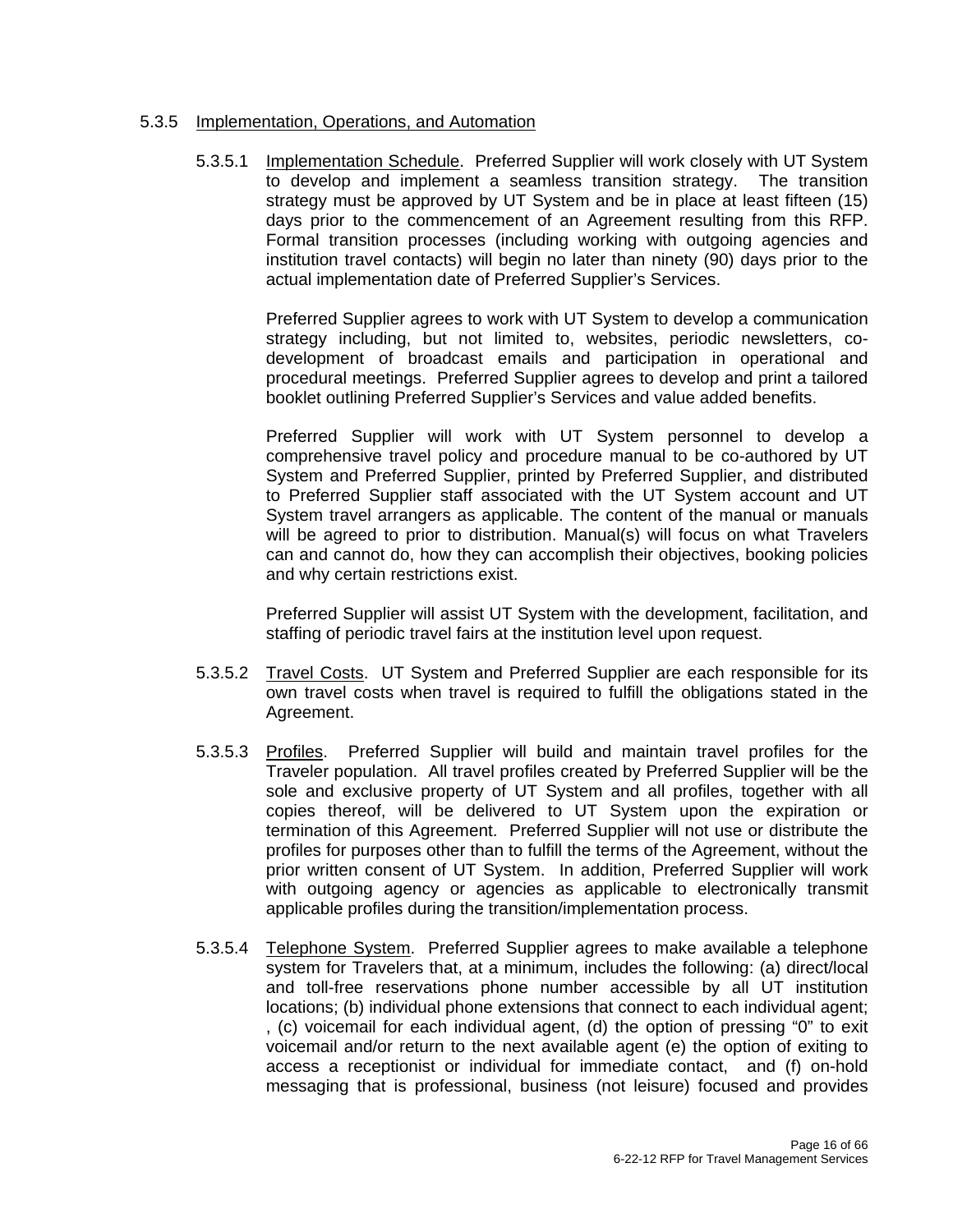after hours contact information. The telephone system must provide call data reporting by agent with reports available for review on a weekly or as requested basis.

#### 5.3.5.5 Risk Management.

 Redundant Systems: In the event of an unavoidable failure of normal operations from those Preferred Supplier locations servicing UT System, essential services will be provided through one of the Preferred Supplier's other locations. Contact will be made with UT System's travel representatives, giving relevant telephone numbers and a regular update on the ongoing situation. All Preferred Supplier offices will be fully equipped to function in an emergency support capacity if required, with full access to UT System policies and procedures.

 Traveler Safety and Security: Preferred Supplier will queue all Traveler reservations (domestic and international) to International SOS (or applicable UT System safety/security provider) based on UT System and security provider specifications. Preferred Supplier will notate the existence of the International SOS program on each international itinerary, either referring to it by name or URL or noting that the Traveler may refer to a UT System-specific website for additional information. Upon request, Preferred Supplier will coordinate and share international travel reservations with the applicable UT System travel representative in a format provided by the respective institution. Refer to Supplier Survey Question 14.5.1 in Section 14.

5.3.5.6 Office Hours. Unless expressly stated otherwise in a Local Scope of Engagement initiated by a specific institution, office hours at Preferred Supplier's UT System locations will be at a minimum 8:00 A.M. to 6:00 P.M. (CST), Monday through Friday. Changes may be made to the hours of operation during the course of this Agreement if mutually agreed upon in writing between UT System and Preferred Supplier. High volume coverage should be noted for the hours of 8:00 A.M. to 9:00 A.M.; 11:30 A.M. to 1:00 P.M; 4:30 P.M. to 6:00 P.M.

> Preferred Supplier is required to be open and properly staffed in accordance with UT System work schedules. A listing of holidays (which varies by institution) will be provided to the Preferred Supplier.

- 5.3.5.7 Correspondence and Materials. Preferred Supplier's correspondence and materials including envelopes, letterhead and email will be distributed to Travelers identifying the name of Preferred Supplier.
- 5.3.5.8 Emergency and After –Hours Service. A comprehensive emergency and afterhours service will be provided through Preferred Supplier. Preferred Supplier will make clear on its itineraries how to access the service. Preferred Supplier will disclose all details and working requirements of the service to UT System, and updates will be provided to UT System as they arise.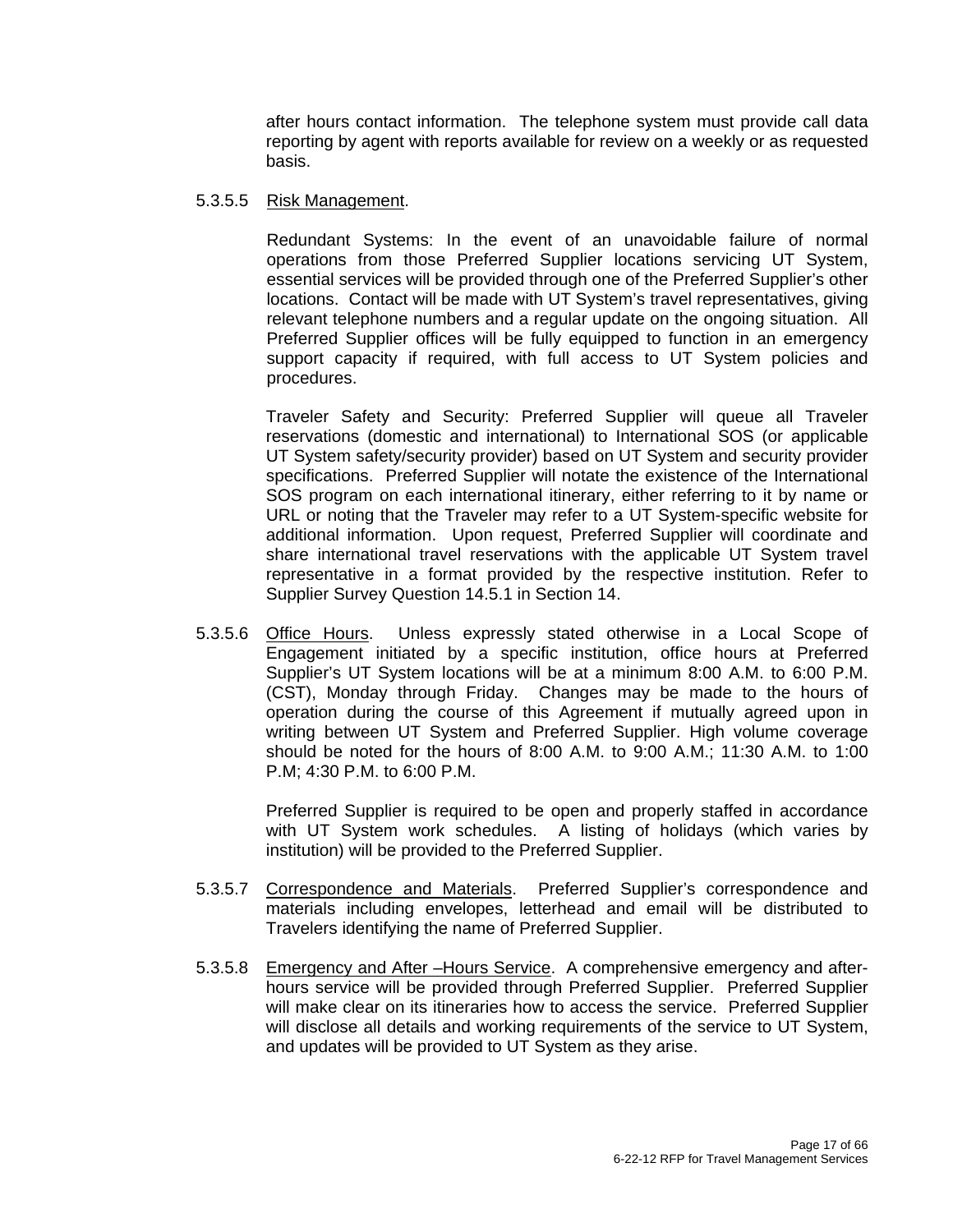5.3.5.9 Global Distribution. Preferred Supplier agrees to identify its use of specific Global Distribution Systems ("**GDS**") as well as additional systems and/or third party tools. Preferred Supplier will use and implement all systems/tools based on mutual consent when deemed advantageous to UT System in order to secure business travel needs. Preferred Supplier is required to have the ability to confirm all Southwest Airlines fares (including web only fares).

> Preferred Supplier may use GDS of choice for its employees, however, Preferred Supplier will provide UT Austin Applied Research Labs (ARL) with PC based Sabre or alternate GDS equivalent for two ARL staff members. If GDS equivalent is provided, Preferred Supplier will assist with training for ARL staff. UT Austin staff will confirm travel reservations using PC based GDS; quality control and ticketing will be handled by Preferred Supplier. If applicable, outline additional costs for this service as a direct expense line item in price schedule as noted in Section 6.1.1.

- 5.3.5.10 Supporting Reservation Tools. Preferred Supplier may be required to provide an alternate airline direct booking tool or support tool (e.g. Booking Builder, etc.).
- 5.3.5.11 Dedicated Airline Reporting Corporation ("**ARC**") Number. UT System requires that Preferred Supplier maintain a dedicated (unique) ARC number for the UT System account. Preferred Supplier is responsible for ARC application(s), installation and maintenance. Preferred Supplier should be aware that the UT System account, while consolidated, will require reporting collectively as well as by institution and department within an institution.
- 5.3.5.12 Passenger Name Record ("**PNR**") Documentation Requirement. Preferred Supplier agrees to require those agents dedicated to UT System's account to follow a script that requires agents to introduce themselves by name, offer low fare options as applicable, explain fare rules/regulations, ask Travelers whether they need a hotel and/or rental car reservation, explain applicable passport/visa requirement and follow specific reservation requirements including payment responsibility. Script and requirements will vary per UT System institution. When applicable, Preferred Supplier is required to call Southwest Airlines and provide the travelers Rapid Rewards number for a confirmed reservation.
- 5.3.5.13 Fares and Quality Control. Preferred Supplier will offer the lowest available, UT System, State and other contracted airfares in accordance with UT System's established travel policy. Preferred Supplier will continually check for lower fares, monitor wait listed fares, and ensure correct and complete PNRs.
- 5.3.6 Online Booking Tools
	- 5.3.6.1 Online Booking Product. Preferred Supplier agrees to assist UT System with the integration of an online booking tool or tools, including a dedicated ecommerce/on-line tool implementation team. Preferred Supplier's assistance will include, but not be limited to, the development of: financial and operational analysis of online tool options, risk assessment and mitigation reports;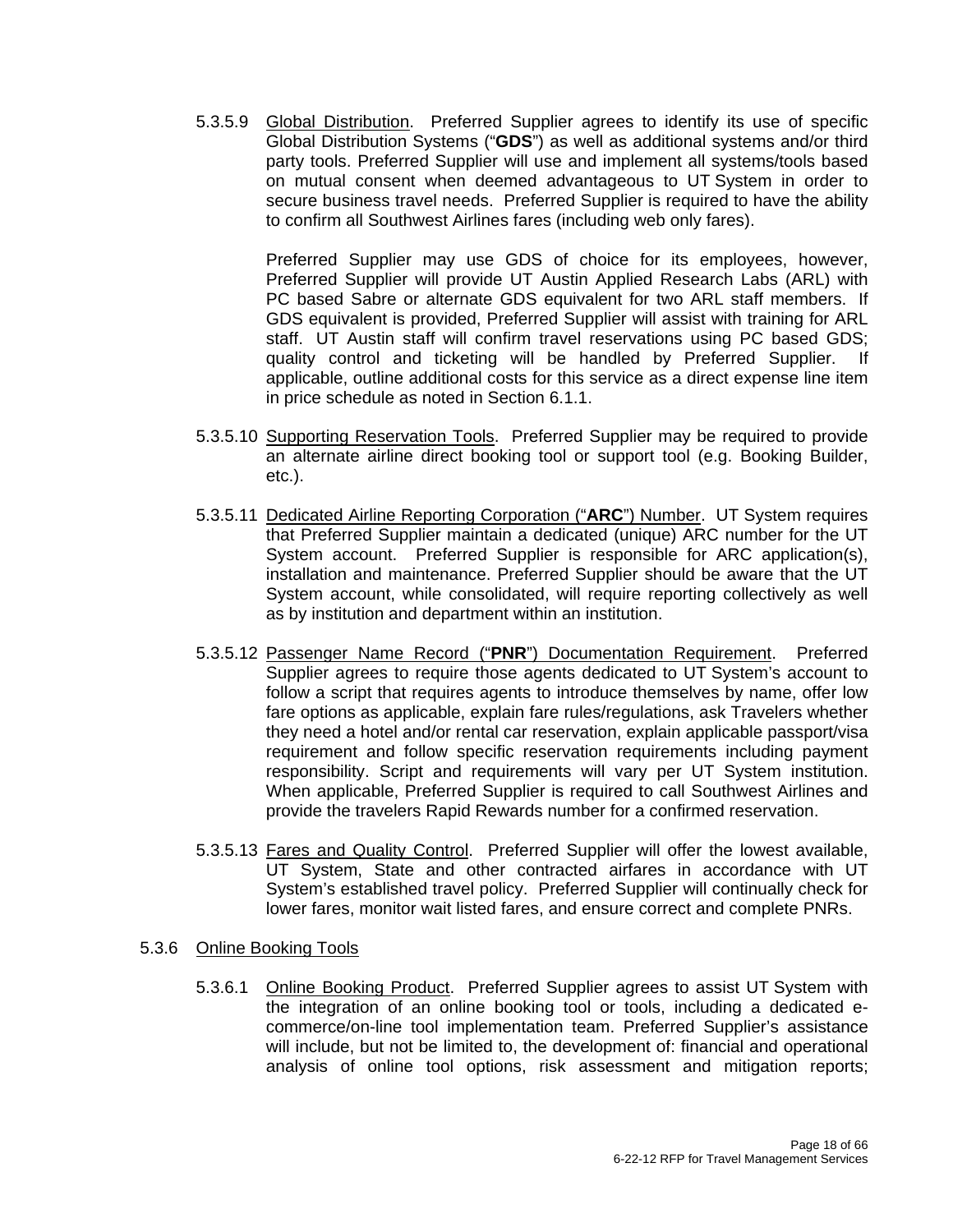transition plan (including a pilot program); a communication strategy; and all aspects of support and administration of the online booking tool.

 Preferred Supplier will provide e-fulfillment and access to e-fulfillment staff during normal business hours. Preferred Supplier will provide technical support, fulfillment support and an emergency help desk for the online booking tool as outlined below. Should UT System elect to change online vendors at any time during the Agreement, UT System will provide Preferred Supplier with ninety (90) days written notice of such a decision. Preferred Supplier agrees to support existing booking tools Concur and GetThere.

- 5.3.6.2 Online Booking Product Selection and Consultation. UT System may request Preferred Supplier to assist in (a) the evaluation of online booking products, (b) negotiating agreements, (c) writing the Statement of Work and/or operational guidelines, and (d) establishing an implementation schedule. Terms of service and cost will be mutually agreed upon by both parties in advance of terms referenced above.
- 5.3.6.3 Online Booking Product Agency of Record. As the agency of record, Preferred Supplier agrees to provide the necessary operational resources (e.g. GDS data lines), personnel training, and quality control software to support UT System's online booking tool(s).
- 5.3.6.4 Online Booking Product Help Desk. Preferred Supplier will offer online booking tool help desk services during normal business hours to UT System as outlined below:
	- A toll free number and email address will be provided for users. Requests for assistance requiring email correspondence or voice messages will be answered on average within two (2) business hours.
		- o Individual user support includes: Assistance with the use of and navigation within the online tool, assistance with retrieving forgotten passwords, establishing profiles, setting travel arranger privileges to authorize or delegate travel permissions and other assistance as appropriate.
	- Contact/Online site administrator support includes: assistance with changes to site configuration, wording and messaging; site use and navigation issues, assistance with documentation and training guides, liaison with online booking tool vendor technical support representatives and other assistance as appropriate. Site configuration changes require a written request and/or approval between the UT System Travel Program Director and Preferred Supplier.
	- Preferred Supplier may propose 24/7 online help desk services at additional cost.
- 5.3.7 Staffing, General Services, Contract Rate Issuance.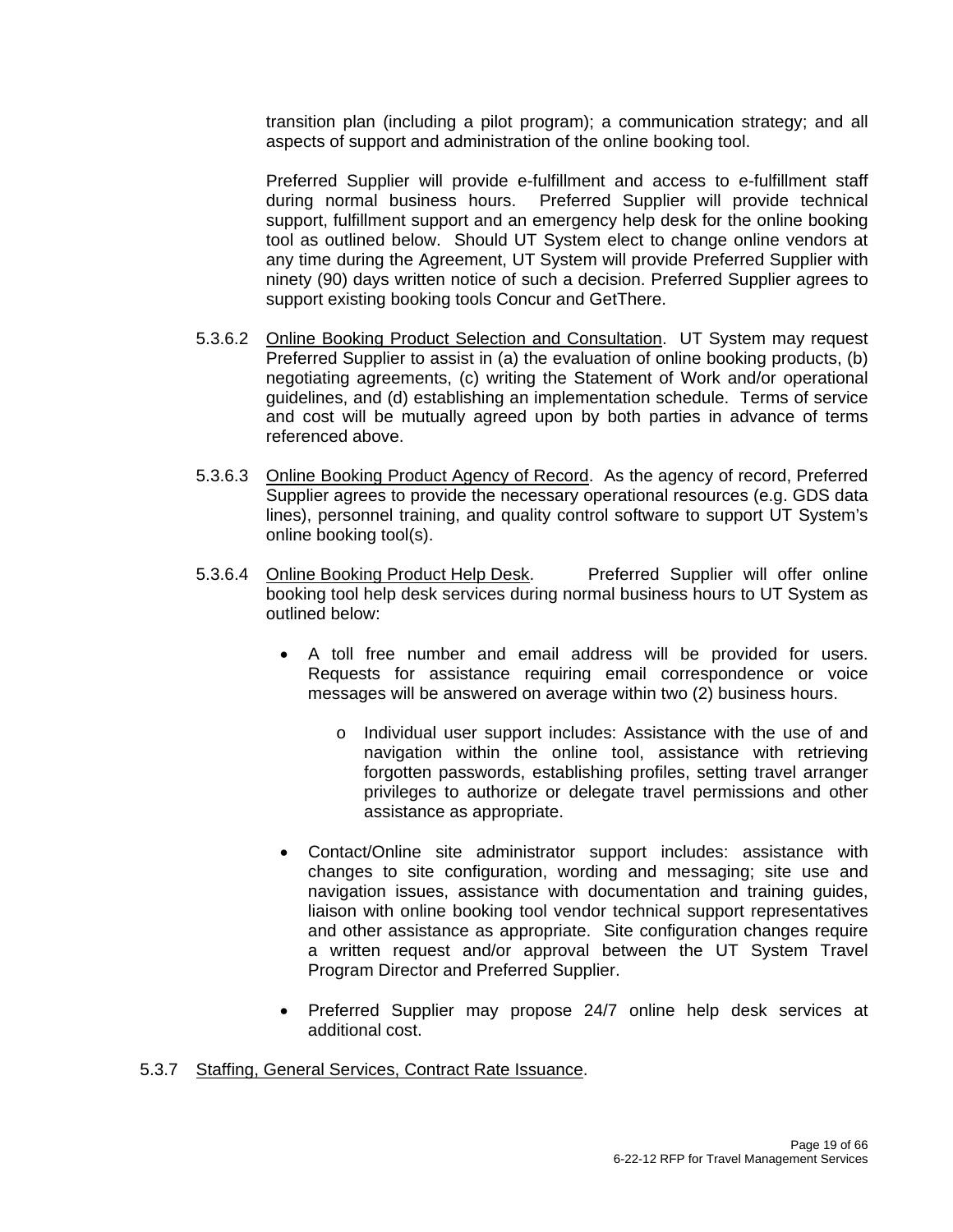- 5.3.7.1 Personnel Employed by/Subcontracts Used by Preferred Supplier. Unless expressly stated otherwise in a Local Scope of Engagement, all agents, managers, and other operational personnel involved in Preferred Supplier's performance of an Agreement resulting from this RFP will be directly employed and supervised by Preferred Supplier. Preferred Supplier will indemnify UT System, its regents, officers, agents and employees from and against any and all contributions, taxes, and assessments which may be required to be paid under any so called unemployment compensation, disability, advanced age pension, social security, or any similar laws by reason of the employment of Preferred Supplier employees, and Preferred Supplier will in all other respects comply with such laws. Preferred Supplier is fully responsible for costs associated with replacing or recruiting qualified Preferred Supplier personnel. Preferred Supplier will provide a corresponding indemnity against any claims arising out of its possible use of subcontractors in connection with the performance of its Services under the Agreement.
- 5.3.7.2 Personnel Changes. Preferred Supplier agrees to remove or transfer the employment of any of its employees upon request by UT System for any reason, provided that such request is in writing and does not violate any applicable federal, state or local employment laws. UT System will have no obligation to disclose to Preferred Supplier the reasons for any such request, unless such disclosure is required by applicable federal, state or local employment laws. All personnel changes, including account management and reductions in force (RIF) due to an economic downturn, will be mutually agreed upon. Additionally, upon mutual agreement, UT System and Preferred Supplier can reduce personnel dedicated solely to UT System due to a reduction in UT System's travel volume and/or an increase in online travel bookings. Conversely, UT System will have the right to request additional staffing at any time. Changes may require a mutually agreed amendment to the management fee.
- 5.3.7.3 Staffing Plan. Preferred Supplier agrees to provide dedicated agents to the UT System account with minimum 5 years' experience booking corporate travel. The number of dedicated agents will be at the mutual agreement of UT System and Preferred Supplier; however, Preferred Supplier is obligated to perform according to the service standards identified in the Agreement. No agent will be assigned to UT System's account that has not completed full training and testing as described in Preferred Supplier's proposal in response to this RFP or as outlined by UT System.

 In addition to the dedicated agents and team that reside at Preferred Supplier's off-site location, UT System will require on-site agents in Houston for UT MD Anderson Cancer Center patient travel services. Office space will be provided by UT MD Anderson Cancer Center without charge to Preferred Supplier.

 Among the dedicated agents required for the entire account, Preferred Supplier will have specialists in the following areas:

- Executive/ VIP travel agents
- Domestic travel agents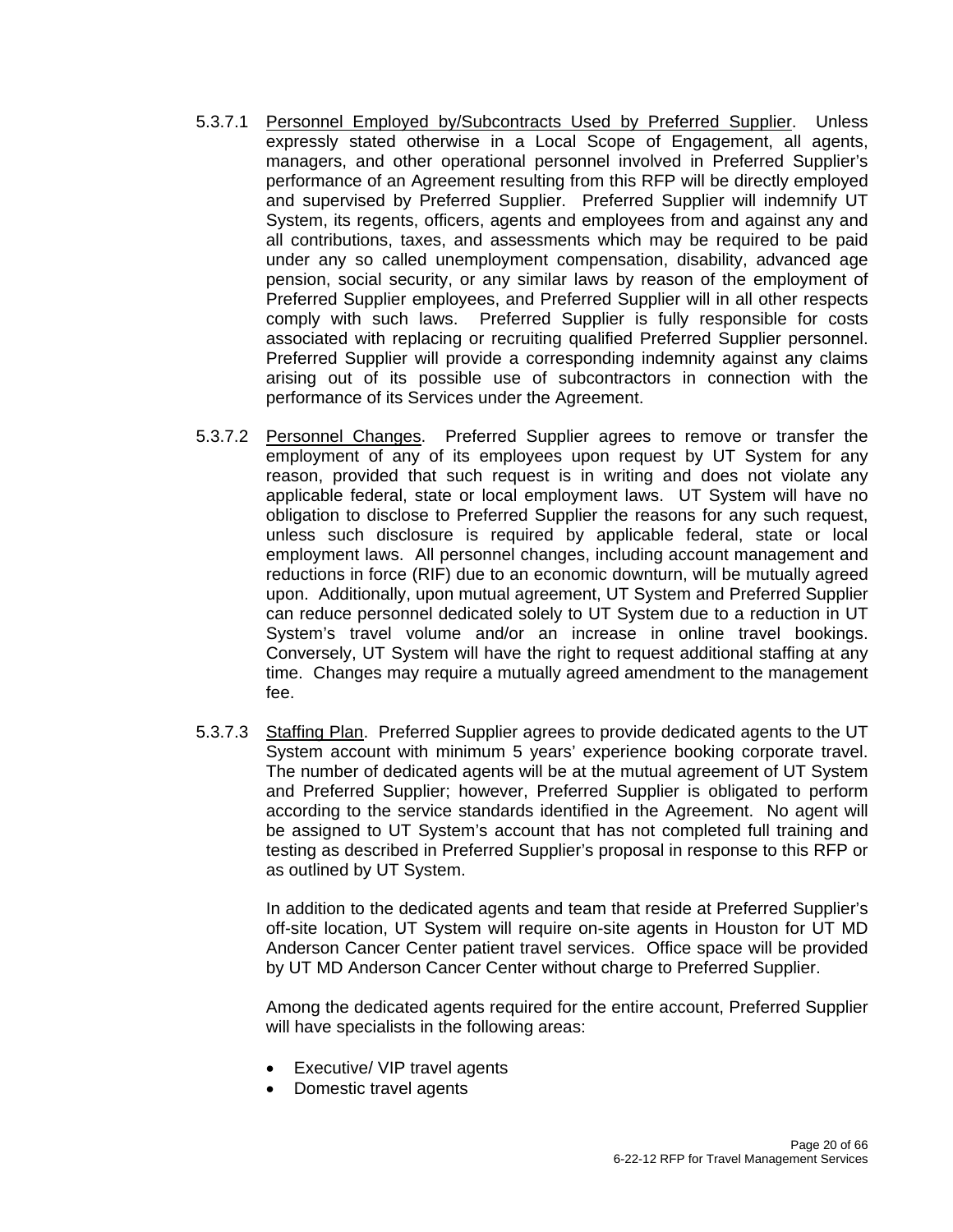- International travel agents
- Patient travel agents (Spanish speaking agents upon request)

Note: All must have designated backup to accommodate vacation and personal leave

In addition to reservations' staffing, Preferred Supplier agrees to provide the UT System account with the following dedicated staff:

- Account Manager (dedicated, minimum of twenty-four hours per week)
- Branch Managers
- Branch Supervisors
- Quality Control Representative
- MIS/Reporting Contact
- Accounting Contact
- Online Tool / Technology Representative (head of e-commerce team)

Note: All must have designated backup to accommodate business travel, vacation and personal leave

- 5.3.7.4 Overflow and Floating Agents. Preferred Supplier agrees to provide UT System with trained relief agents who can provide adequate coverage during peak travel periods or when dedicated agents are absent due to illness, vacation or other reasons.
- 5.3.7.5 Ticketless and Electronic Tickets. Preferred Supplier will make clear on all itineraries (faxed or electronically transmitted) the difference between a pending electronic ticket and an issued electronic tickets in order to alleviate traveler confusion. Preferred Supplier agrees to include mutually agreeable language on itineraries.
- 5.3.7.6 Flight Schedule Changes. If during normal business hours, when Preferred Supplier is informed of a flight schedule change, Preferred Supplier will undertake its best efforts to inform the applicable Traveler/travel arranger. Preferred Supplier agrees to exert its best effort to ensure that home telephone and/or mobile phone numbers are in Traveler profiles and reservations so that airlines can contact passengers after hours. Should a Traveler decline to provide contact information, Preferred Supplier will note this in the PNR history for reference.
- 5.3.7.7 Electronic Itinerary. Preferred Supplier will offer electronic itineraries and eticket receipts to travelers. E-ticket receipts will include:
	- Name of Traveler
	- Name of airline
	- Ticket number
	- Class of service
	- Fare basis code
	- Travel dates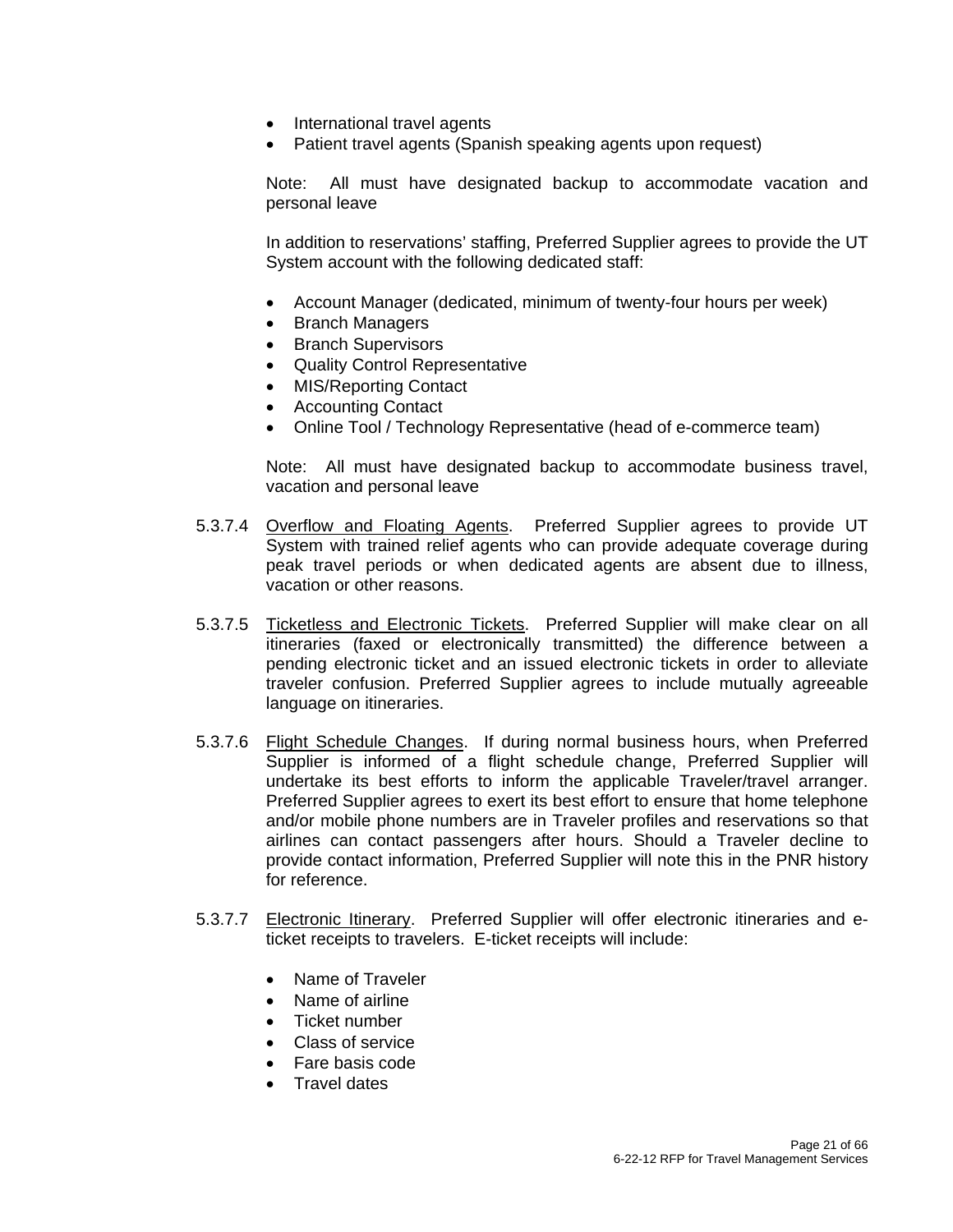- Origin and destination
- Amount of airfare (base fare, tax, surcharges, total as separate line items)
- Form of payment
- 5.3.7.8 Visas and Passports. For those Travelers who purchase tickets through Preferred Supplier, Preferred Supplier will inform the Traveler/arranger of passport and visa requirements. At additional cost, Preferred Supplier will provide the necessary resources or refer to a third-party service for any and all passport/visa needs. Such requirements will be provided verbally during the reservation process, noted on the Traveler's itinerary and noted in the history of the record.
- 5.3.7.9 Late Arrival Guarantees/Cancellations. Cancellation/guarantee policies will be fully explained to the Traveler/arranger and documented by Preferred Supplier's agents upon making a reservation on behalf of a Traveler. It is the responsibility of the Traveler to provide adequate notice and to speak directly to Preferred Supplier's agent whenever canceling a guaranteed reservation in order to avoid no-show fees. Preferred Supplier will promptly notify direct supplier of cancellations and changes whenever the Traveler provides adequate notice to Preferred Supplier. The Traveler will be responsible for all no-show or cancellation fees. If Preferred Supplier/Agency fails to cancel a reservation when the Traveler has provided adequate notice, Preferred Supplier is responsible for the no-show or cancellation fee.
- 5.3.7.10 Sale and Proper Use of Negotiated Airline Contract Rates. Preferred Supplier agrees to issue airline tickets for eligible Travelers in compliance with UT System or State of Texas contract rates as applicable. Eligible passengers are defined in each airline contract, which will be provided to Preferred Supplier prior to implementation. Preferred Supplier will assist UT System in directing eligible Travelers/travel arrangers to purchase from UT System or State of Texas preferred vendors. Preferred Supplier will be responsible for complying with the applicable airline contract ticketing and issuance instructions. Should Preferred Supplier issue an eligible passenger a ticket without the appropriate contract rate code, Preferred Supplier will be financially responsible for the difference between the issued rate and the applicable rate. Preferred Supplier may offer consolidator tickets based on institution travel policy.

Preferred Supplier will not be in violation of the Agreement, nor will Preferred Supplier be responsible for reservations made contrary to UT System or State of Texas policy, where Preferred Supplier was not informed in writing of such policy prior to the making of the reservation. Preferred Supplier will be responsible for debit memos, add collects and fees incurred as a result of agent error.

5.3.7.11 Sale and Proper Use of Negotiated Rental Car and Hotel Contract Rates. Preferred Supplier agrees to reserve rental cars for eligible Travelers in compliance with UT System or State of Texas contract rates. Eligible Travelers are defined in each contract, which will be provided in writing to Preferred Supplier. Preferred Supplier will assist UT System in directing eligible Travelers/travel arrangers to purchase from the contract vendors. Use of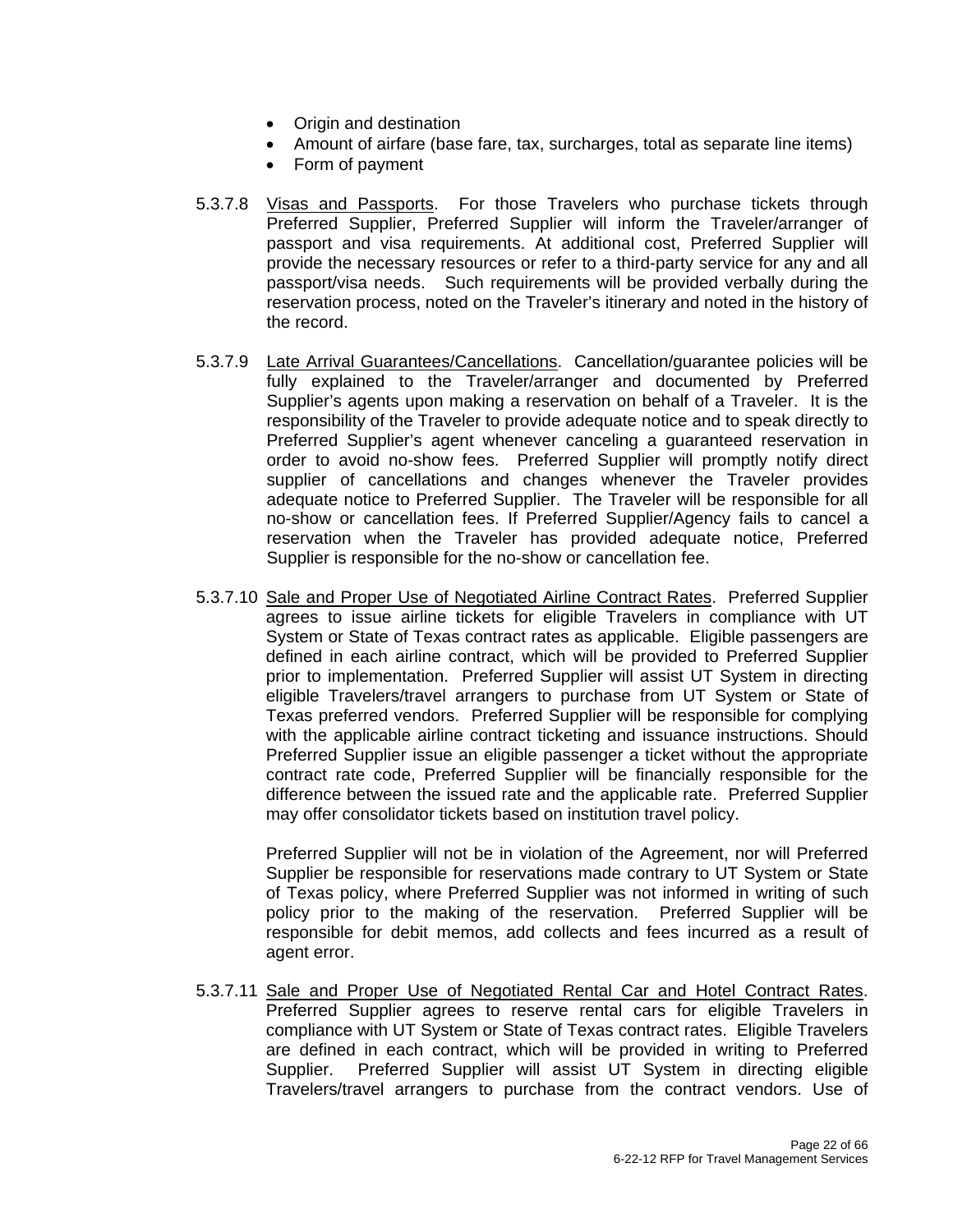preferred rental car vendors by UT System personnel is required unless contract vendors are sold out of all car categories or when lower cost can be obtained inclusive of applicable fees and insurance. Preferred Supplier will make use of UT System or State of Texas contract hotel rates when applicable/available. Preferred Supplier will not be in violation of the Agreement, nor will Preferred Supplier be responsible for reservations made contrary to State or UT System policy where Preferred Supplier was not informed in writing of such policy prior to the making of the reservation.

5.3.7.12 Fly America Act/Open Skies Agreement. It is the Traveler's/arranger's responsibility to know whether a contract or grant requires the use of the Fly America Act or Open Skies Agreement for business travel. If the Traveler/arranger informs the Preferred Supplier of the requirement, the Preferred Supplier will comply with such a requirement. Preferred Supplier agrees to be familiar with the current terms of the Fly America Act/Open Skies Agreement and to convey all available travel options and ticket reservations to achieve compliance. It is the Traveler's responsibility to obtain and document permission from the granting/contracting Federal agency in order to deviate from requirements.

> Preferred Supplier will not be in violation, nor will Preferred Supplier be responsible for reservations made contrary to UT System policy, where Preferred Supplier was not informed of requirements.

- 5.3.7.13 Frequent Flier Reservations. To the extent allowed by the applicable carrier, Preferred Supplier will assist Travelers with frequent flier reservations.
- 5.3.7.14 Invoices/Data On Demand. Preferred Supplier will provide an online data retrieval tool allowing access to itineraries and e-ticket receipts for current and past travel (as per records retention schedule noted in this RFP). Access will be linked to the travel contact or designated personnel approved by UT System.

#### 5.3.8 Reporting

- 5.3.8.1 Travel Management Reports. Preferred Supplier will provide UT System, on an ongoing basis, with the reports identified in **Exhibit B**.
- 5.3.8.2 Fiscal Year. UT System's fiscal year runs September 1 through August 31. UT System requires year-end, quarterly and monthly reports according to UT System's fiscal year.

| 1 <sup>st</sup> Quarter | September 1 - November 30 |
|-------------------------|---------------------------|
| $2nd$ Quarter           | December 1 - February 28  |
| 3 <sup>rd</sup> Quarter | March 1 - May 31          |
| 4 <sup>th</sup> Quarter | June 1 - August 31        |

#### 5.3.9 Service Standards and Metrics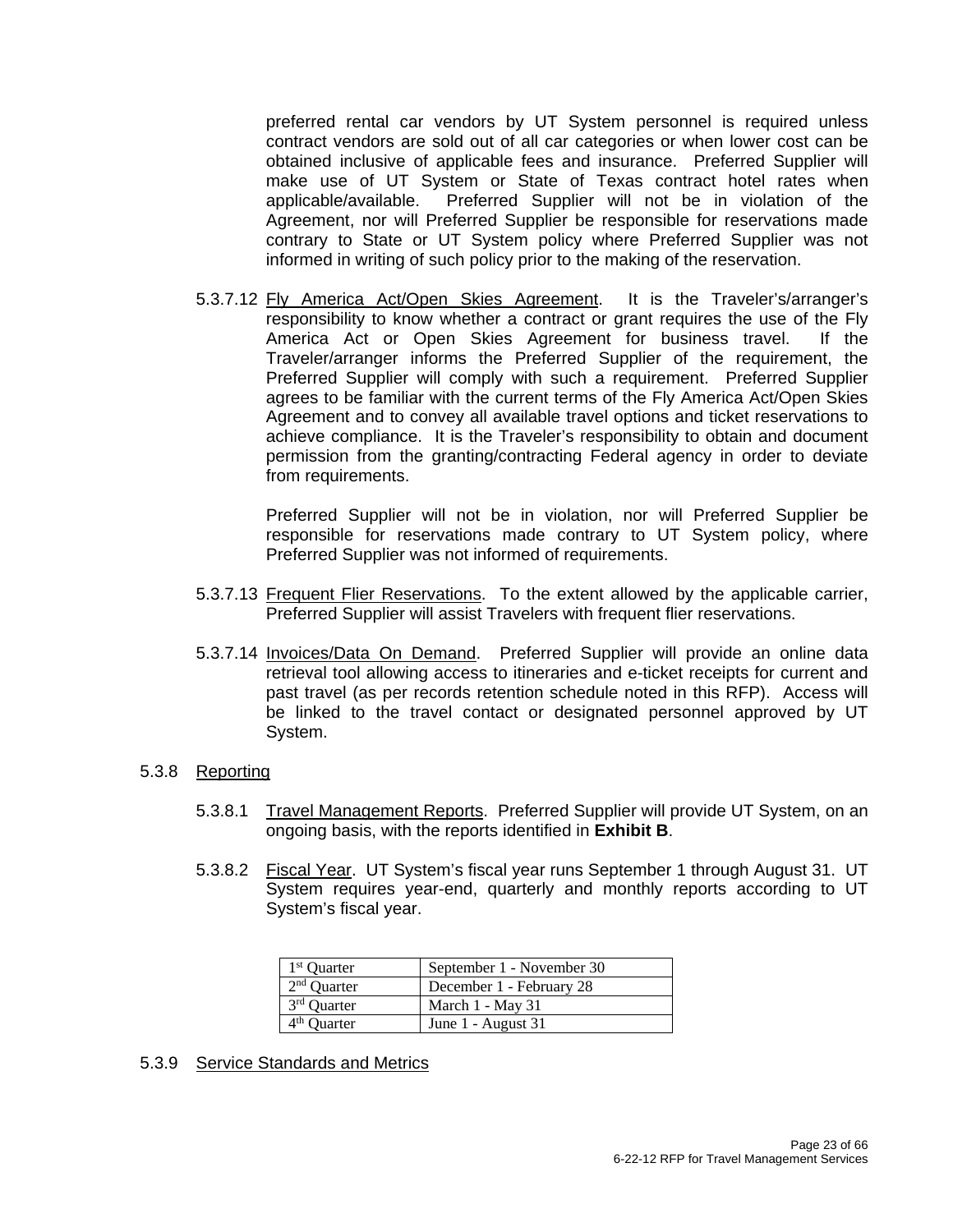- 5.3.9.1 ACD Phone Reports. Preferred Supplier locations will utilize an Automatic Call Distribution ("**ACD**") phone system. Preferred Supplier will provide UT System with weekly, monthly or quarterly telephone reports as requested (by location). These reports will be reviewed jointly by the UT System travel manager(s) and Preferred Supplier so that any necessary staffing and/or telephone procedural changes can be made in a timely fashion.
- 5.3.9.2 Agent/Service Performance Criteria. Preferred Supplier agrees to dedicate the necessary resources to achieve the below identified Service criteria:
	- Phones, when agents are immediately available, will be answered by a human voice within 30 seconds or no more than four rings
	- The average length of time on hold for incoming calls when an agent is not immediately available will be less than 3 minutes
	- Number of calls requiring a call-back (because an agent was not available when call was initiated and the caller left a message) will be less than 15% of total daily call volume. Return calls will take place within 30 minutes of voice message.
	- Provide a return response noting receipt of an email or fax inquiry received within 1 business hour
	- Provide a complete itinerary within 4 business hours for all email or fax inquiries received
	- Provide VirtuallyThere itinerary confirmation (including Southwest Airlines air fare confirmation) within 1 business hour of completing an online booking tool reservation
	- Provide a response within 2 business hours for all online help-desk calls or email requests pertaining to online booking assistance
- 5.3.9.3 Account Management Services. Preferred Supplier agrees to assign an account manager who will act as Preferred Supplier's liaison with UT System travel manager(s). The account manager will also provide management reports as outlined in this Agreement. On an annual basis, UT System will review overall account management services using the performance standards below:
	- Accessibility of Account Manager
		- o For all requests, respond to UT System travel manager(s) via phone, page or email within 2 working hours of initial request
			- Issue/Resolution to UT System travel manager/customer within 1 business day (taking into consideration time needed to work with airline, hotel, etc.)
	- Customer Comment Notification ("**CCN**") Process or equivalent
		- o Customer service issues will be reported to UT System using Preferred Supplier's CCN process or equivalent
		- o Customer service issues will be logged into a spreadsheet and assigned an identification number. Customer service issue will be distributed to the appropriate recipients (Preferred Supplier, System Administration, institution) via email.
		- o Email contains details of issue and all information needed for resolution.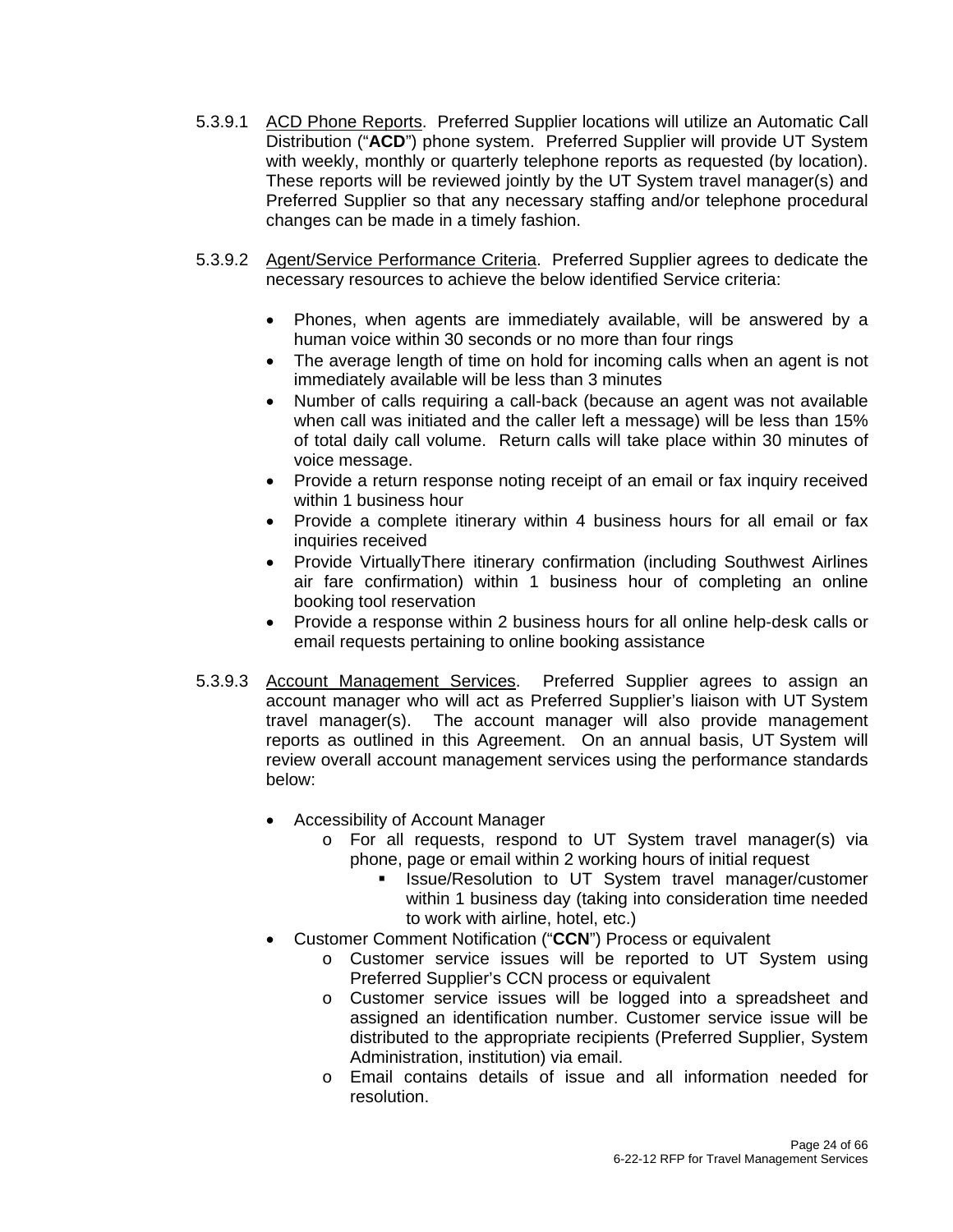- o All customer service issues require closure. Resolution of the problem must include the specific action taken to resolve the problem for the client and what was done internally by Preferred Supplier (if applicable) to prevent the problem from recurring. The problem must be resolved to UT System's satisfaction.
- Negotiating Assistance
	- o Provide information and guidance to help improve UT System direct supplier partnerships (if requested by and in conjunction with UT System representatives)
- Senior Management Accessibility
	- o Available for meetings at UT System with reasonable notice provided by UT System. Travel expenses for Preferred Supplier personnel are the responsibility of the Preferred Supplier.
- Accuracy and Timeliness of Reporting
	- o Provide reports absent of errors in timeframe noted

#### **5.4 Proposer's Survey**

The Proposer's Survey contains a list of additional questions the Proposer will answer when responding to this RFP. If Proposer needs to submit additional supporting information, refer to the supporting information in responses to the Proposer's Survey and attach supporting materials in a logical and clear manner. Any supporting information must be included in electronic form via the Ariba® e-Sourcing tool and must follow the following naming convention: (<Proposer Name> - <Question Number> - Response - <File Name>).

#### **SECTION 6 PRICING SCHEDULE AND AFFIRMATION**

#### **6.1 Pricing Schedule**

**Proposer must submit as Attachment A, as part of its proposal, detailed management fee schedules (e.g., fixed flat fee, tiered fee, percentage of sales, etc.) for the Services listed in Section 5.3 of this RFP. The management fee schedules will include all costs associated with providing the full scope of work.** UT System desires an innovative approach to the management fee that maximizes cost savings and eliminates transactionalbased fees.

- 6.1.1 Please provide a management fee schedule for all UT System Institutions, *excluding UT MD Anderson Cancer Center Patient Travel Services*.
- 6.1.2 Please provide a management fee schedule for all UT System Institutions, *excluding UT MD Anderson Cancer Center Patient Travel Services and UT Medical Branch at Galveston*.
- 6.1.3 Please provide a management fee for schedule for *UT MD Anderson Cancer Center Patient Travel on-site requirements*.
- 6.1.4 Please provide an operating statement that details estimated sales, revenues (commissions/rebates), and each expense item in providing these services to UT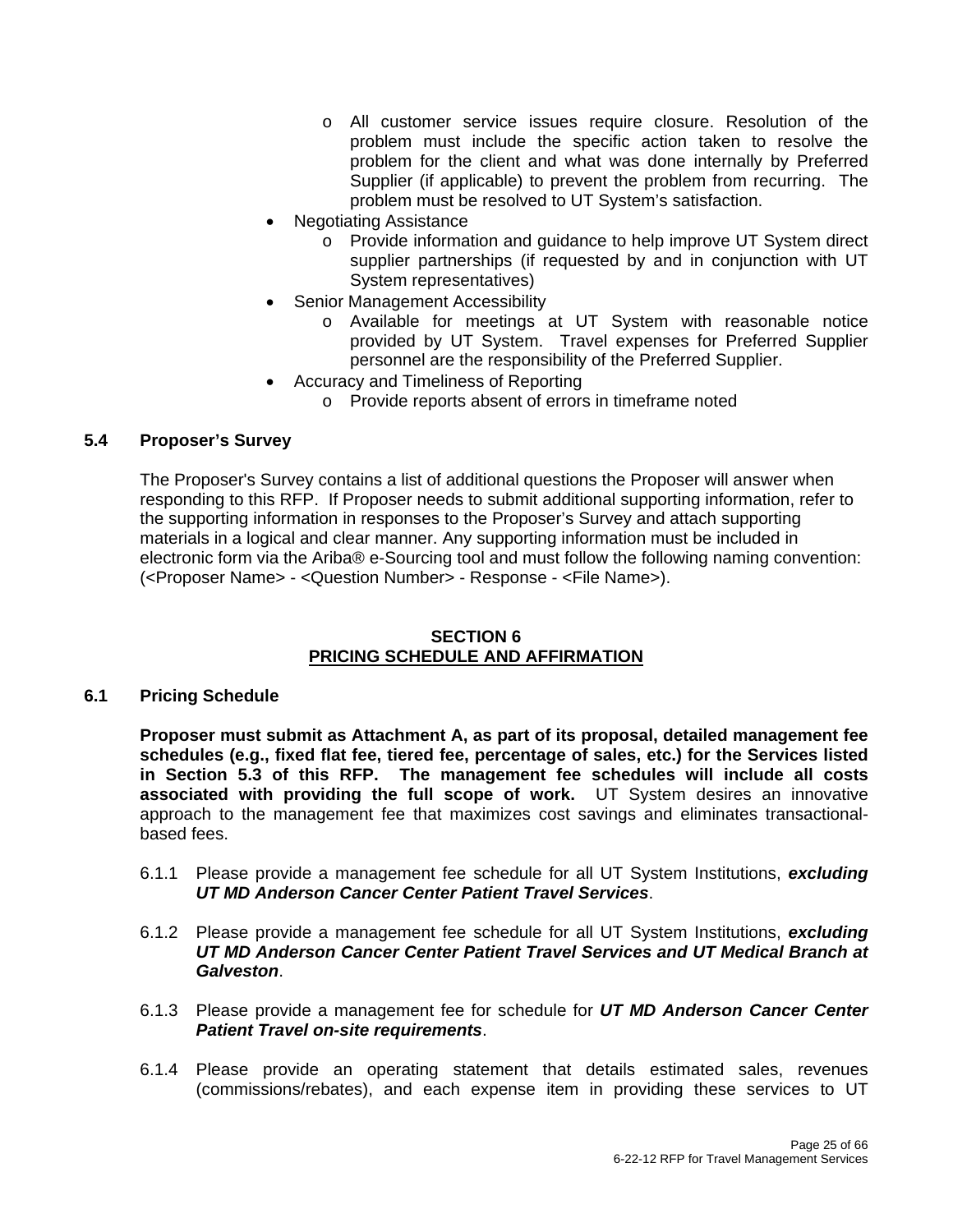System, *excluding UT MD Anderson Cancer Center Patient Travel Services*. For example the schedule may include, but is not limited to, the following:

#### **Estimated Operating Statement**

#### **Sales:**

Domestic Air International Air Hotel Car Total Projected Sales

#### **Revenues:**

Base Air Commissions Override Commissions Hotel Commissions Car Commissions Other Commissions (identify) Total Projected Commission

#### **Direct Expenses:**

Number of agents/Base Salaries Benefits – Core Team Account Management After-hours service: ARC accounting and associated fees Dues, fees, subscriptions GDS fees International rate desk: Credit card reconciliation processes MIS Reporting Miscellaneous Operating Expenses (identify) **Supplies Technology** Online Booking Tool Telecommunications **Travel** 

- 6.1.5 Please provide an operating statement that details estimated sales, revenues (commissions/rebates), and each expense item in providing these services to UT System, *excluding UT MD Anderson Cancer Center Patient Travel Services and UT Medical Branch at Galveston*. The schedule may include, but is not limited to, the applicable items noted in 6.1.4 above.
- 6.1.6 Please provide an operating statement that details estimated sales, revenues (commissions/rebates), and each expense item in providing *on-site services for UT MD Anderson Cancer Center Patient Travel On-Site Services*. The schedule may include, but is not limited to, the applicable items noted in 6.1.4 above.

#### **6.2. Management Fee Adjustments**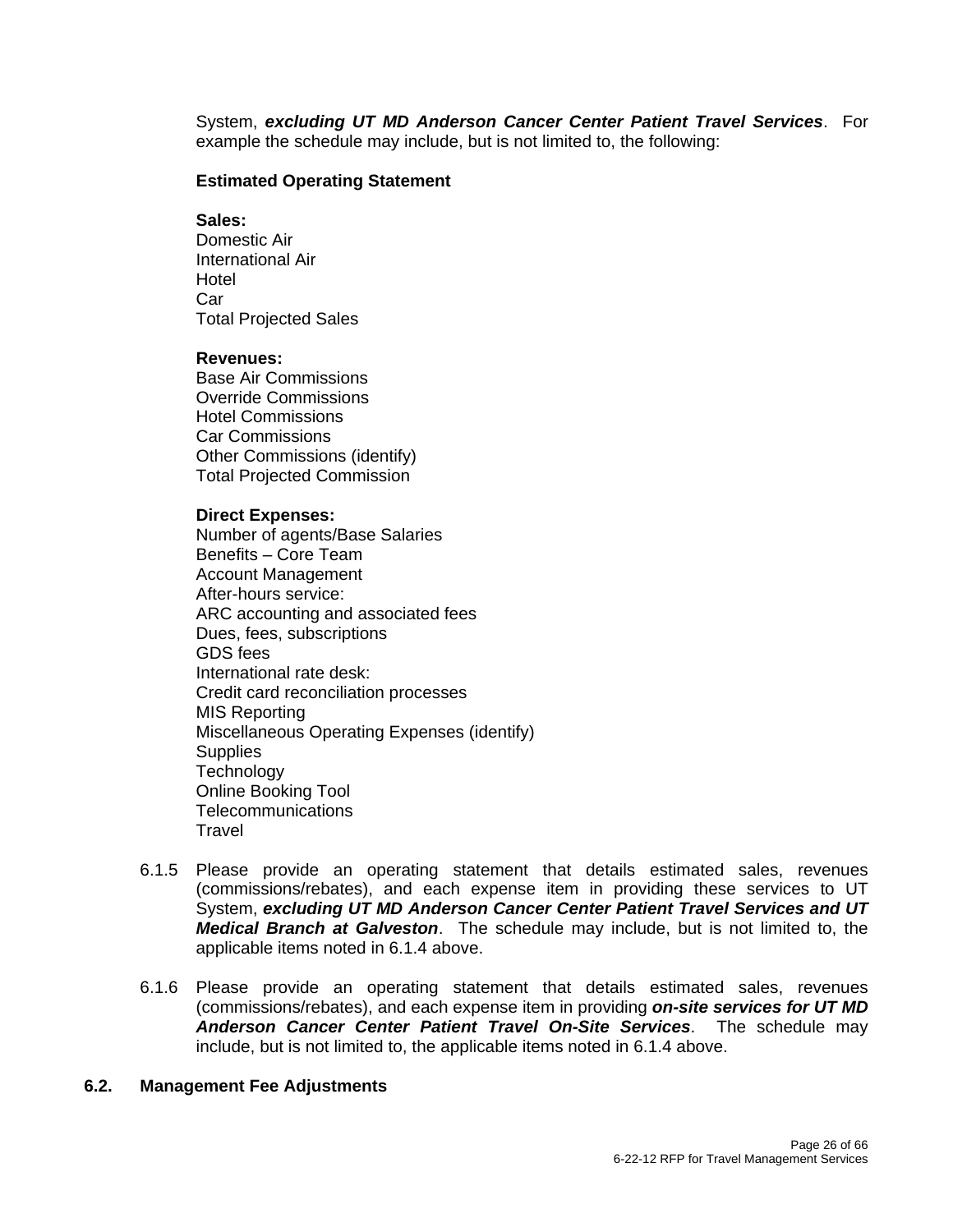The management fee will be fixed, without adjustment, for the first three years of the Agreement. At least 120 days prior to the end of the third and/or fourth anniversary of the effective date of the Agreement (and thereafter at least 120 days prior to the annual anniversary of the effective date), Preferred Supplier may request an increase in the management fee for the succeeding 12 months of the Agreement's term. Any such adjustment would be made only by written agreement of UT System and Preferred Supplier, following good-faith discussion of documented cost justifications presented by Preferred Supplier. In no event would any increase exceed the amount of an appropriate price index (to be agreed upon by the parties in advance and specified in the Agreement) as applied to Preferred Supplier's costs incurred since the effective date of the Agreement or the last agreed-upon adjustment, as applicable.

Upon request of either party at any time during the Agreement, the parties will discuss a possible adjustment to the management fee to account for significant changes to Preferred Supplier's costs resulting from changes to the volume of travel management services supplied under the Agreement. Any such adjustment would be made only by written agreement of UT System and Preferred Supplier, following good-faith discussion of documented cost justifications presented by Preferred Supplier.

#### **6.3. Pricing Affirmation**

#### **THE FOLLOWING FORM MUST BE COMPLETED, SIGNED AND SUBMITTED WITH THE PROPOSER'S PROPOSAL. FAILURE TO DO SO WILL RESULT IN THE REJECTION OF YOUR PROPOSAL.**

**Proposal of:** \_\_\_\_\_\_\_\_\_\_\_\_\_\_\_\_\_\_\_\_\_\_\_\_\_\_\_\_\_\_\_\_\_\_\_

(Proposer Company Name)

**To:** The University of Texas System  **Ref.:** Preferred Supplier of Travel Management Services **RFP No.:** UTS/A28

Ladies and Gentlemen:

Having carefully examined all the specifications and requirements of this RFP and any attachments thereto, the undersigned proposes to furnish the Services required pursuant to the above-referenced Request for Proposal upon the pricing terms quoted below.

The prices quoted in **Attachment A**, Price Schedule, to this RFP will be Proposer's guaranteed pricing for the Services.

Proposer agrees that if Proposer is awarded an Agreement under this RFP, in addition to the fixed management fee, it will provide to UT System a quarterly administrative fee of two percent (2%) of the management fee payable under the Agreement. The administrative fee will be used to support Alliance activities or returned to the institutions at the direction of UT System chief business officers.

Proposer certifies and agrees that all prices proposed in Proposer's proposal have been reviewed and approved by Proposer's executive management.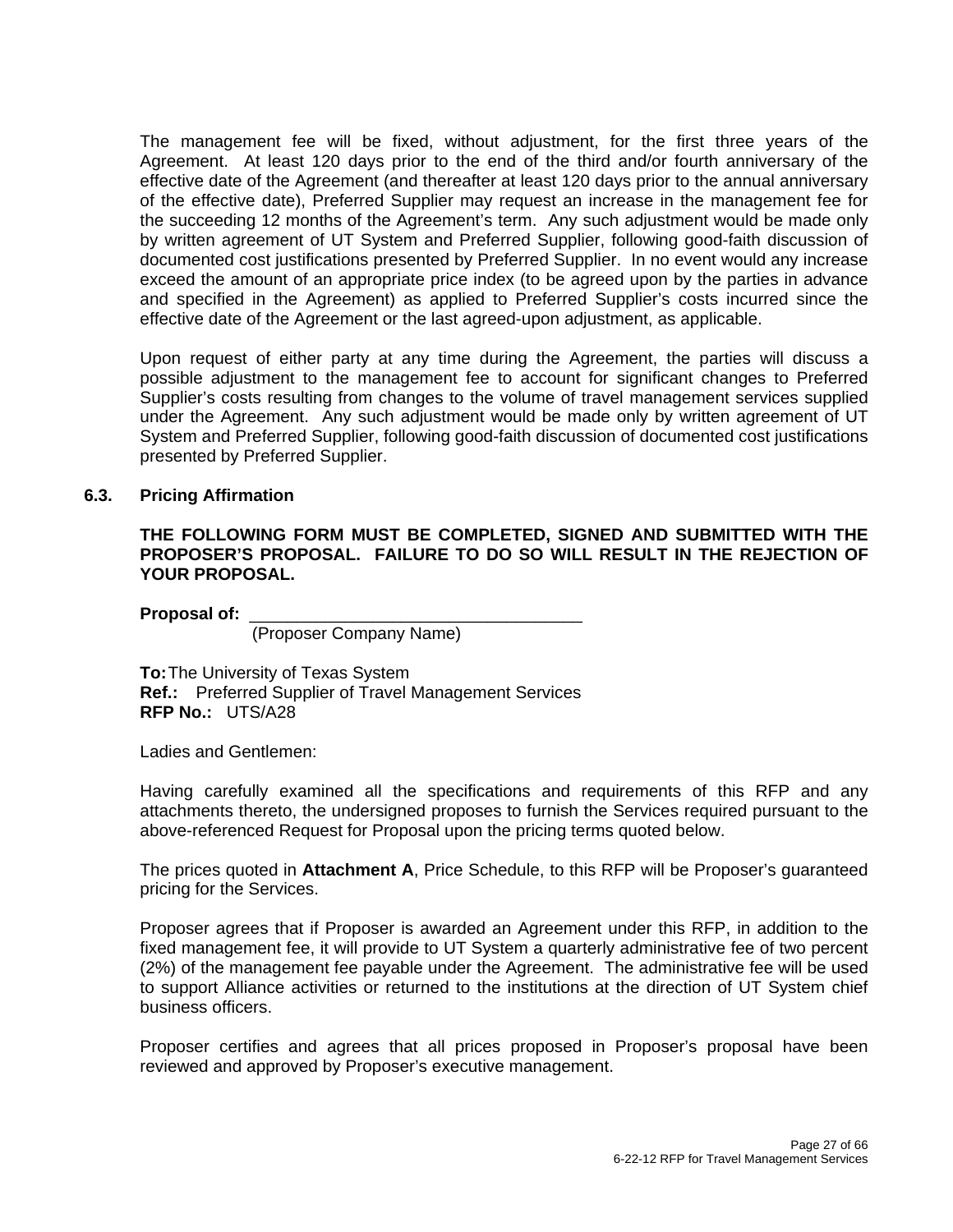Respectfully submitted,

**Proposer:** \_\_\_\_\_\_\_\_\_\_\_\_\_\_\_\_\_\_\_\_

### **By:** \_\_\_\_\_\_\_\_\_\_\_\_\_\_\_\_\_\_\_\_\_\_\_\_\_\_

| (Authorized Signature for Proposer) |  |
|-------------------------------------|--|
| Name:                               |  |
| Title:                              |  |
| Date:                               |  |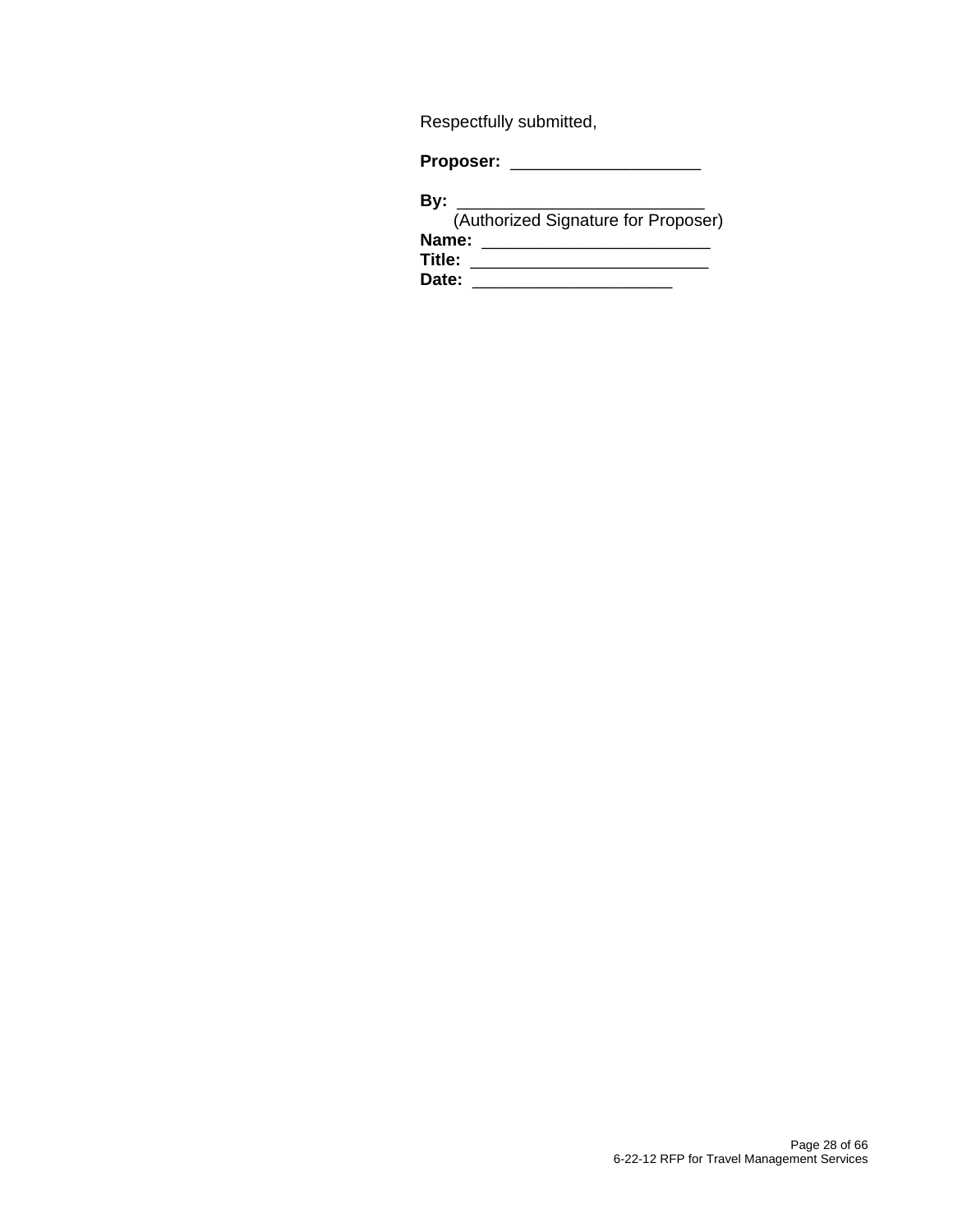## **APPENDIX ONE**

## **PROPOSAL REQUIREMENTS**

#### **SECTION 1 GENERAL INFORMATION**

#### **1.1 Purpose**

UT System is soliciting competitive sealed proposals from Proposers having suitable qualifications and experience providing goods and services in accordance with the terms, conditions and requirements set forth in this RFP. This RFP provides sufficient information for interested parties to prepare and submit proposals for consideration by UT System.

By submitting a proposal, Proposer certifies that it understands this RFP and has full knowledge of the scope, nature, quality, and quantity of the goods and services to be performed, the detailed requirements of the goods and services to be provided, and the conditions under which such goods and services are to be performed. Proposer also certifies that it understands that all costs relating to preparing a response to this RFP will be the sole responsibility of Proposer.

PROPOSER IS CAUTIONED TO READ THE INFORMATION CONTAINED IN THIS RFP CAREFULLY AND TO SUBMIT A COMPLETE RESPONSE TO ALL REQUIREMENTS AND QUESTIONS AS DIRECTED.

#### **1.2 Inquiries and Interpretations**

UT System may in its sole discretion respond in writing to written inquiries concerning this RFP and post its response as an Addendum to all parties recorded by UT System as participating in this RFP. Only UT System's responses that are made by formal written Addenda will be binding on UT System. Any verbal responses, written interpretations or clarifications other than Addenda to this RFP will be without legal effect. All Addenda issued by UT System prior to the Submittal Deadline will be and are hereby incorporated as a part of this RFP for all purposes.

Proposers are required to acknowledge receipt of each Addendum by selecting "acknowledge" in the Addendum section of the RFP in Ariba. Each Addendum must be acknowledged by Proposer prior to the Submittal Deadline and should accompany Proposer's proposal.

#### **1.3 Public Information**

Proposer is hereby notified that UT System strictly adheres to all statutes, court decisions and the opinions of the Texas Attorney General with respect to disclosure of public information.

UT System may seek to protect from disclosure all information submitted in response to this RFP until such time as a final agreement is executed.

Upon execution of a final agreement, UT System will consider all information, documentation, and other materials requested to be submitted in response to this RFP, to be of a nonconfidential and non-proprietary nature and, therefore, subject to public disclosure under the *Texas Public Information Act* (*Government Code*, Chapter 552.001, et seq.). Proposer will be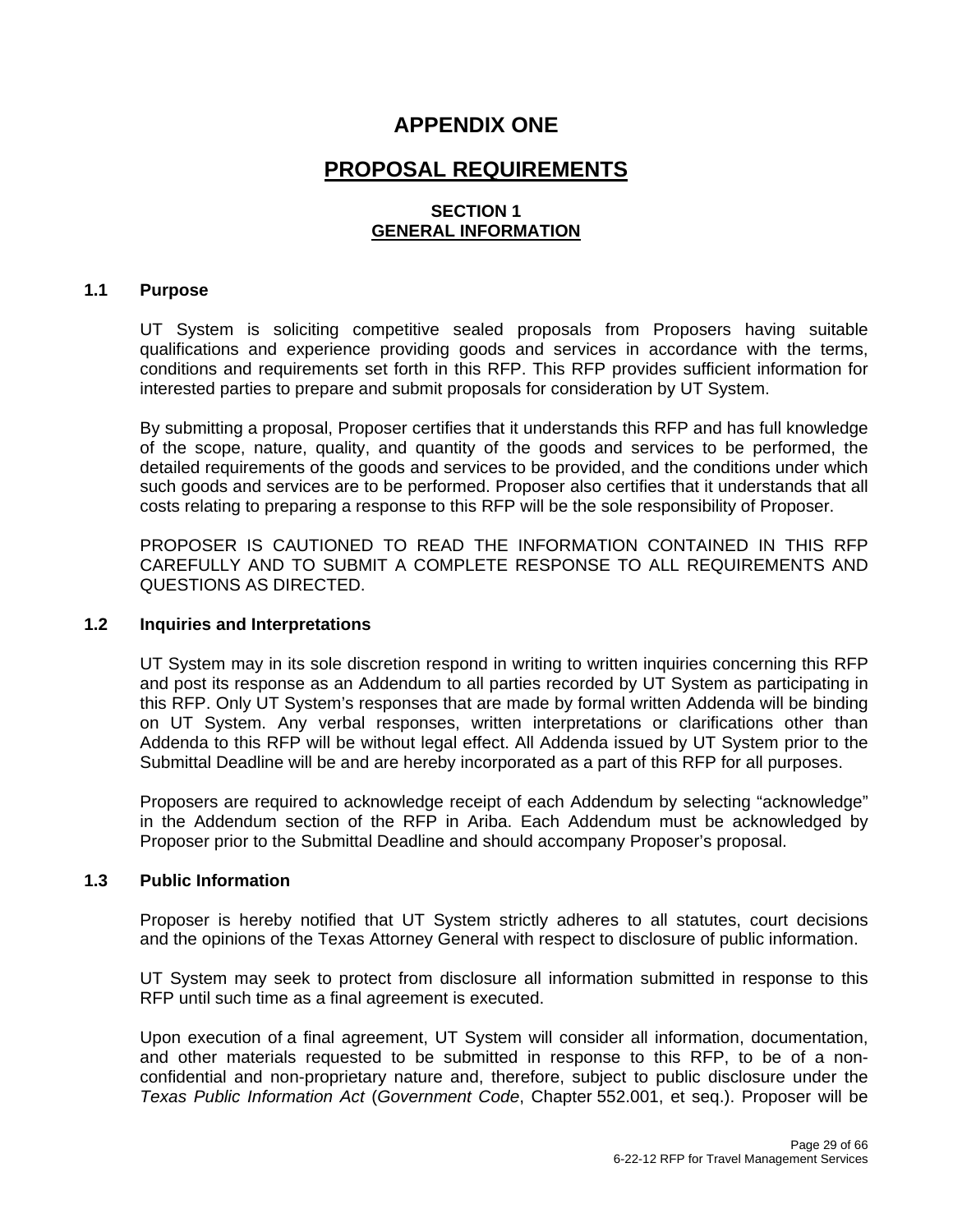advised of a request for public information that implicates their materials and will have the opportunity to raise any objections to disclosure to the Texas Attorney General. Certain information may be protected from release under Sections 552.101, 552.110, 552.113, and 552.131, *Government Code*.

#### **1.4 Type of Agreement**

Preferred Supplier, if any, will be required to enter into an agreement with UT System in a form that (i) includes terms and conditions substantially similar to those set forth in **Section 4** of this RFP, and (ii) is otherwise acceptable to UT System in all respects.

#### **1.5 Proposal Evaluation Process**

UT System will select Preferred Supplier by using the competitive sealed proposal process described in this Section. UT System will open the HSP Packet submitted by a Proposer prior to opening Proposer's proposal in order to ensure that Proposer has submitted the completed and signed HUB Subcontracting Plan (also called the HSP) that is required by this RFP (ref. **Section 2.5.4** of the RFP). All proposals submitted by the Submittal Deadline accompanied by the completed and signed HSP required by this RFP will be opened. Any proposals that are not submitted by the Submittal Date or that are not accompanied by the completed and signed HSP required by this RFP will be rejected by UT System as non-responsive due to material failure to comply with advertised specifications. After the opening of the proposals and upon completion of the initial review and evaluation of the proposals, UT System may invite one or more selected Proposers to participate in oral presentations. UT System will use commercially reasonable efforts to avoid public disclosure of the contents of a proposal prior to selection of Preferred Supplier.

UT System may make the selection of Preferred Supplier on the basis of the proposals initially submitted, without discussion, clarification or modification. In the alternative, UT System may make the selection of Preferred Supplier on the basis of negotiation with any of Proposers. In conducting such negotiations, UT System will avoid disclosing the contents of competing proposals.

At UT System's sole option and discretion, UT System may discuss and negotiate all elements of the proposals submitted by selected Proposers within a specified competitive range. For purposes of negotiation, UT System may establish, after an initial review of the proposals, a competitive range of acceptable or potentially acceptable proposals composed of the highest rated proposal(s). In that event, UT System will defer further action on proposals not included within the competitive range pending the selection of Preferred Supplier; provided, however, UT System reserves the right to include additional proposals in the competitive range if deemed to be in the best interests of UT System.

After submission of a proposal but before final selection of Preferred Supplier is made, UT System may permit a Proposer to revise its proposal in order to obtain Proposer's best and final offer. In that event, representations made by Proposer in its revised proposal, including price and fee quotes, will be binding on Proposer. UT System will provide each Proposer within the competitive range with an equal opportunity for discussion and revision of its proposal. UT System is not obligated to select Proposer offering the most attractive economic terms if that Proposer is not the most advantageous to UT System overall, as determined by UT System.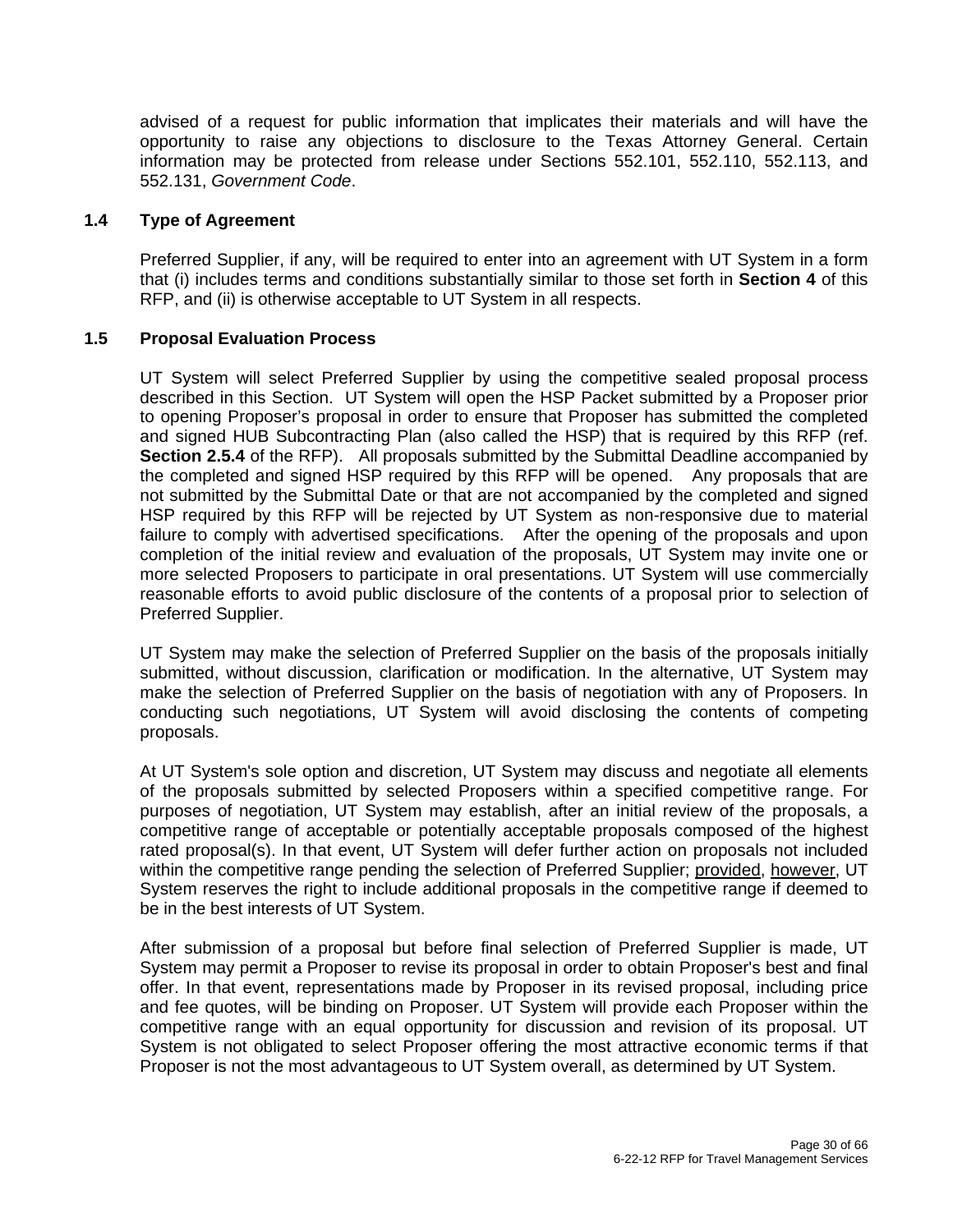UT System reserves the right to (a) enter into an agreement for all or any portion of the requirements and specifications set forth in this RFP with one or more Proposers, (b) reject any and all proposals and re-solicit proposals, or (c) reject any and all proposals and temporarily or permanently abandon this selection process, if deemed to be in the best interests of UT System. Proposer is hereby notified that UT System will maintain in its files concerning this RFP a written record of the basis upon which a selection, if any, is made by UT System.

#### **1.6 Proposer's Acceptance of Evaluation Methodology**

By submitting a proposal, Proposer acknowledges (1) Proposer's acceptance of [a] the Proposal Evaluation Process (ref. **Section 1.5** of **APPENDIX ONE**), [b] the Criteria for Selection (ref. **2.3**  of this RFP), [c] the Specifications, Additional Questions and Scope of Work (ref. **Section 5** of this RFP), [d] the terms and conditions set forth in **Section 4** of this RFP, and [e] all other requirements and specifications set forth in this RFP; and (2) Proposer's recognition that some subjective judgments must be made by UT System during this RFP process.

#### **1.7 Solicitation for Proposal and Proposal Preparation Costs**

Proposer understands and agrees that (1) this RFP is a solicitation for proposals and UT System has made no representation written or oral that one or more agreements with UT System will be awarded under this RFP; (2) UT System issues this RFP predicated on UT System's anticipated requirements for the Services, and UT System has made no representation, written or oral, that any particular scope of services will actually be required by UT System; and (3) Proposer will bear, as its sole risk and responsibility, any cost that arises from Proposer's preparation of a proposal in response to this RFP.

#### **1.8 Proposal Requirements and General Instructions**

- 1.8.1 Proposer should carefully read the information contained herein and submit a complete proposal in response to all requirements and questions as directed.
- 1.8.2 Proposals and any other information submitted by Proposer in response to this RFP will become the property of UT System.
- 1.8.3 UT System will not provide compensation to Proposer for any expenses incurred by Proposer for proposal preparation or for demonstrations or oral presentations that may be made by Proposer, unless otherwise expressly agreed in writing. Proposer submits its proposal at its own risk and expense.
- 1.8.4 Proposals that (i) are qualified with conditional clauses; (ii) alter, modify, or revise this RFP in any way; or (iii) contain irregularities of any kind, are subject to disqualification by UT System, at UT System's sole discretion.
- 1.8.5 Proposals should be prepared simply and economically, providing a straightforward, concise description of Proposer's ability to meet the requirements and specifications of this RFP. Emphasis should be on completeness, clarity of content, and responsiveness to the requirements and specifications of this RFP.
- 1.8.6 UT System makes no warranty or guarantee that an award will be made as a result of this RFP. UT System reserves the right to accept or reject any or all proposals, waive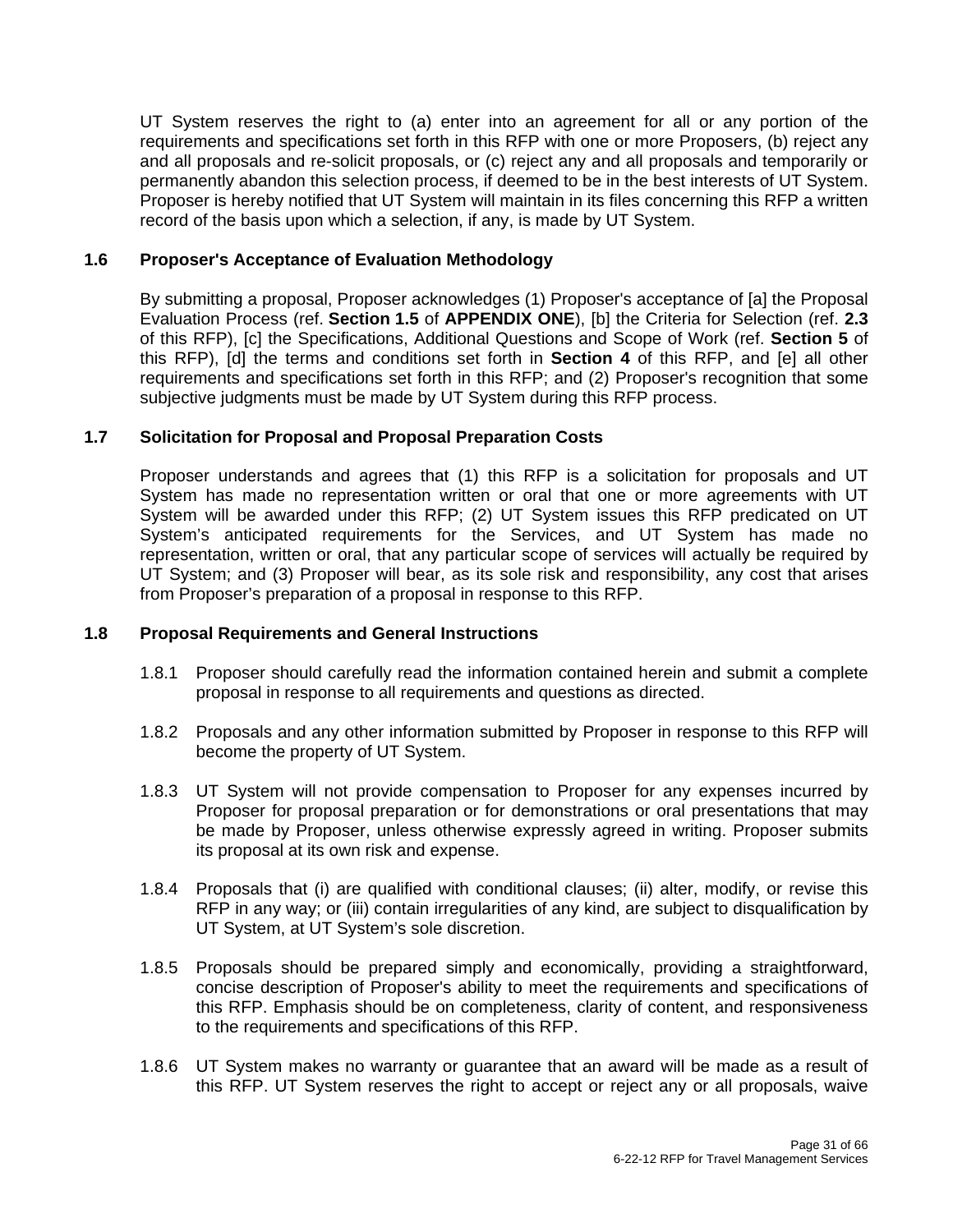any formalities, procedural requirements, or minor technical inconsistencies, and delete any requirement or specification from this RFP when deemed to be in UT System's best interest. UT System reserves the right to seek clarification from any Proposer concerning any item contained in its proposal prior to final selection. Such clarification may be provided by telephone conference or personal meeting with or writing to UT System, at UT System's sole discretion. Representations made by Proposer within its proposal will be binding on Proposer.

1.8.7 Any proposal that fails to comply with the requirements contained in this RFP may be rejected by UT System, in UT System's sole discretion.

#### **1.9 Preparation and Submittal Instructions**

#### 1.9.1 Specifications and Additional Questions

Proposals must include responses to the questions referenced in Specifications, Additional Questions and Scope of Work (ref. **Section 5** of this RFP).

#### 1.9.2 Execution of Offer

Proposer must complete, sign and return the attached Execution of Offer (ref. **Section 2**  of **APPENDIX ONE**) as part of its proposal. The Execution of Offer must be signed by a representative of Proposer duly authorized to bind Proposer to its proposal. Any proposal received without a completed and signed Execution of Offer may be rejected by UT System, in its sole discretion.

#### 1.9.3 Pricing Affirmation

Proposer must complete and return the Pricing Affirmation (ref. **Section 6** of this RFP), as part of its proposal.

UT System will not recognize or accept any charges or fees that are not specifically stated in the Pricing Affirmation.

#### 1.9.4 Submission

Proposer should submit all proposal materials via the Ariba® e-sourcing tool. Proposer should ensure that all documents are submitted electronically in accordance with the instructions in **Section 3.1** of this RFP.

Proposer must also submit the HUB Subcontracting Plan (also called the HSP) as required by this RFP (ref. **Section 2.5** of the RFP.)

UT System will not, under any circumstances, consider a proposal that is received after the Submittal Deadline or which is not accompanied by the completed and signed HSP that is required by this RFP.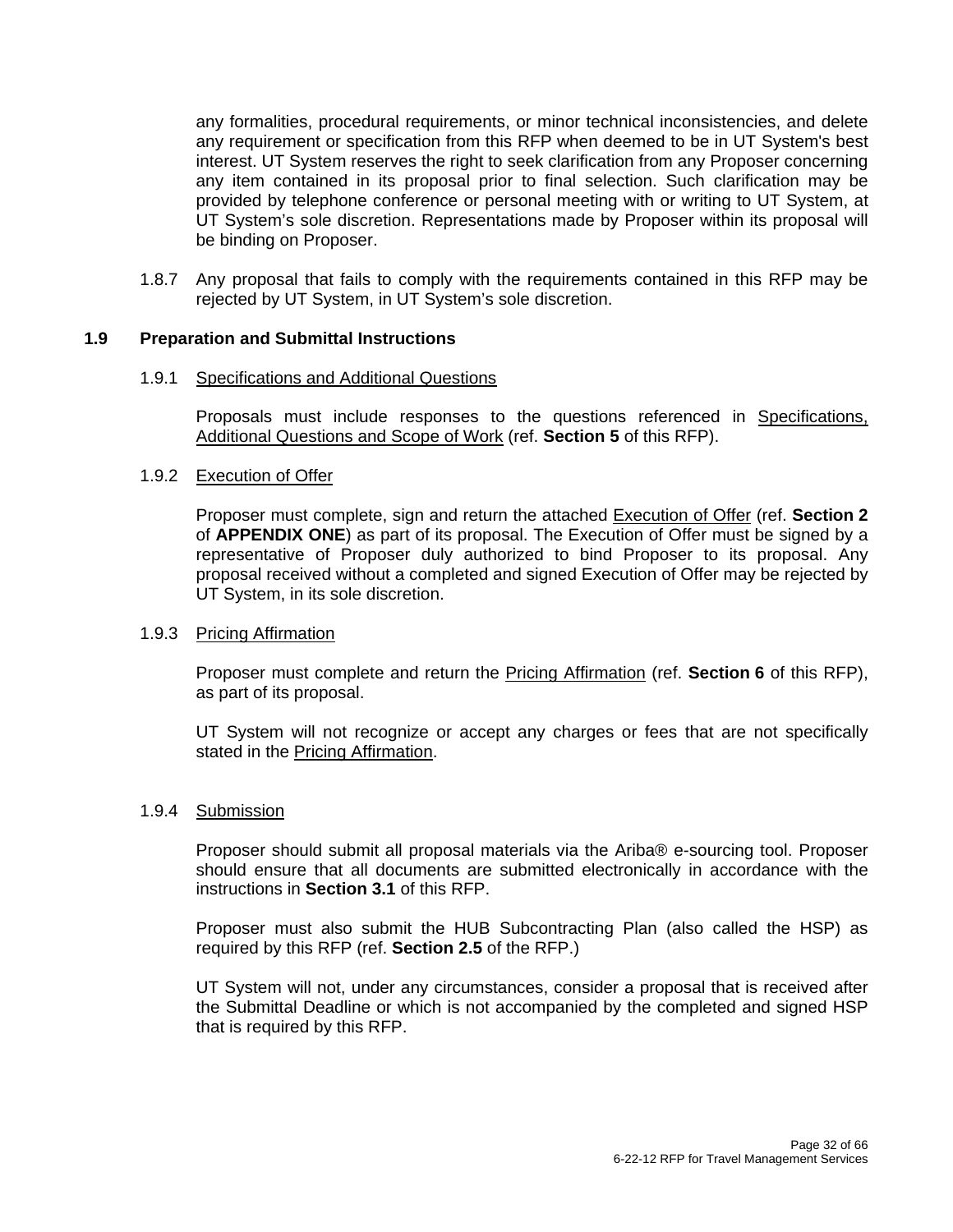UT System will not accept proposals submitted by telephone, proposals submitted by Facsimile ("**FAX**") transmission, or proposals submitted by hard copy (i.e., paper form) in response to this RFP.

Except as otherwise provided in this RFP, no proposal may be changed, amended, or modified after it has been submitted to UT System. However, a proposal may be withdrawn and resubmitted at any time prior to the Submittal Deadline. No proposal may be withdrawn after the Submittal Deadline without UT System's consent, which will be based on Proposer's submittal of a written explanation and documentation evidencing a reason acceptable to UT System, in UT System's sole discretion.

By signing the Execution of Offer (ref. **Section 2** of **APPENDIX ONE**) and submitting a proposal, Proposer certifies that any terms, conditions, or documents attached to or referenced in its proposal are applicable to this procurement only to the extent that they (a) do not conflict with the laws of the State of Texas or this RFP and (b) do not place any requirements on UT System that are not set forth in this RFP or in the Appendices to this RFP. Proposer further certifies that the submission of a proposal is Proposer's good faith intent to enter into the Agreement with UT System as specified herein and that such intent is not contingent upon UT System's acceptance or execution of any terms, conditions, or other documents attached to or referenced in Proposer's proposal.

#### **SECTION 2 EXECUTION OF OFFER**

#### **THIS EXECUTION OF OFFER MUST BE COMPLETED, SIGNED AND RETURNED WITH PROPOSER'S PROPOSAL. FAILURE TO COMPLETE, SIGN AND RETURN THIS EXECUTION OF OFFER WITH PROPOSER'S PROPOSAL MAY RESULT IN THE REJECTION OF THE PROPOSAL.**

- **2.1** By signature hereon, Proposer represents and warrants the following:
	- 2.1.1 Proposer acknowledges and agrees that (1) this RFP is a solicitation for a proposal and is not a contract or an offer to contract; (2) the submission of a proposal by Proposer in response to this RFP will not create a contract between UT System and Proposer; (3) UT System has made no representation or warranty, written or oral, that one or more contracts with UT System will be awarded under this RFP; and (4) Proposer will bear, as its sole risk and responsibility, any cost arising from Proposer's preparation of a response to this RFP.
	- 2.1.2 Proposer is a reputable company that is lawfully and regularly engaged in providing the Services.
	- 2.1.3 Proposer has the necessary experience, knowledge, abilities, skills, and resources to perform the Services.
	- 2.1.4 Proposer is aware of, is fully informed about, and is in full compliance with all applicable federal, state and local laws, rules, regulations and ordinances.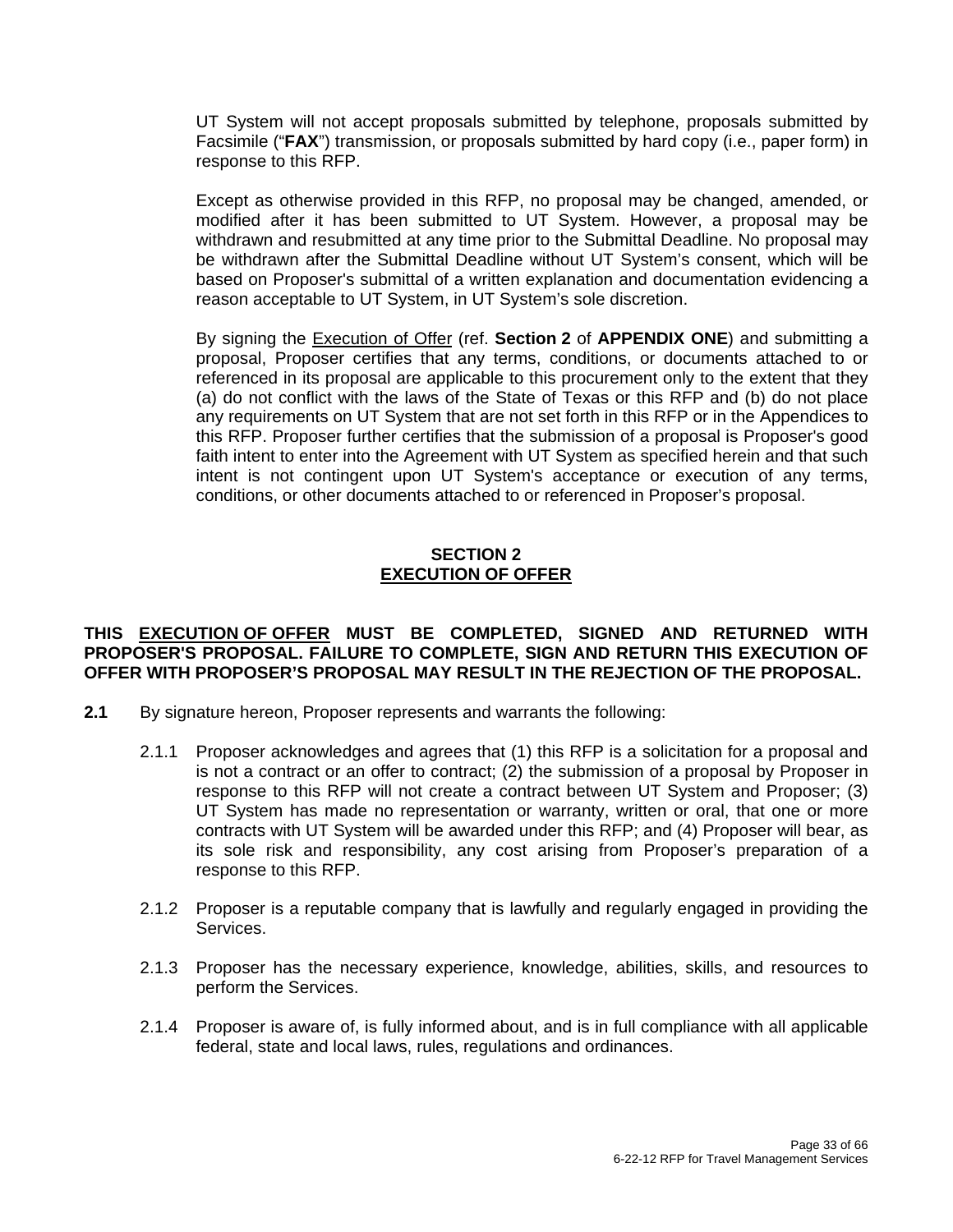- 2.1.5 Proposer understands (i) the requirements and specifications set forth in this RFP and (ii) the terms and conditions set forth in Section 4 of this RFP, under which Proposer will be required to operate.
- 2.1.6 If selected by UT System, Proposer will not delegate any of its duties or responsibilities under this RFP or the Agreement to any sub-contractor, except as expressly provided in the Agreement.
- 2.1.7 If selected by UT System, Proposer will maintain any insurance coverage as required by the Agreement during the term thereof.
- 2.1.8 All statements, information and representations prepared and submitted in response to this RFP are current, complete, true and accurate. Proposer acknowledges that UT System will rely on such statements, information and representations in selecting Preferred Supplier. If selected by UT System, Proposer will notify UT System immediately of any material change in any matters with regard to which Proposer has made a statement or representation or provided information.
- 2.1.9 PROPOSER WILL DEFEND WITH COUNSEL APPROVED BY UT SYSTEM, INDEMNIFY, AND HOLD HARMLESS UT SYSTEM, THE STATE OF TEXAS, AND ALL OF THEIR REGENTS, OFFICERS, AGENTS AND EMPLOYEES, FROM AND AGAINST ALL ACTIONS, SUITS, DEMANDS, COSTS, DAMAGES, LIABILITIES AND OTHER CLAIMS OF ANY NATURE, KIND OR DESCRIPTION, INCLUDING REASONABLE ATTORNEYS' FEES INCURRED IN INVESTIGATING, DEFENDING OR SETTLING ANY OF THE FOREGOING, ARISING OUT OF, CONNECTED WITH, OR RESULTING FROM ANY NEGLIGENT ACTS OR OMISSIONS OR WILLFUL MISCONDUCT OF PROPOSER OR ANY AGENT, EMPLOYEE, SUBCONTRACTOR, OR SUPPLIER OF PROPOSER IN THE EXECUTION OR PERFORMANCE OF ANY CONTRACT OR AGREEMENT RESULTING FROM THIS RFP.
- 2.1.10 Pursuant to Sections 2107.008 and 2252.903, *Government Code*, any payments owing to Proposer under any contract or agreement resulting from this RFP may be applied directly to any debt or delinquency that Proposer owes the State of Texas or any agency of the State of Texas regardless of when it arises, until such debt or delinquency is paid in full.
- **2.2** By signature hereon, Proposer offers and agrees to comply with all terms, conditions, requirements and specifications set forth in this RFP.
- **2.3** By signature hereon, Proposer affirms that it has not given or offered to give, nor does Proposer intend to give at any time hereafter, any economic opportunity, future employment, gift, loan, gratuity, special discount, trip, favor or service to a public servant in connection with its submitted proposal. Failure to sign this Execution of Offer, or signing with a false statement, may void the submitted proposal or any resulting contracts, and Proposer may be removed from all proposal lists at UT System.
- **2.4** By signature hereon, Proposer certifies that it is not currently delinquent in the payment of any taxes due under Chapter 171, *Tax Code*, or that Proposer is exempt from the payment of those taxes, or that Proposer is an out-of-state taxable entity that is not subject to those taxes, whichever is applicable. A false certification will be deemed a material breach of any resulting contract or agreement and, at UT System's option, may result in termination of any resulting contract or agreement.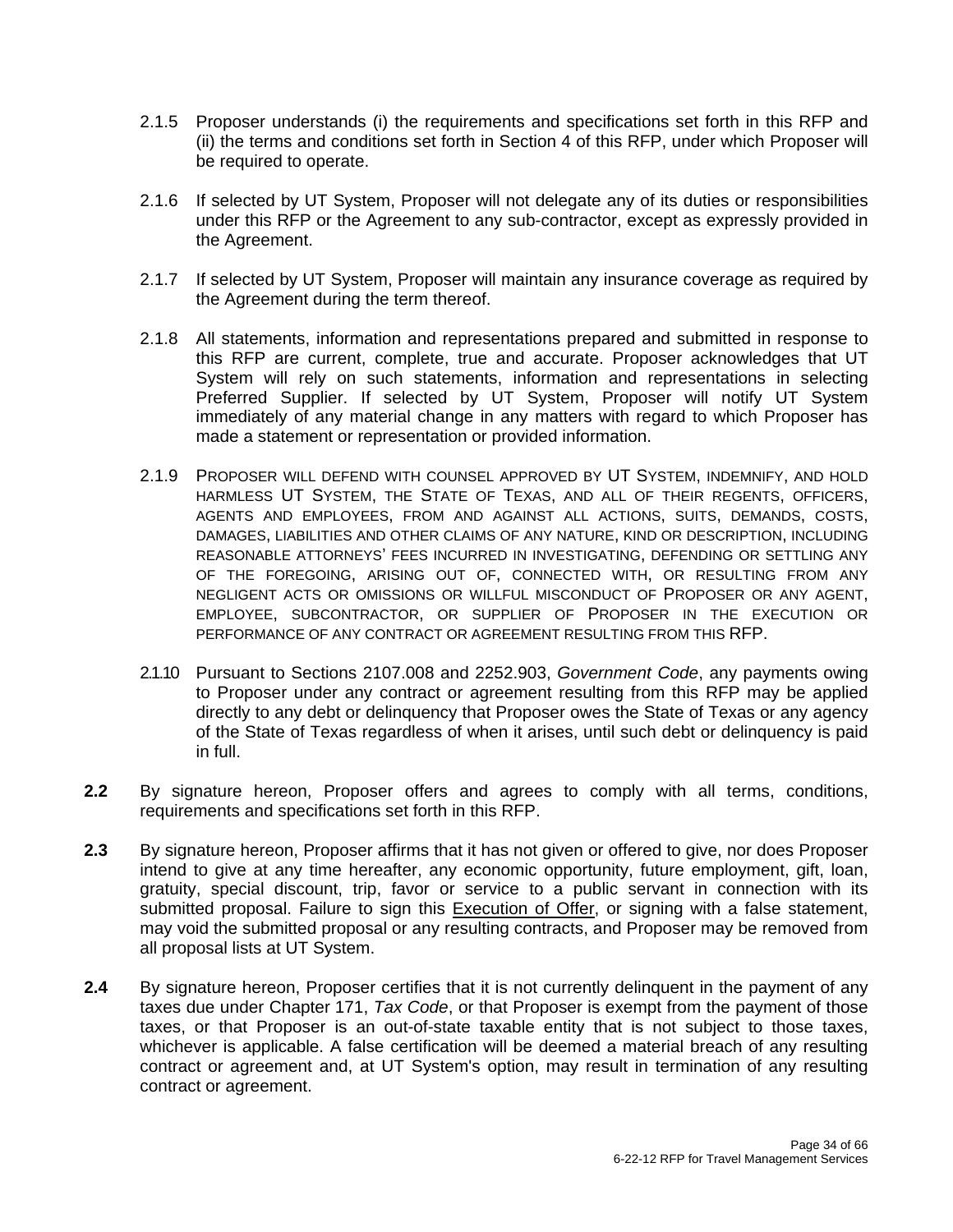- **2.5** By signature hereon, Proposer hereby certifies that neither Proposer nor any firm, corporation, partnership or institution represented by Proposer, or anyone acting for such firm, corporation or institution, has violated the antitrust laws of the State of Texas, codified in Section 15.01, et seq., *Business and Commerce Code*, or the Federal antitrust laws, nor communicated directly or indirectly the proposal made to any competitor or any other person engaged in such line of business.
- **2.6** By signature hereon, Proposer certifies that the individual signing this document and the documents made a part of this RFP, is authorized to sign such documents on behalf of Proposer and to bind Proposer under any agreements and other contractual arrangements that may result from the submission of Proposer's proposal.
- **2.7** By signature hereon, Proposer certifies as follows:

"Under Section 231.006, *Family Code,* relating to child support, Proposer certifies that the individual or business entity named in Proposer's proposal is not ineligible to receive the specified contract award and acknowledges that any agreements or other contractual arrangements resulting from this RFP may be terminated if this certification is inaccurate."

- **2.8** By signature hereon, Proposer certifies that (i) no relationship, whether by blood, marriage, business association, capital funding agreement or by any other such kinship or connection exists between the owner of any Proposer that is a sole proprietorship, the officers or directors of any Proposer that is a corporation, the partners of any Proposer that is a partnership, the joint venturers of any Proposer that is a joint venture or the members or managers of any Proposer that is a limited liability company, on one hand, and any member of the Board of Regents of the University of Texas System or an employee of any component of The University of Texas System, on the other hand, other than the relationships which have been previously disclosed to UT System in writing; (ii) Proposer has not been an employee of any component institution of The University of Texas System within the immediate twelve (12) months prior to the Submittal Deadline; and (iii) no person who, in the past four (4) years served as an executive of a state agency was involved with or has any interest in Proposer's proposal or any contract resulting from this RFP (ref. Section 669.003, *Government Code*). All disclosures by Proposer in connection with this certification will be subject to administrative review and approval before UT System enters into a contract or agreement with Proposer.
- **2.9** By signature hereon, Proposer certifies that in accordance with Section 2155.004, *Government Code*, no compensation has been received for its participation in the preparation of the requirements or specifications for this RFP. In addition, Proposer certifies that an award of a contract to Proposer will not violate Section 2155.006, *Government Code*, prohibiting UT System from entering into a contract that involves financial participation by a person who, during the previous five years, has been convicted of violating federal law or assessed a penalty in a federal civil or administrative enforcement action in connection with a contract awarded by the federal government for relief, recovery, or reconstruction efforts as a result of Hurricane Rita, Hurricane Katrina, or any other disaster occurring after September 24, 2005. Pursuant to Sections 2155.004 and 2155.006, *Government Code*, Proposer certifies that Proposer is not ineligible to receive the award of or payments under the Agreement and acknowledges that the Agreement may be terminated and payment withheld if these certifications are inaccurate.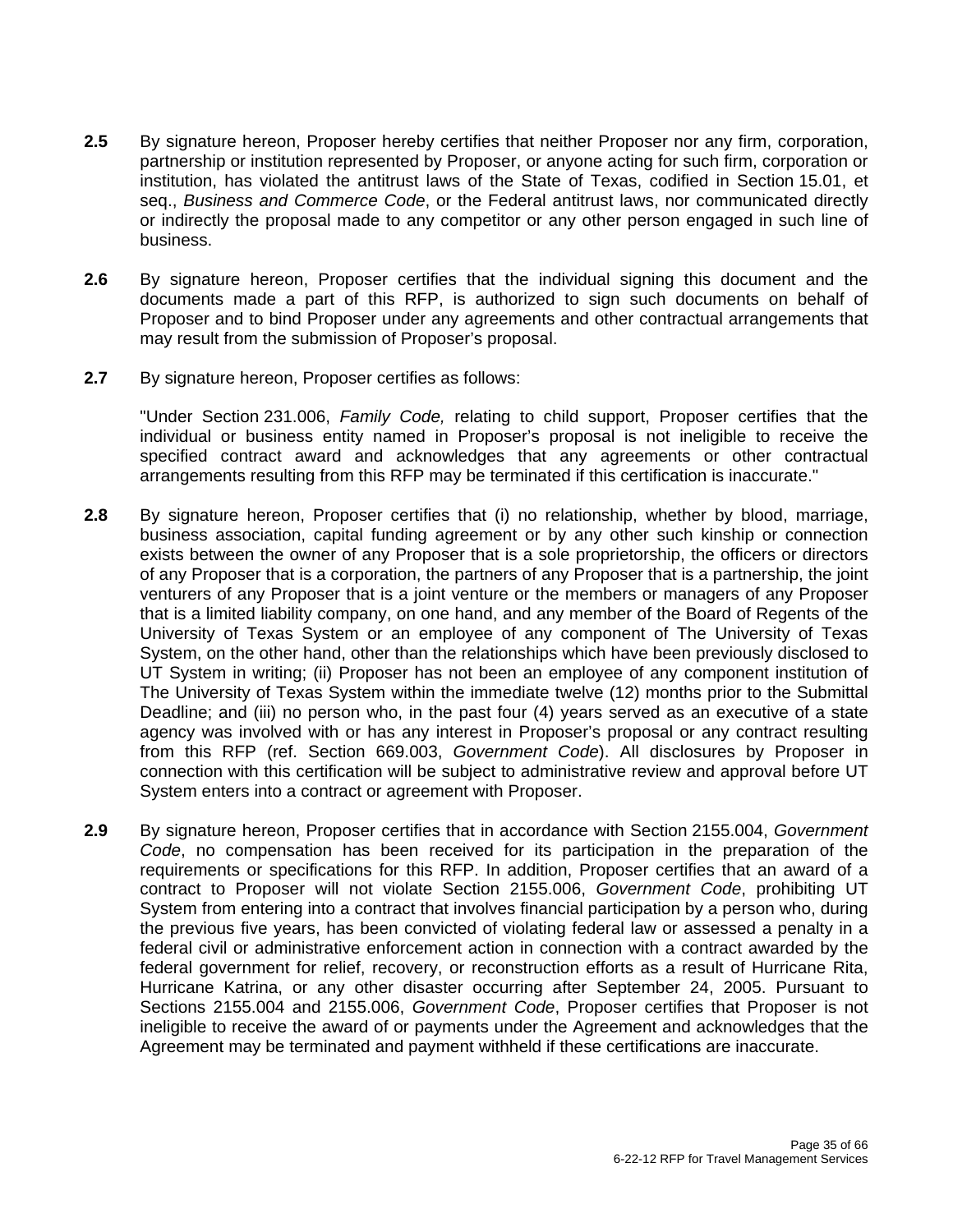- **2.10** By signature hereon, Proposer certifies its compliance with all federal laws and regulations pertaining to Equal Employment Opportunities and Affirmative Action.
- **2.11** By signature hereon, Proposer represents and warrants that all products and services offered to UT System in response to this RFP meet or exceed the safety standards established and promulgated under the Federal Occupational Safety and Health Law (Public Law 91-596) and the *Texas Hazard Communication Act*, Chapter 502, *Health and Safety Code*, and all related regulations in effect or proposed as of the date of this RFP.
- **2.12** Proposer will and has disclosed, as part of its proposal, any exceptions to the certifications stated in this Execution of Offer. All such disclosures will be subject to administrative review and approval prior to the time UT System makes an award or enters into any contract or agreement with Proposer.
- **2.13** If Proposer will sell or lease computer equipment to UT System under any agreements or other contractual arrangements that may result from the submission of Proposer's proposal then, pursuant to Section 361.965(c), *Health & Safety Code*, Proposer certifies that it is in compliance with the Manufacturer Responsibility and Consumer Convenience Computer Equipment Collection and Recovery Act set forth in Chapter 361, Subchapter Y, *Health & Safety Code* and the rules adopted by the Texas Commission on Environmental Quality under that Act as set forth in Title 30, Chapter 328, Subchapter I, *Texas Administrative Code*. Section 361.952(2), *Health & Safety Code* states that, for purposes of the Manufacturer Responsibility and Consumer Convenience Computer Equipment Collection and Recovery Act*,* the term "computer equipment" means a desktop or notebook computer and includes a computer monitor or other display device that does not contain a tuner.

#### **2.14 Proposer should complete the following information:**

If Proposer is a Corporation, then State of Incorporation:

If Proposer is a Corporation then Proposer's Corporate Charter Number: \_\_\_\_\_\_

RFP No.: UTS/A28

**NOTICE: WITH FEW EXCEPTIONS, INDIVIDUALS ARE ENTITLED ON REQUEST TO BE INFORMED ABOUT THE INFORMATION THAT GOVERNMENTAL BODIES OF THE STATE OF TEXAS COLLECT ABOUT SUCH INDIVIDUALS. UNDER SECTIONS 552.021 AND 552.023,** *GOVERNMENT CODE***, INDIVIDUALS ARE ENTITLED TO RECEIVE AND REVIEW SUCH INFORMATION. UNDER SECTION 559.004,** *GOVERNMENT CODE***, INDIVIDUALS ARE ENTITLED TO HAVE GOVERNMENTAL BODIES OF THE STATE OF TEXAS CORRECT INFORMATION ABOUT SUCH INDIVIDUALS THAT IS INCORRECT.** 

**THIS EXECUTION OF OFFER MUST BE COMPLETED, SIGNED AND RETURNED WITH PROPOSER'S PROPOSAL. FAILURE TO COMPLETE, SIGN AND RETURN THIS EXECUTION OF OFFER WITH PROPOSER'S PROPOSAL MAY RESULT IN THE REJECTION OF THE PROPOSAL.** 

#### **Submitted and Certified By:**

(Proposer Institution's Name)

 $\overline{a}$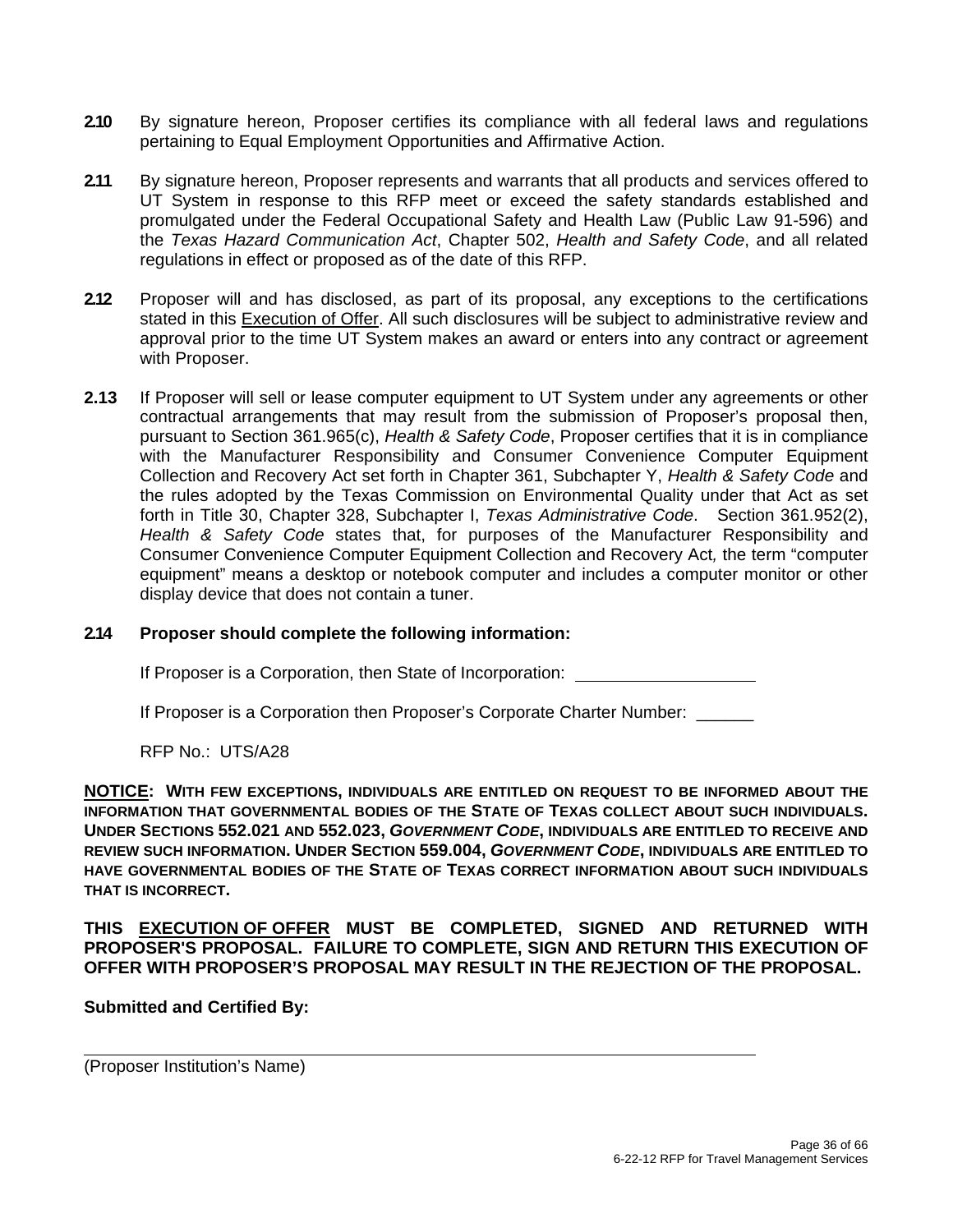(Signature of Duly Authorized Representative)

(Printed Name/Title)

(Date Signed)

 $\overline{a}$ 

 $\overline{a}$ 

(Proposer's Street Address)

(City, State, Zip Code)

(Telephone Number)

(FAX Number)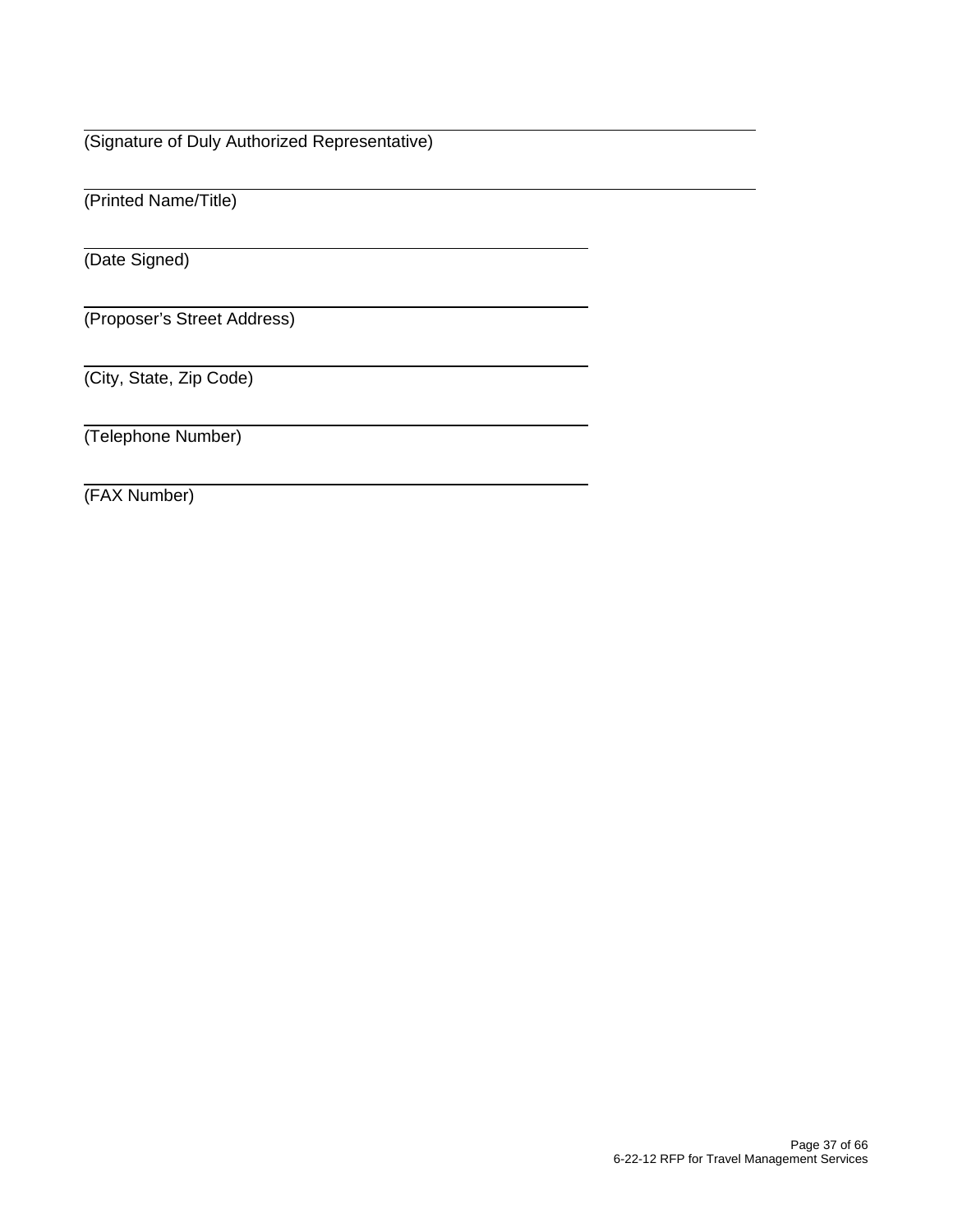## **APPENDIX TWO**

## **UT SYSTEM POLICY ON UTILIZATION OF HISTORICALLY UNDERUTILIZED BUSINESSES**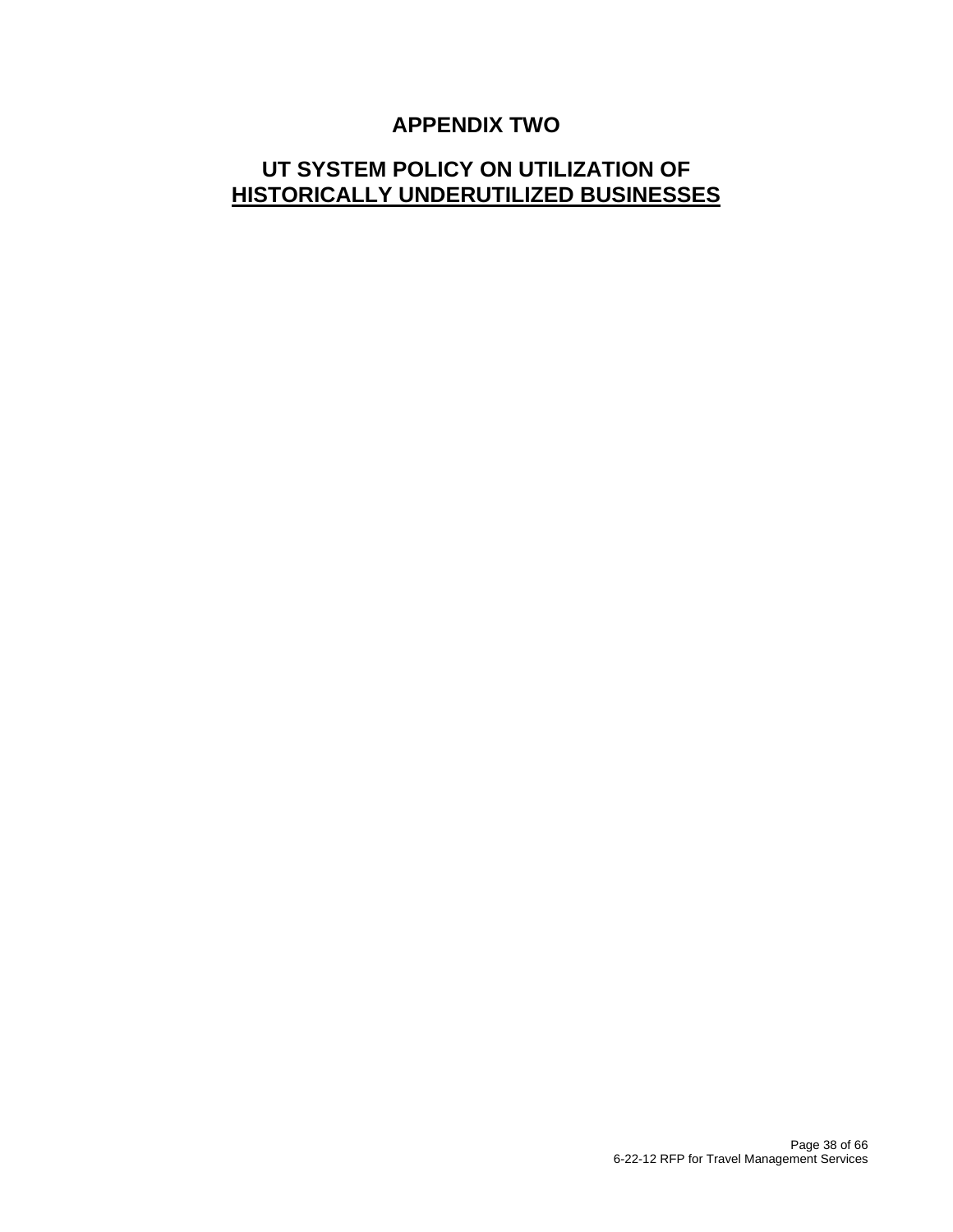## **APPENDIX THREE**

## **SAMPLE PREFERRED SUPPLIER AGREEMENT**

for

## **TRAVEL MANAGEMENT SERVICES**

between

## THE UNIVERSITY OF TEXAS SYSTEM

and

\_\_\_\_\_\_\_\_\_\_\_\_\_\_\_\_\_\_\_\_\_\_\_\_\_\_\_\_\_\_\_

#### **University of Texas Agreement Number: \_\_\_\_\_\_\_\_\_\_\_\_**

This Preferred Supplier Agreement, dated effective as of \_\_\_\_\_\_\_\_, 2012 ("**Effective Date**"), is made by and between **The University of Texas System** ("**UT System**"), a state agency and institution of higher education authorized under the laws of the State of Texas, and ("**Preferred Supplier**"), a \_\_\_\_\_\_\_\_\_ corporation, Federal Tax Identification Number \_\_\_\_\_\_\_\_\_\_\_\_\_\_\_, with its principal offices located at \_\_\_\_\_\_\_\_\_\_\_\_\_\_\_\_\_\_\_\_\_\_\_\_\_\_\_\_\_\_\_\_\_\_\_\_\_\_\_\_\_\_\_\_\_\_\_\_\_\_\_\_\_\_\_\_\_\_\_.

This Agreement specifies the terms and conditions applicable to the purchase of certain business travel management services that Preferred Supplier will sell to UT System and its participating institutions, all as further described below.

Now, therefore, the parties, intending to be legally bound, agree as follows:

#### **SECTION 1 – Definitions**

"**Alliance**" means The University of Texas System Supply Chain Alliance, a group purchasing organization established by UT System to conduct and coordinate strategic purchasing initiatives across UT System. UT System health and academic institutions are members of the Alliance. The Alliance is also affiliated with other institutions of higher education that have executed an Alliance affiliate agreement.

"**Institutional Participant**" means an Alliance member or affiliated institution of higher education, as designated by the Alliance, that has executed an Institutional Participation Agreement in connection with this Agreement.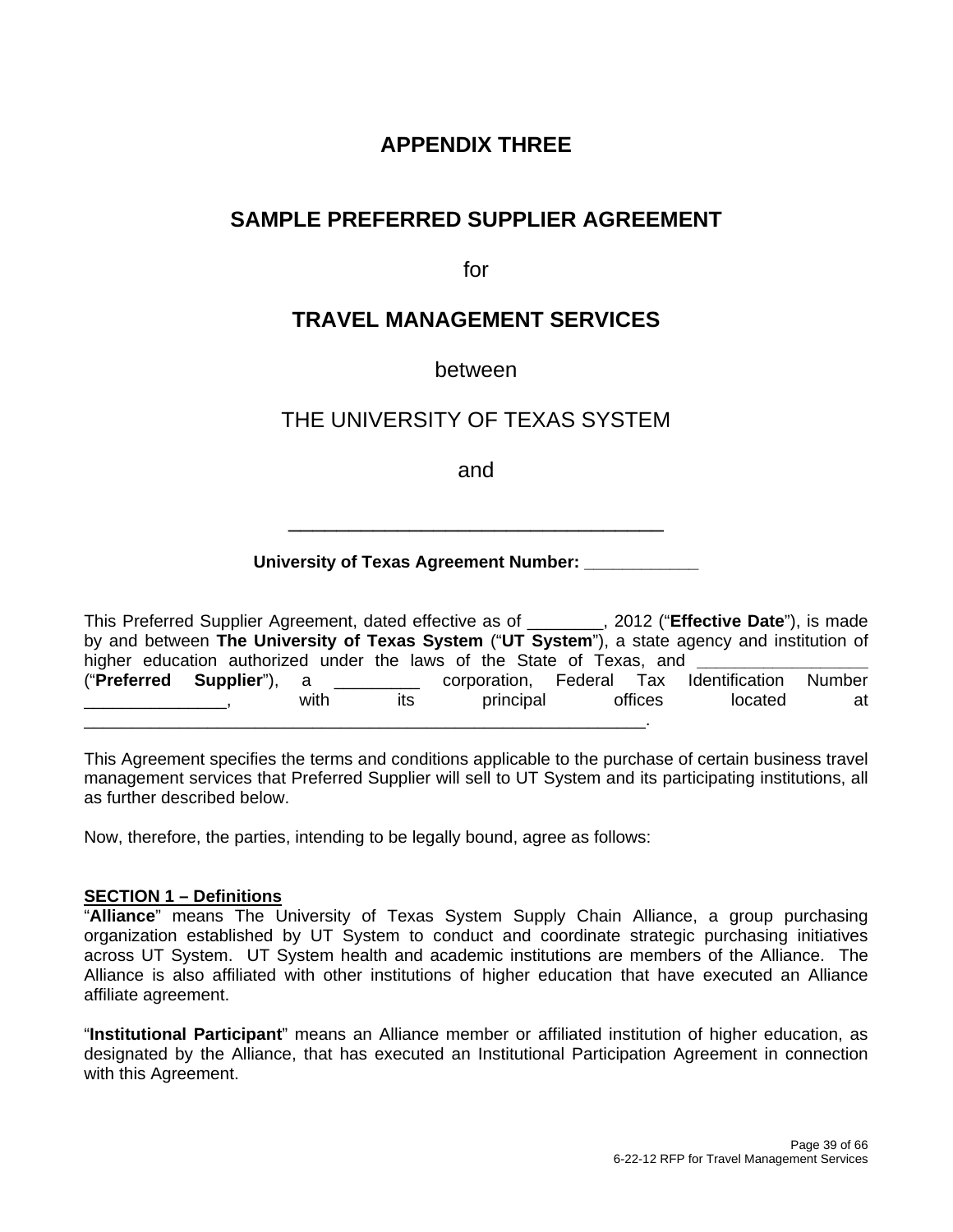"**Institutional Participation Agreement**" or "**IPA**" means the Institutional Participation Agreement attached to this Agreement as **Rider \_\_\_** and incorporated for all purposes, to be executed by each Institutional Participant.

"**UT Party**" means, collectively, UT System and each Institutional Participant.

"**UT System Alliance Administrator**" means the Director of the Alliance, who will be the initial contact for all contractual concerns related to this Agreement.

"**UT System Travel Administrator**" means the institution administration travel contact who will handle the day to day service and management of this Agreement.

#### **[Additional definitions to be inserted, as appropriate]**

#### **SECTION 2 – Term:**

The initial term of this Agreement ("**Initial Term**") will begin on the Effective Date and expire \_\_\_\_\_\_\_\_\_\_\_\_\_\_\_, unless earlier terminated in accordance with the provisions of this Agreement. UT System and Preferred Supplier may mutually agree to extend the term of this Agreement for up to three additional one-year periods. A renewal will be effective only if evidenced by written amendment between UT System and Preferred Supplier in accordance with **Section 3**.

#### **SECTION 3 – Amendment:**

No change, modification, alteration, or waiver of this Agreement will be effective unless it is set forth in a written agreement that is signed by UT System and Preferred Supplier.

#### **SECTION 4 – Performance of Services:**

Preferred Supplier will perform the Services to the satisfaction of UT Party. Time is of the essence in connection with this Agreement. UT Party will not have any obligation to accept late performance or waive timely performance by Preferred Supplier. Preferred Supplier will obtain, at its own cost, any and all approvals, licenses, filings, registrations and permits required by federal, state or local laws, regulations or ordinances, for the performance of the Services.

#### **SECTION 5 – Family Code Child Support Certification:**

Pursuant to Section 231.006, *Family Code*, Preferred Supplier certifies that it is not ineligible to receive the award of or payments under this Agreement and acknowledges that this Agreement may be terminated and payment may be withheld if this certification is inaccurate.

#### **SECTION 6 – Eligibility Certifications:**

Pursuant to Sections 2155.004 and 2155.006, Texas Government Code, Preferred Supplier certifies that Preferred Supplier has not received compensation for participation in the preparation of the Request for Proposal related to this Agreement and is not ineligible to receive the award of or payments under this Agreement; and acknowledges that this Agreement may be terminated and payment withheld if these certifications are inaccurate.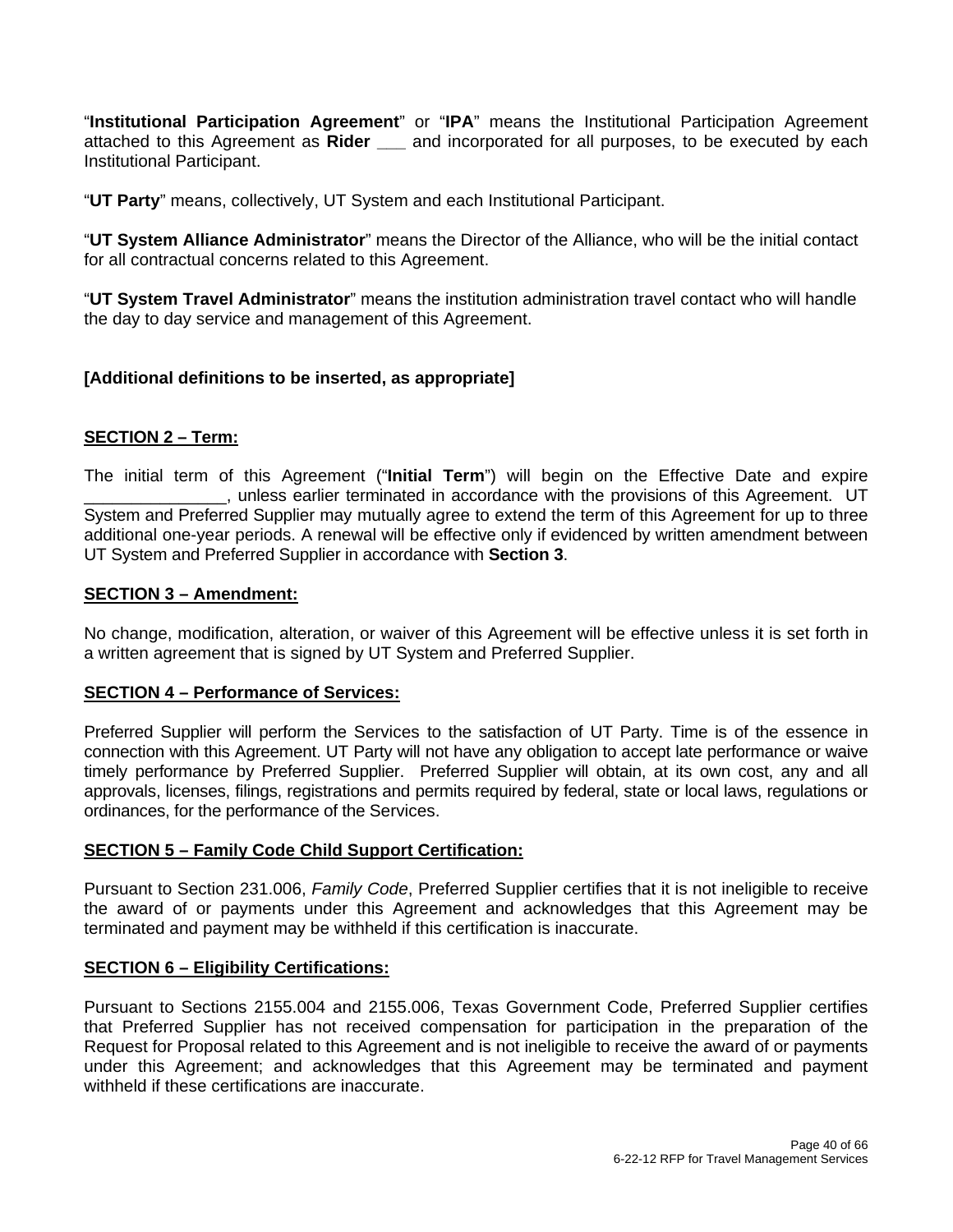#### **SECTION 7 – Tax Certification:**

If Preferred Supplier is a taxable entity as defined by Chapter 171, Texas Tax Code ("**Chapter 171**"), then Preferred Supplier certifies that it is not currently delinquent in the payment of any taxes due under Chapter 171, or that Preferred Supplier is exempt from the payment of those taxes, or that Preferred Supplier is an out-of-state taxable entity that is not subject to those taxes, whichever is applicable.

#### **SECTION 8 – Payment of Debt or Delinquency to the State:**

Pursuant to Sections 2107.008 and 2252.903, Texas Government Code, Preferred Supplier agrees that any payments owing to Preferred Supplier under this Agreement may be applied directly toward any debt or delinquency that Preferred Supplier owes the State of Texas or any agency of the State of Texas regardless of when it arises, until such debt or delinquency is paid in full.

#### **SECTION 9 – Products and Materials Produced in Texas:**

[This Section intentionally left blank]

#### **SECTION 10 – Loss of Funding:**

Performance by UT Party under this Agreement may be dependent upon the appropriation and allotment of funds by the Texas State Legislature (the "**Legislature**") and/or allocation of funds by the Board of Regents of The University of Texas System (the "**Board**"). If the Legislature fails to appropriate or allot the necessary funds, or the Board fails to allocate the necessary funds, then UT Party will issue written notice to Preferred Supplier and UT Party may terminate this Agreement without further duty or obligation hereunder, other than payment for Services already delivered or provided to Institutional Participant. Preferred Supplier acknowledges that appropriation, allotment, and allocation of funds are beyond the control of UT Party.

#### **SECTION 11 – Force Majeure:**

None of the parties to this Agreement will be liable or responsible to another for any loss or damage or for any delays or failure to perform due to causes beyond its reasonable control including acts of God, strikes, epidemics, war, riots, flood, fire, sabotage, or any other circumstances of like character ("**force majeure occurrence**"). Provided, however, in the event of a force majeure occurrence, Preferred Supplier agrees to use its best efforts to mitigate the impact of the occurrence so that UT Party may continue to provide healthcare services during the occurrence.

#### **SECTION 12 – Notices:**

Except as otherwise provided in this Section, all notices, consents, approvals, demands, requests or other communications provided for or permitted to be given under any of the provisions of this Agreement will be in writing and will be sent via registered or certified mail, overnight courier, confirmed facsimile transmission (to the extent a facsimile number is set forth below), or email (to the extent an email address is set forth below), and notice will be deemed given (i) if mailed, when deposited, postage prepaid, in the United States mail, (ii) if sent by overnight courier, one business day after delivery to the courier, (iii) if sent by facsimile (to the extent a facsimile number is set forth below), when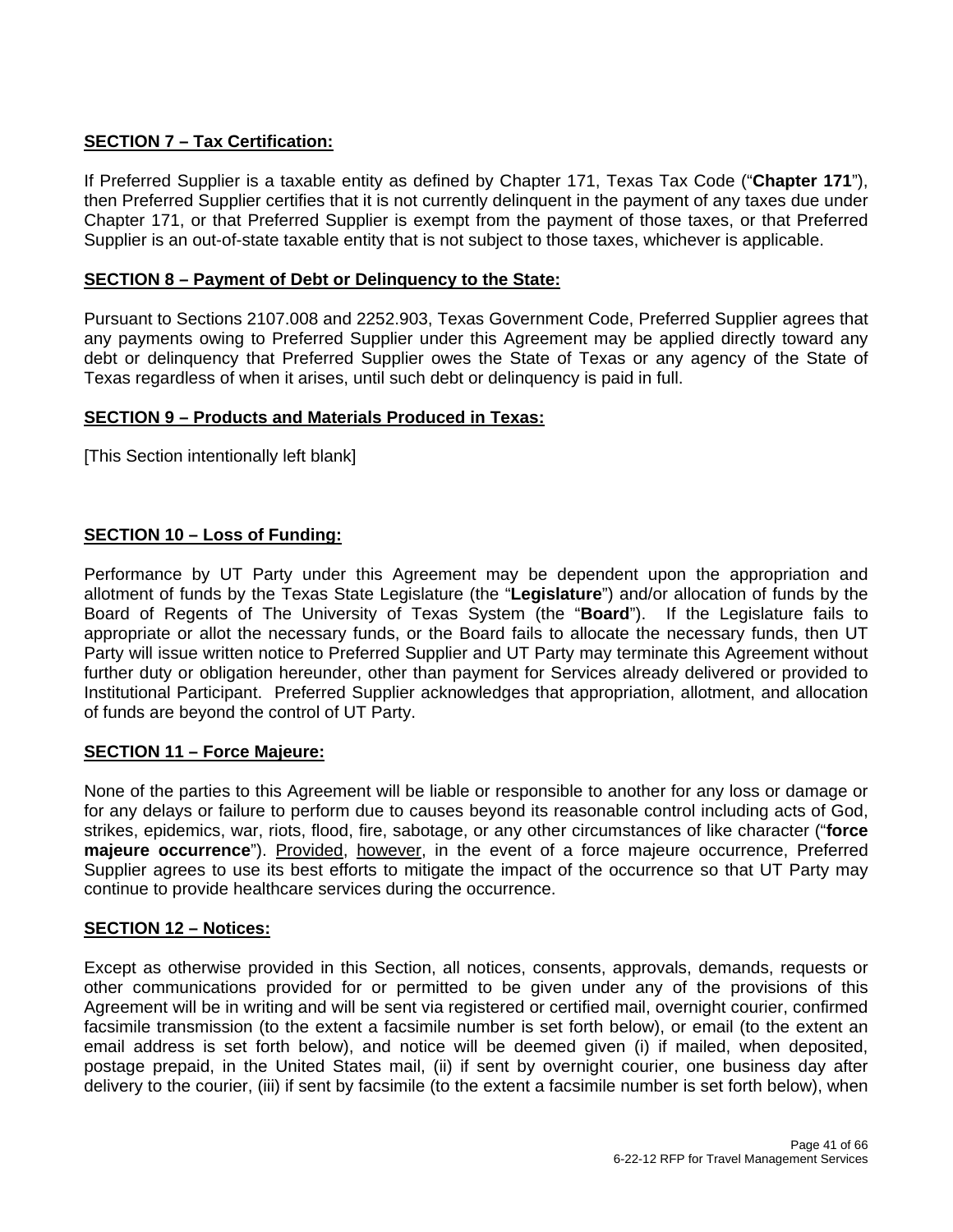transmitted, and (iv) if sent by email (to the extent an email address is set forth below), when received:

| If to UT System:          | <b>Office of Business Affairs</b><br>The University of Texas System<br>201 W. 7th Street<br>Attn: Executive Vice Chancellor for Business Affairs<br>Austin, Texas 78701-2982<br>Fax: 512-499-4289<br>Email: Lloyd@utsystem.edu  |
|---------------------------|---------------------------------------------------------------------------------------------------------------------------------------------------------------------------------------------------------------------------------|
| with copy to:             | The University of Texas System Supply Chain Alliance<br><b>Mid Campus Building</b><br>7007 Bertner Ave., Suite 10.3212<br>Houston, TX 77030<br><b>Attention: Director</b><br>Fax: 713-792-8084<br>Email:jfjoshua@mdanderson.org |
| and                       | Office of the Controller<br>The University of Texas System<br>702 Colorado Street<br>Austin, Texas 78701<br>Attention: Travel Program Director<br>Fax: 512.322.3731<br>Email: nsutherland@utsystem.edu                          |
| If to Preferred Supplier: | Email: __________________________                                                                                                                                                                                               |
| forth in its IPA.         | If to an Institutional Participant: The contact information for Institutional Participant as set                                                                                                                                |
| $with$ conv $to$ .        | Office of Rusingss Affairs                                                                                                                                                                                                      |

| with copy to: | <b>Office of Business Affairs</b>                    |
|---------------|------------------------------------------------------|
|               | The University of Texas System                       |
|               | 201 W. 7th Street                                    |
|               | Attn: Executive Vice Chancellor for Business Affairs |
|               | Austin, Texas 78701-2982                             |
|               | Fax: 512-499-4289                                    |
|               | Email: LegalNotices@utsystem.edu                     |
| and           |                                                      |
|               | The University of Texas System Supply Chain Alliance |
|               | <b>Mid Campus Building</b>                           |
|               | 7007 Bertner Ave., Suite 10.3212                     |
|               | Houston, TX 77030                                    |
|               |                                                      |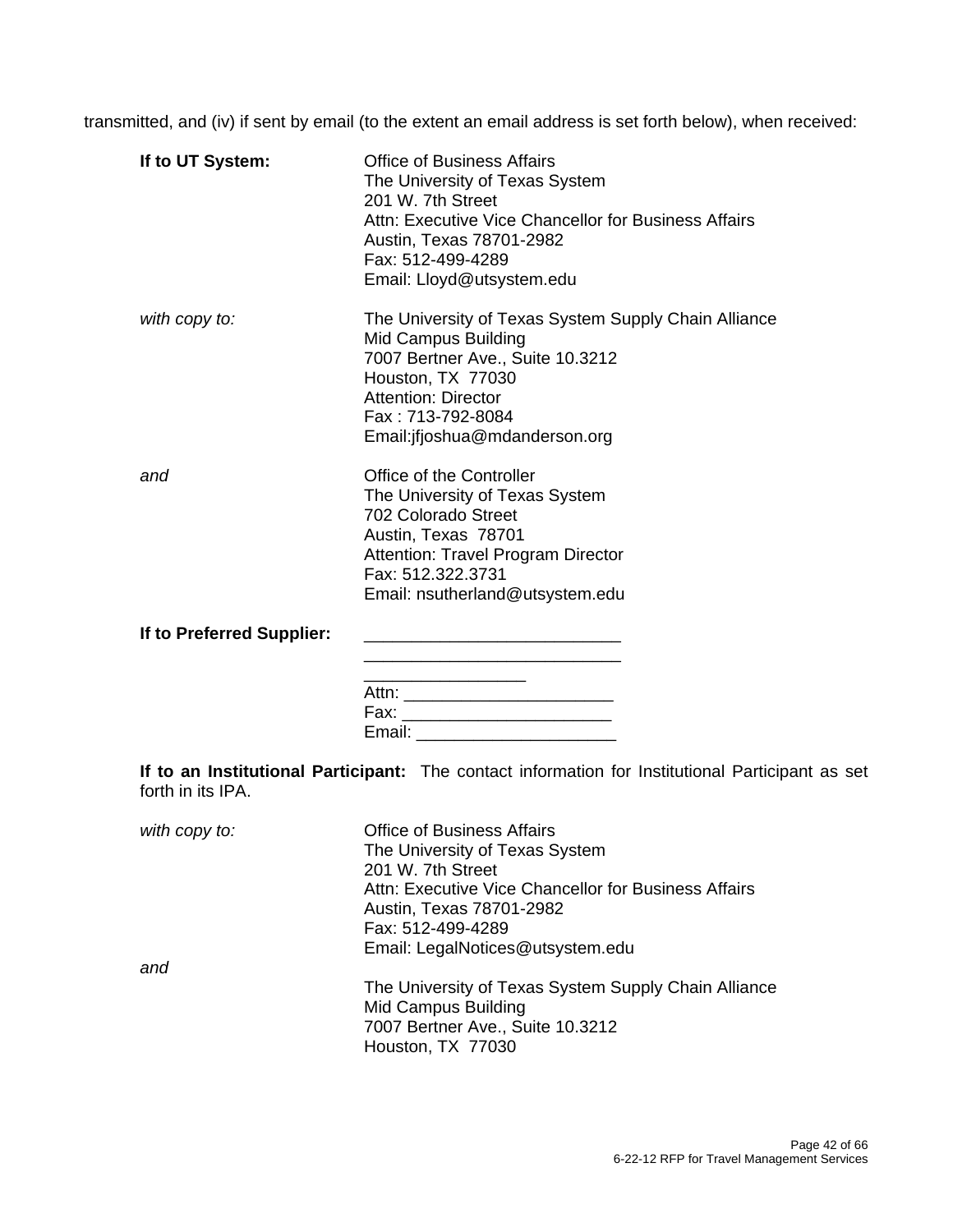Attention: Director Fax: 713-792-8084 Email:jfjoshua@mdanderson.org

*and* Office of the Controller The University of Texas System 702 Colorado Street Austin, Texas 78701 Attention: Travel Program Director Fax: 512.322.3731 Email: nsutherland@utsystem.edu

or such other person or address as may be given in writing by either party to the other in accordance with the aforesaid.

#### **SECTION 13 – Preferred Supplier's Obligations**.

**13.1** Preferred Supplier represents that it has the knowledge, ability, skills, and resources to perform the Services.

**13.2** Preferred Supplier will maintain a staff of properly trained and experienced personnel to ensure satisfactory performance of the Services. Preferred Supplier will cause all persons connected with the Preferred Supplier directly in charge of the performance of the Services to be duly registered and/or licensed under all applicable federal, state and municipal, laws, regulations, codes, ordinances and orders, including the rules, regulations and procedures promulgated by the Board or Institutional Participants, and those of any other body or authority having jurisdiction (collectively, "**Applicable Law**").

**13.3** Preferred Supplier represents, warrants and agrees that (a) it will use commercially reasonable efforts to perform the Services, in a good and workmanlike manner and in accordance with commercially reasonable standards of Preferred Supplier's profession or business, and (b) all Services will be of the quality that prevails among similar businesses engaged in providing similar products and services in major United States urban areas under the same or similar circumstances.

**13.4** Preferred Supplier warrants and agrees that the Services will be accurate and free from any material defects. Preferred Supplier's performance of the Services will at no time be in any way diminished by reason of any approval by UT Party nor will Preferred Supplier be released from any liability by reason of any approval by UT Party, it being agreed that UT Party at all times is relying upon Preferred Supplier's skill and knowledge in performing the Services. Preferred Supplier will, at its own cost, correct all material defects in performance of the Services, as soon as practical after Preferred Supplier becomes aware of the defects. If Preferred Supplier fails to correct material defects in the Services within a reasonable time, then UT Party may correct the defect at Preferred Supplier's expense. This remedy is in addition to, and not in substitution for, any other remedy for the defect that UT Party may have at law or in equity.

**13.5** Preferred Supplier will call to the attention of UT Party, in writing, all information in any materials supplied to Preferred Supplier (by UT Party or any other party) that Preferred Supplier regards as unsuitable, improper or inaccurate in connection with the purposes for which the material is furnished.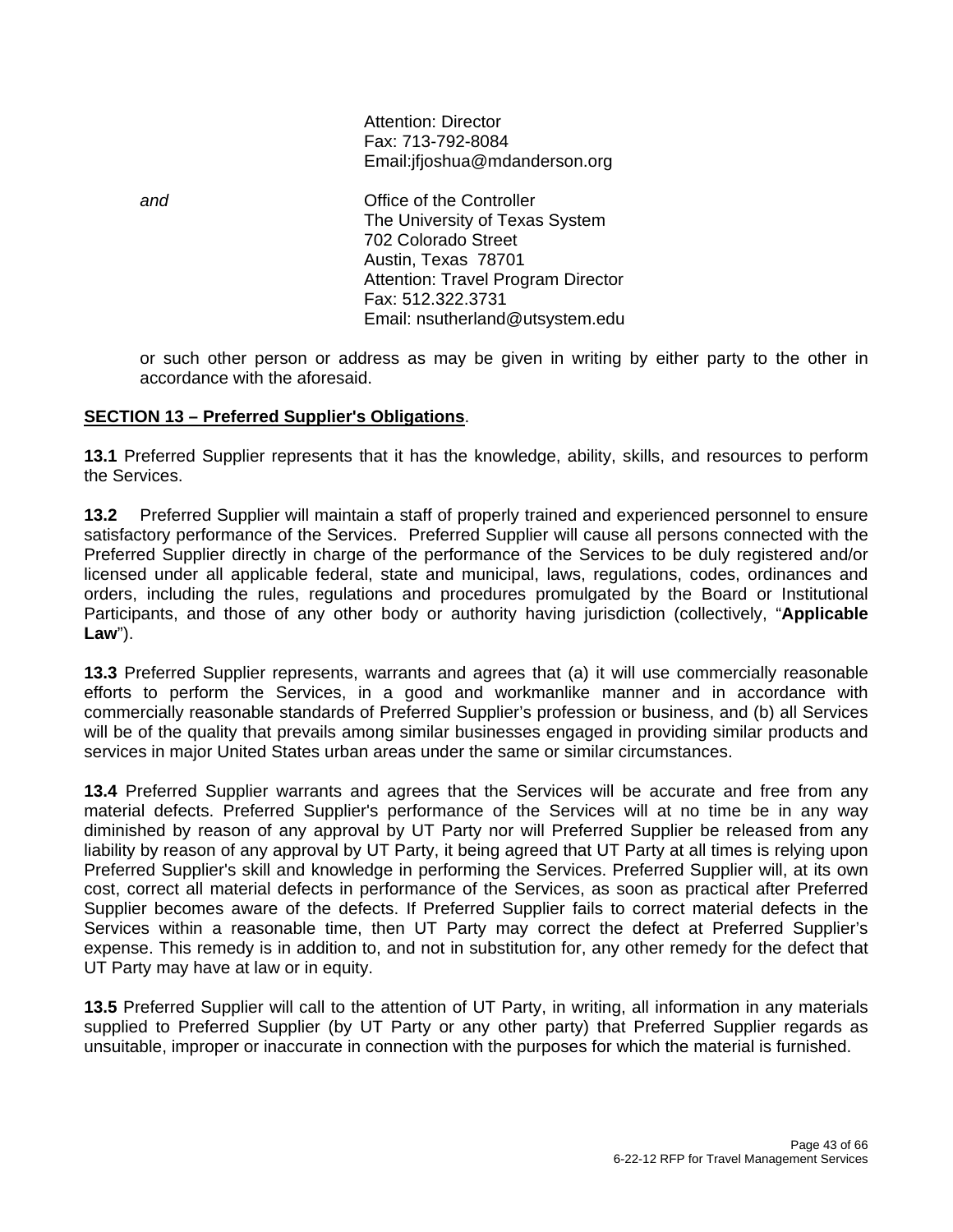**13.6** Preferred Supplier represents that if (i) it is a corporation or limited liability company, then it is a corporation duly organized, validly existing and in good standing under the laws of the State of Texas, or a foreign corporation or limited liability company duly authorized and in good standing to conduct business in the State of Texas, that it has all necessary corporate power and has received all necessary corporate approvals to execute and deliver this Agreement, and the individual executing this Agreement on behalf of Preferred Supplier has been duly authorized to act for and bind Preferred Supplier; or (ii) if it is a partnership, limited partnership, limited liability partnership, or limited liability company then it has all necessary power and has secured all necessary approvals to execute and deliver this Agreement and perform all its obligations hereunder, and the individual executing this Agreement on behalf of Preferred Supplier has been duly authorized to act for and bind Preferred Supplier.

**13.7** Preferred Supplier will provide the warranties more particularly described in Section 7 of **Rider 100,** Scope of Work, on all Supplies.

**13.8** Preferred Supplier represents and warrants that neither the execution and delivery of this Agreement by Preferred Supplier nor the performance of the Services will (a) result in the violation of any provision [i] if a corporation, of Preferred Supplier's articles of incorporation or by-laws, [ii] if a limited liability company, of its articles of organization or regulations, or [iii] if a partnership, of any partnership agreement by which Preferred Supplier is bound; (b) result in the violation of any provision of any agreement by which Preferred Supplier is bound; or (c) to the best of Preferred Supplier's knowledge and belief, conflict with any order or decree of any court or other body or authority having jurisdiction.

#### **SECTION 14 – State Auditor's Office:**

Preferred Supplier understands that acceptance of funds under this Agreement constitutes acceptance of the authority of the Texas State Auditor's Office, or any successor agency (collectively, "**Auditor**"), to conduct an audit or investigation in connection with those funds pursuant to Sections 51.9335(c), 73.115(c) and 74.008(c), Education Code. Preferred Supplier agrees to cooperate with the Auditor in the conduct of the audit or investigation, including without limitation providing all records requested. Preferred Supplier will include this provision in all contracts with permitted subcontractors.

#### **SECTION 15 –Governing Law:**

Travis County, Texas, will be the proper place of venue for suit on or in respect of this Agreement. This Agreement and all of the rights and obligations of the parties thereto and all of the terms and conditions thereof will be construed, interpreted and applied in accordance with and governed by and enforced under the internal laws of the State of Texas.

#### **SECTION 16 – Breach of Contract Claims:**

**16.1** To the extent that Chapter 2260, Texas Government Code, as it may be amended from time to time ("**Chapter 2260**"), is applicable to this Agreement and is not preempted by other Applicable Law, the dispute resolution process provided for in Chapter 2260 will be used, as further described herein, by UT Party and Preferred Supplier to attempt to resolve any claim for breach of contract made by Preferred Supplier:

**16.1.1** Preferred Supplier's claims for breach of this Agreement that the parties cannot resolve pursuant to other provisions of this Agreement or in the ordinary course of business will be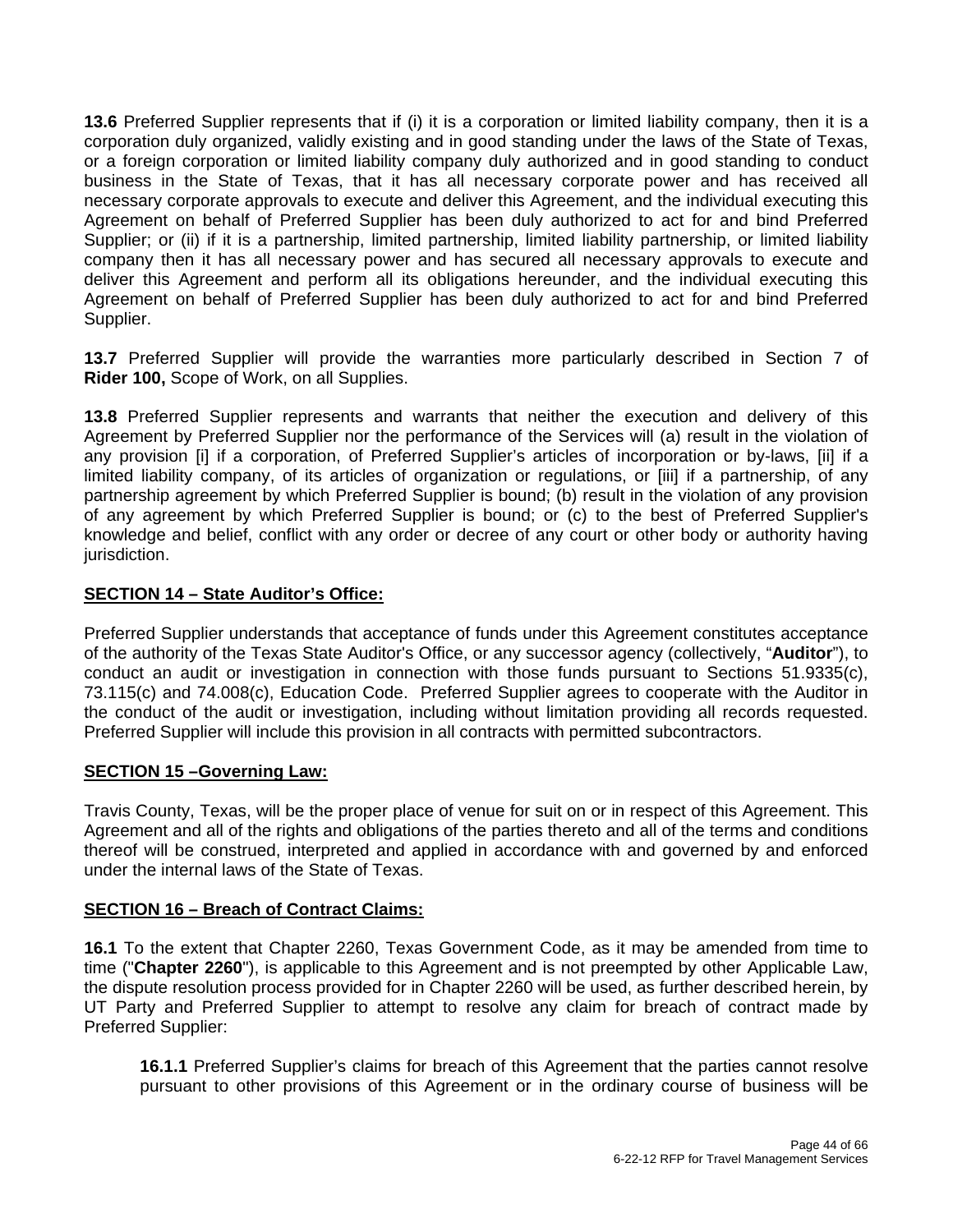submitted to the negotiation process provided in subchapter B of Chapter 2260. To initiate the process, Preferred Supplier will submit written notice, as required by subchapter B of Chapter 2260, to UT Party in accordance with the notice provisions in this Agreement. Preferred Supplier's notice will specifically state that the provisions of subchapter B of Chapter 2260 are being invoked, the date and nature of the event giving rise to the claim, the specific contract provision that UT Party allegedly breached, the amount of damages Preferred Supplier seeks, and the method used to calculate the damages. Compliance by Preferred Supplier with subchapter B of Chapter 2260 is a required prerequisite to Preferred Supplier's filing of a contested case proceeding under subchapter C of Chapter 2260. The UT Party's chief business officer, or another officer of UT Party as may be designated from time to time by UT Party by written notice thereof to Preferred Supplier in accordance with the notice provisions in this Agreement, will examine Preferred Supplier's claim and any counterclaim and negotiate with Preferred Supplier in an effort to resolve the claims.

**16.1.2** If the parties are unable to resolve their disputes under Section 4.11.1.1, the contested case process provided in subchapter C of Chapter 2260 is Preferred Supplier's sole and exclusive process for seeking a remedy for any and all of Preferred Supplier's claims for breach of this Agreement by UT Party.

**16.1.3** Compliance with the contested case process provided in subchapter C of Chapter 2260 is a required prerequisite to seeking consent to sue from the Legislature under Chapter 107, Civil Practices and Remedies Code. The parties hereto specifically agree that (i) neither the execution of this Agreement by UT Party nor any other conduct, action or inaction of any representative of UT Party relating to this Agreement constitutes or is intended to constitute a waiver of UT Party's or the state's sovereign immunity to suit and (ii) UT Party has not waived its right to seek redress in the courts.

**16.2** The submission, processing and resolution of Preferred Supplier's claim is governed by the published rules adopted by the Texas Attorney General pursuant to Chapter 2260, as currently effective, thereafter enacted or subsequently amended.

**16.3** UT Party and Preferred Supplier agree that any periods set forth in this Agreement for notice and cure of defaults are not waived.

#### **SECTION 17 – Compliance with Law:**

Preferred Supplier will perform the Services in compliance with all Applicable Law. Preferred Supplier represents and warrants that neither Preferred Supplier nor any firm, corporation or institution represented by Preferred Supplier, nor anyone acting for such firm, corporation or institution, (1) has violated the antitrust laws of the State of Texas, Chapter 15, *Texas Business and Commerce Code*, or federal antitrust laws, or (2) has communicated directly or indirectly the content of Preferred Supplier's response to UT System's procurement solicitation to any competitor or any other person engaged in a similar line of business during the procurement process for the Services.

#### **SECTION 18 – UT Party's Right to Audit:**

At any time during the term of this Agreement and for a period of four (4) years thereafter UT System or a duly authorized audit representative of UT System, or the State of Texas, at its expense and at reasonable times, reserves the right to audit Preferred Supplier's records and books directly related to charges paid for all products and services provided under this Agreement. The right will not extend to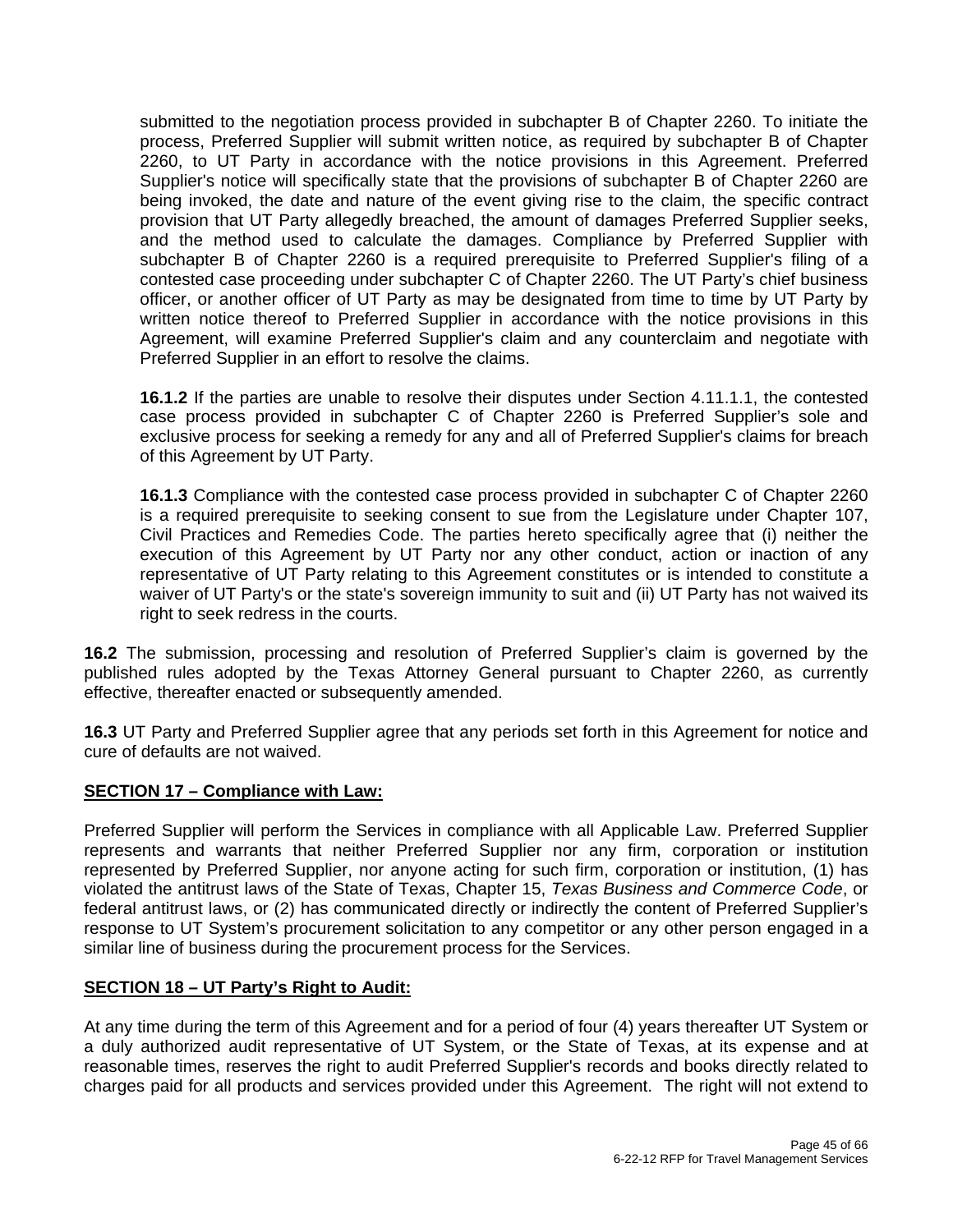any fixed fee component of the charges or to any services performed more than 1 year prior to the date of request for review. In the event such an audit by UT System reveals any errors or overpayments by UT System which error or overpayment is confirmed by Preferred Supplier, Preferred Supplier will refund UT System the full amount of such overpayments within thirty (30) days of such audit findings, or UT System, at its option, reserves the right to deduct such amounts owing to UT System from any payments due Preferred Supplier

#### **SECTION 19 – Access to Documents:**

To the extent applicable to this Agreement, in accordance with Section  $1861(v)(I)(i)$  of the Social Security Act (42 U.S.C. 1395x) as amended, and the provisions of 42 CFR Section 420.300, et seq., Preferred Supplier agrees to allow, during and for a period of not less than four (4) years after this Agreement term, access to this Agreement and its books, documents, and records; and contracts between Preferred Supplier and its subcontractors or related organizations, including books, documents and records relating to same, by the Comptroller General of the United States, the U.S. Department of Health and Human Services and their duly authorized representatives.

#### **SECTION 20 – Insurance:**

**20.1** Preferred Supplier, consistent with its status as an independent contractor will carry and will cause its subcontractors to carry, at least the following insurance in the form, with companies admitted to do business in the State of Texas and having an A.M. Best Rating of A-:VII or better, and in amounts (unless otherwise specified), as UT System may require:

**20.1.1** Workers Compensation Insurance with statutory limits, and Employer's Liability Insurance with limits of not less than \$1,000,000:

| <b>Employers Liability - Each Accident</b> | \$1,000,000 |
|--------------------------------------------|-------------|
| <b>Employers Liability - Each Employee</b> | \$1,000,000 |
| <b>Employers Liability - Policy Limit</b>  | \$1,000,000 |

Policies must include (a) Other States Endorsement to include TEXAS if business is domiciled outside the State of Texas, and (b) a waiver of all rights of subrogation and other rights in favor of UT System;

**20.1.2** Commercial General Liability Insurance with limits of not less than:

| Each Occurrence Limit                     | \$1,000,000 |
|-------------------------------------------|-------------|
| Damage to Rented Premises                 | \$100,000   |
| Medical Expenses (any one person)         | \$ 10,000   |
| Personal & Advertising Injury             | \$1,000,000 |
| General Aggregate                         | \$2,000,000 |
| Products - Completed Operations Aggregate | \$2,000,000 |

Policy will include independent contractor's liability, covering, but not limited to, the liability assumed under the indemnification provision of this contract, fully insuring Preferred Supplier's (or subcontractor's) liability for bodily injury (including death) and property damage.

**20.1.3** Business Auto Liability Insurance covering all owned, non-owned or hired automobiles, with limits of not less than \$1,000,000 Combined Single Limit Bodily Injury and Property Damage.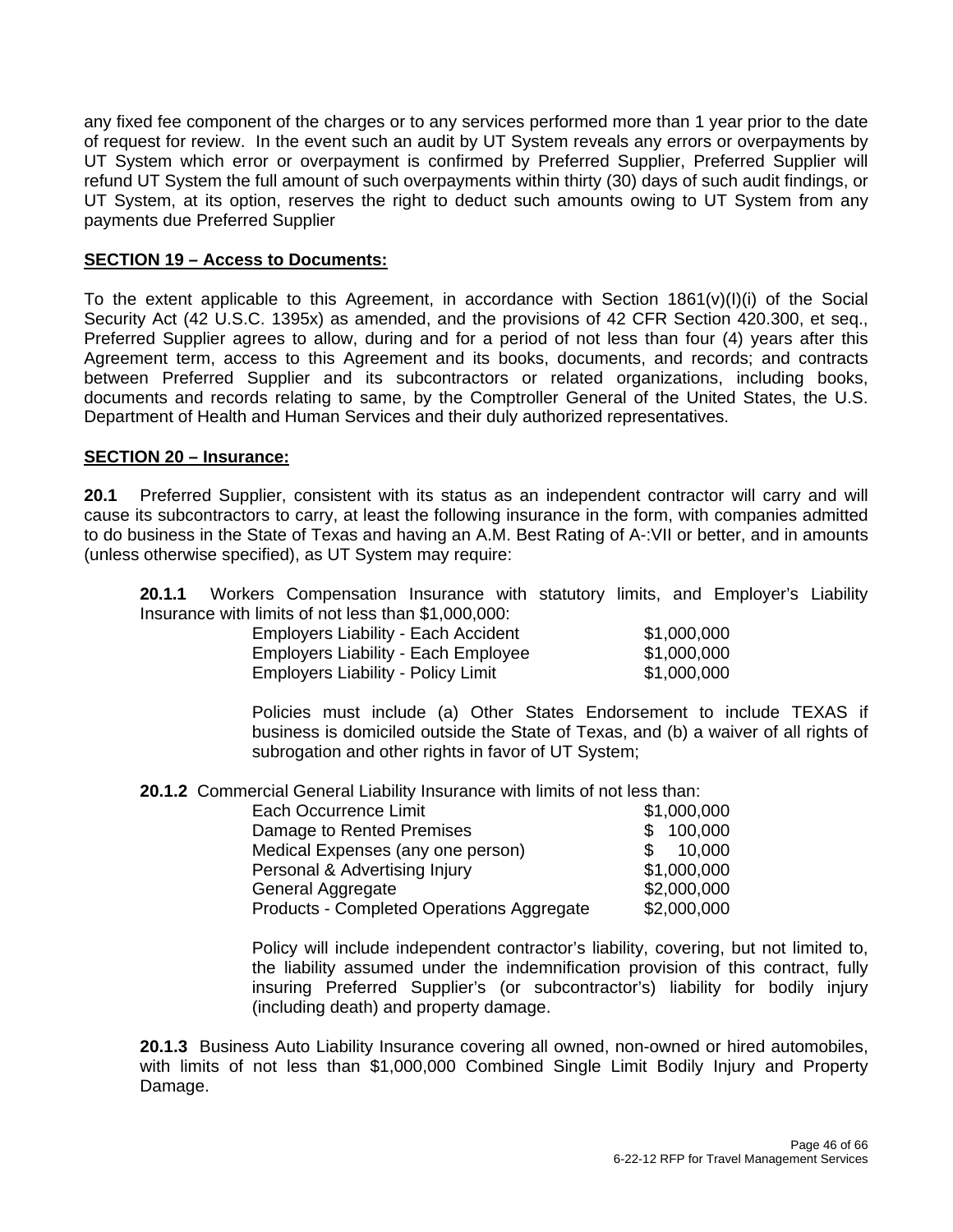**20.1.4** Umbrella/Excess Liability Insurance with limits of not less than \$2,000,000 per occurrence and aggregate with a deductible of no more than \$10,000, and (i) providing coverage in excess of the coverages of, and (ii) "following form" subject to the same provisions as, the underlying policies required in **Section 20.1.1** Employer's Liability Insurance, **Section 20.1.2** Commercial General Liability Insurance, and **Section 20.1.3** Business Auto Liability Insurance.

**20.1.5** Director and Officer Liability Insurance with limits of not less than \$1,000,000 on a claimsmade basis.

**20.2** Preferred Supplier will deliver to UT System:

**20.2.1** Evidence satisfactory to UT System in its sole discretion, evidencing the existence of all insurance after the execution and delivery of this Agreement and prior to the performance or continued performance of any services to be performed by Preferred Supplier under this Agreement.

Additional evidence, satisfactory to UT System in its sole discretion, of the continued existence of all insurance not less than thirty (30) days prior to the expiration of any insurance. Insurance policies, with the exception of Workers' Compensation and Employer's Liability, will be endorsed and name UT System and the Institutional Participants as Additional Insureds. All policies will be endorsed to provide a waiver of subrogation in favor of UT System and the Institutional Participants. All policies with the exception of Workers' Compensation and Employer's Liability will be endorsed to provide primary and non-contributory coverage. No policy will be canceled until after thirty (30) days' unconditional written notice to UT System.

Preferred Supplier will be responsible for providing to UT System immediate notice of its receipt of a notice of cancellation, termination, material change, or non-renewal relating to any insurance policy required herein. This requirement may be satisfied by providing a copy of the notice received by the Preferred Supplier to UT System within two business days or by endorsement of the policy to require notice to UT System to be provided by the insurer.

**20.3** The insurance policies required in this Agreement will be kept in force for the periods specified below:

**20.3.1** Commercial General Liability Insurance; Business Automobile Liability Insurance; and Umbrella/Excess Liability Insurance will be kept in force until Preferred Supplier's receipt of final payment from every Institutional Participant; and

**20.3.2** Workers' Compensation Insurance and Employer's Liability Insurance will be kept in force until all the Services have been fully performed and accepted by every Institutional Participant.

#### **SECTION 21 – Indemnification:**

**21.1** TO THE FULLEST EXTENT PERMITTED BY LAW, PREFERRED SUPPLIER WILL AND DOES HEREBY AGREE TO INDEMNIFY, PROTECT, DEFEND WITH COUNSEL APPROVED BY UT PARTY, AND HOLD HARMLESS UT PARTY AND ITS AFFILIATED ENTERPRISES, REGENTS, OFFICERS, DIRECTORS, ATTORNEYS, EMPLOYEES, REPRESENTATIVES AND AGENTS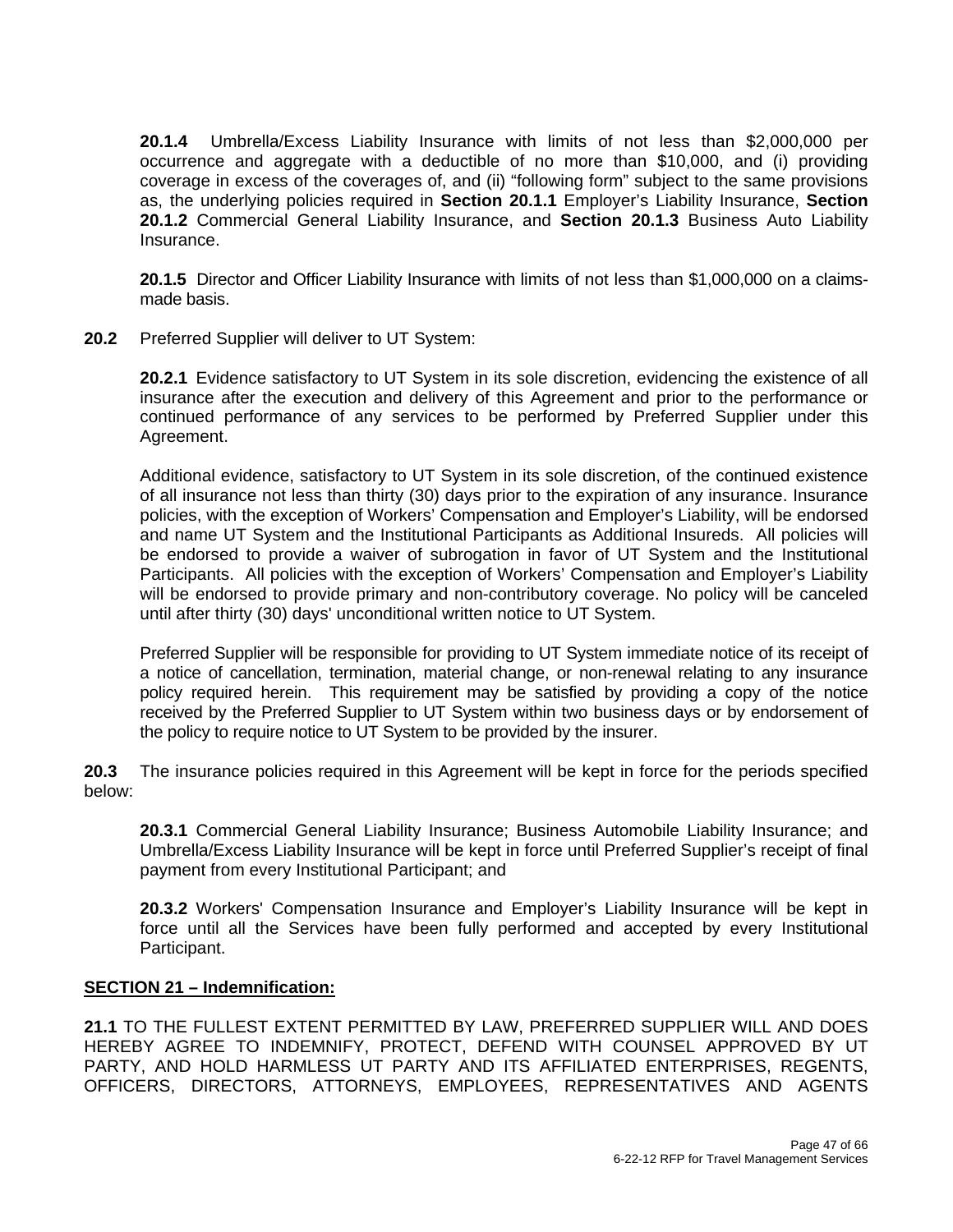(COLLECTIVELY "**INDEMNITEES**") FROM AND AGAINST ALL DAMAGES, LOSSES, LIENS, CAUSES OF ACTION, SUITS, JUDGMENTS, EXPENSES, AND OTHER CLAIMS OF ANY NATURE, KIND, OR DESCRIPTION, INCLUDING REASONABLE ATTORNEYS' FEES INCURRED IN INVESTIGATING, DEFENDING OR SETTLING ANY OF THE FOREGOING (COLLECTIVELY "**CLAIMS**") BY ANY PERSON OR ENTITY, ARISING OUT OF, CAUSED BY, OR RESULTING FROM PREFERRED SUPPLIER'S PERFORMANCE UNDER OR BREACH OF THIS AGREEMENT, AND THAT ARE CAUSED IN WHOLE OR IN PART BY ANY NEGLIGENT ACT, NEGLIGENT OMISSION OR WILLFUL MISCONDUCT OF PREFERRED SUPPLIER, ANYONE DIRECTLY EMPLOYED BY PREFERRED SUPPLIER OR ANYONE FOR WHOSE ACTS PREFERRED SUPPLIER MAY BE LIABLE. THE PROVISIONS OF THIS SECTION WILL NOT BE CONSTRUED TO ELIMINATE OR REDUCE ANY OTHER INDEMNIFICATION OR RIGHT WHICH ANY INDEMNITEE HAS BY LAW OR EQUITY. ALL PARTIES WILL BE ENTITLED TO BE REPRESENTED BY COUNSEL AT THEIR OWN EXPENSE.

**21.2** IN ADDITION, PREFERRED SUPPLIER WILL AND DOES HEREBY AGREE TO INDEMNIFY, PROTECT, DEFEND WITH COUNSEL APPROVED BY UT PARTY, AND HOLD HARMLESS INDEMNITEES FROM AND AGAINST ALL CLAIMS ARISING FROM INFRINGEMENT OR ALLEGED INFRINGEMENT OF ANY PATENT, COPYRIGHT, TRADEMARK OR OTHER PROPRIETARY INTEREST ARISING BY OR OUT OF THE PERFORMANCE OF SERVICES OR THE PROVISION OF GOODS BY PREFERRED SUPPLIER, OR THE USE BY INDEMNITEES, AT THE DIRECTION OF PREFERRED SUPPLIER, OF ANY ARTICLE OR MATERIAL; PROVIDED, THAT, UPON BECOMING AWARE OF A SUIT OR THREAT OF SUIT FOR INFRINGEMENT, UT PARTIES WILL PROMPTLY NOTIFY PREFERRED SUPPLIER AND PREFERRED SUPPLIER WILL BE GIVEN THE OPPORTUNITY TO NEGOTIATE A SETTLEMENT. IN THE EVENT OF LITIGATION, UT PARTIES AGREE TO REASONABLY COOPERATE WITH PREFERRED SUPPLIER. ALL PARTIES WILL BE ENTITLED TO BE REPRESENTED BY COUNSEL AT THEIR OWN EXPENSE.

#### **SECTION 22 – Ethics Matters; No Financial Interest:**

Preferred Supplier and its employees, agents, representatives and subcontractors have read and understand UT System's Conflicts of Interest Policy available at http://www.utsystem.edu/policy/policies/int160.html, UT System's Standards of Conduct Guide available at http://www.utsystem.edu/systemcompliance/, and applicable state ethics laws and rules available at www.utsystem.edu/ogc/ethics. Neither Preferred Supplier nor its employees, agents, representatives or subcontractors will assist or cause UT Party's employees to violate UT System's Conflicts of Interest Policy, provisions described by UT System's Standards of Conduct Guide, or applicable state ethics laws or rules. Preferred Supplier represents and warrants that no member of the Board has a direct or indirect financial interest in the transaction that is the subject of this Agreement.

#### **SECTION 23 – Assignment of Overcharge Claims:**

Preferred Supplier hereby assigns to UT Party any and all claims for overcharges associated with this Agreement arising under the antitrust laws of the United States, 15 U.S.C.A., Sec. 1 et seq., or arising under the antitrust laws of the State of Texas, Business and Commerce Code, Sec. 15.01, et seq.

#### **SECTION 24 – Assignment and Subcontracting:**

Except as specifically provided in any Historically Underutilized Business Subcontracting Plan ("**HSP**") attached as Rider 500 and incorporated for all purposes, neither Preferred Supplier's interest in this Agreement, its duties and obligations under this Agreement nor fees due to Preferred Supplier under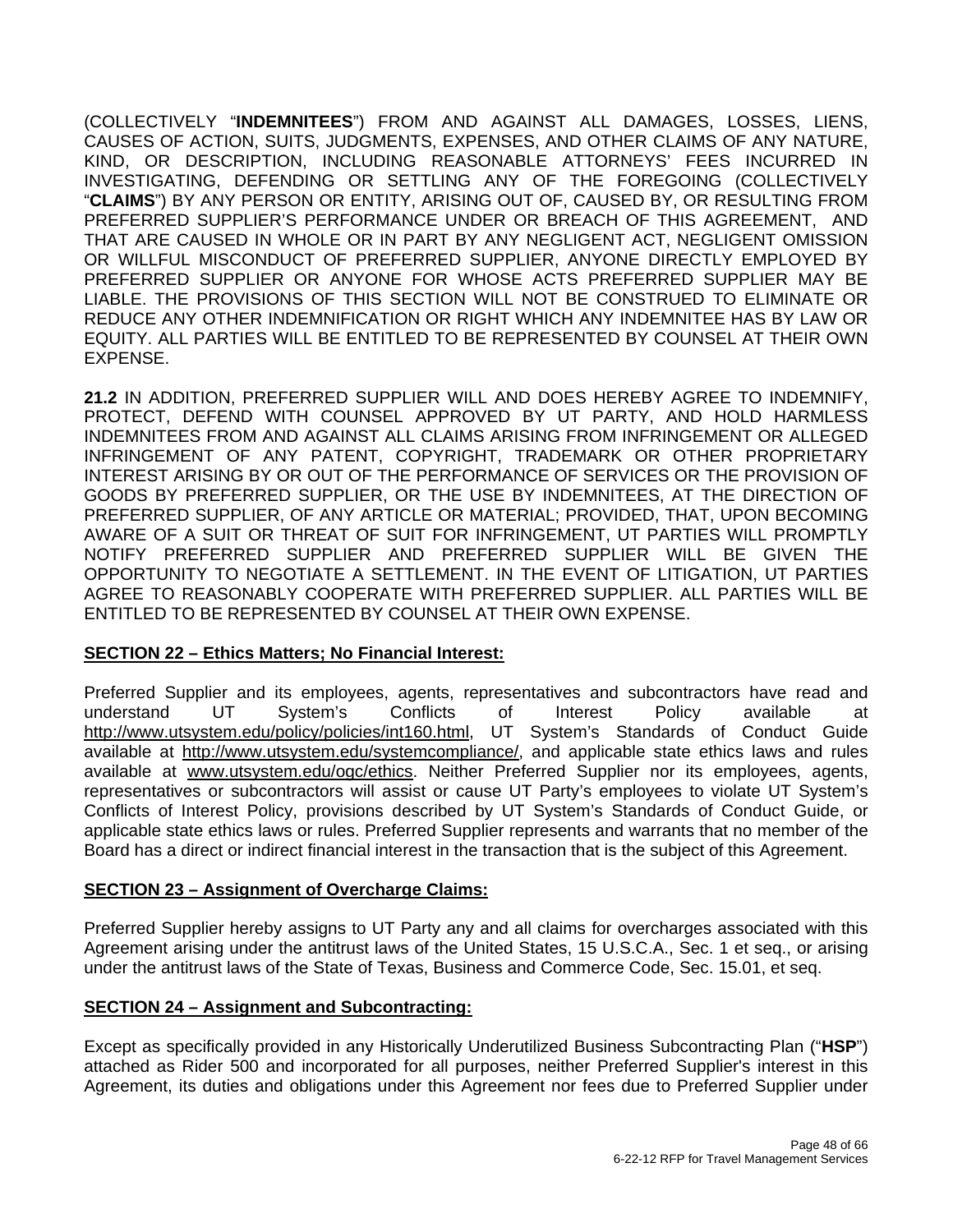this Agreement may be subcontracted, assigned, delegated or otherwise transferred to a third party, in whole or in part, and any attempt to do so will (1) not be binding on UT Party; and (2) be a breach of this Agreement for which Preferred Supplier will be subject to any remedial actions provided by Texas law, including Chapter 2161, Texas Government Code, and 34 Texas Administrative Code ("**TAC**") Section 20.14. UT Party may report nonperformance under this Agreement to the Texas Procurement and Support Services Division of the Texas Comptroller of Public Accounts or any successor agency (collectively, "**TPSS**") in accordance with 34 TAC Chapter 20, Subchapter F, Vendor Performance and Debarment Program. The benefits and burdens of this Agreement are, however, assignable by UT Party.

#### **SECTION 25 – Historically Underutilized Business Subcontracting Plan:**

**25.1** If an HSP is attached to this Agreement, Preferred Supplier agrees to use good faith efforts to subcontract the scope of work in accordance with the HSP. Preferred Supplier agrees to maintain business records documenting its compliance with the HSP and to submit a monthly compliance report to UT Party in the format required by the TPSS. Submission of compliance reports will be required as a condition for payment under this Agreement. If UT Party determines that Preferred Supplier has failed to subcontract as set out in the HSP, UT Party will notify Preferred Supplier of any deficiencies and give Preferred Supplier an opportunity to submit documentation and explain why the failure to comply with the HSP should not be attributed to a lack of good faith effort by Preferred Supplier. If UT Party determines that Preferred Supplier failed to implement the HSP in good faith, UT Party, in addition to any other remedies, may report nonperformance to the TPSS in accordance with 34 TAC Chapter 20, Subchapter F, Vendor Performance and Debarment Program. UT Party may also revoke this Agreement for breach and make a claim against the Preferred Supplier.

**25.2** If at any time during the term of this Agreement, Preferred Supplier desires to change the HSP, before the proposed changes become effective (1) Preferred Supplier must comply with 34 TAC Section 20.14; (2) the changes must be reviewed and approved by UT Party; and (3) if UT Party approves changes to the HSP, this Agreement must be amended in accordance with Section 2.5.3 to replace the HSP with the revised subcontracting plan.

**25.3** If UT Party expands the scope of the Services through a change order or any other amendment, UT Party will determine if the additional scope of work contains probable subcontracting opportunities not identified in the initial solicitation for the scope of work. If UT Party determines additional probable subcontracting opportunities exist, Preferred Supplier will submit an amended subcontracting plan covering those opportunities. The amended subcontracting plan must comply with the provisions of 34 TAC Section 20.14 before (1) this Agreement may be amended to include the additional scope of work; or (2) Preferred Supplier may perform the additional scope of work. If Preferred Supplier subcontracts any of the additional subcontracting opportunities identified by UT Party without prior authorization and without complying with 34 TAC Section 20.14, Preferred Supplier will be deemed to be in breach of this Agreement under Section 4.19 and will be subject to any remedial actions provided by Texas law including Chapter 2161, Texas Government Code, and 34 TAC Section 20.14. UT Party may report nonperformance under this Agreement to the TPSS in accordance with 34 TAC Chapter 20, Subchapter F, Vendor Performance and Debarment Program.

#### **SECTION 26 – Payment and Invoicing:**

Institutional Participant agrees to pay fees due under this Agreement in accordance with the Texas Prompt Payment Act ("**Act**"), Chapter 2251, *Texas Government Code*. Pursuant to the Act, payment will be deemed late on the 31<sup>st</sup> day after the later of: 1) the date the performance of the Services is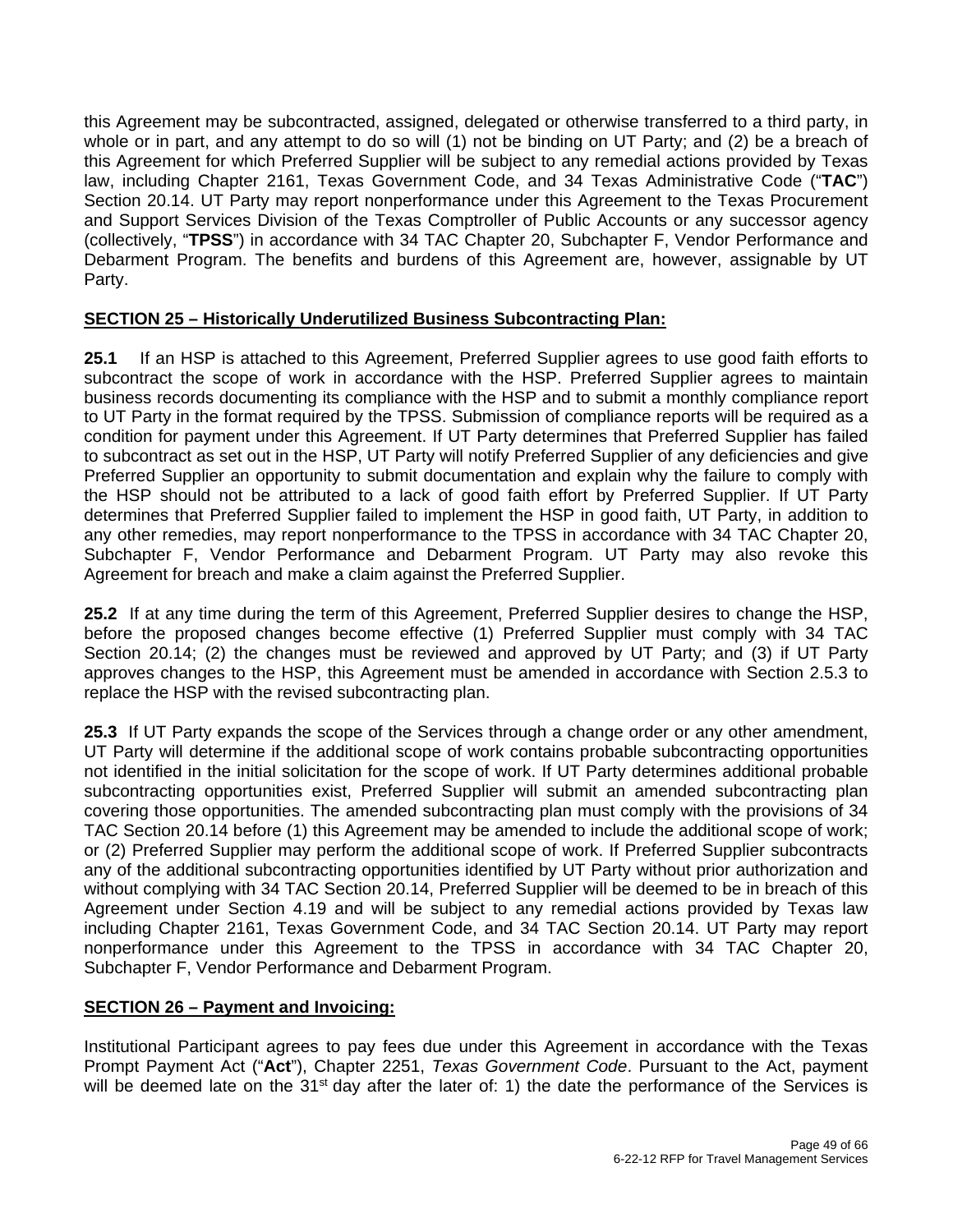completed, or 2) the date Institutional Participant receives an invoice for the Services. Institutional Participant will be responsible for interest on overdue payments equal to the sum of: 1) one percent, plus 2) the prime rate as published in the Wall Street Journal on the first day of July of the preceding fiscal year (Institutional Participant's fiscal year begins September 1) that does not fall on a Saturday or Sunday. Institutional Participant will have the right to verify the details set forth in Preferred Supplier's invoices and supporting documentation, either before or after payment, by (a) inspecting the books and records of Preferred Supplier at mutually convenient times; (b) examining any reports with respect to the Services; and (c) other reasonable action.

#### **SECTION 27 – Limitations:**

The parties to this Agreement are aware that there are constitutional and statutory limitations on the authority of UT Party (a state agency) to enter into certain terms and conditions of this Agreement, including, but not limited to, those terms and conditions relating to disclaimers and limitations of warranties; disclaimers and limitations of liability for damages; waivers, disclaimers and limitations of legal rights, remedies, requirements and processes; limitations of periods to bring legal action; granting control of litigation or settlement to another party; liability for acts or omissions of third parties; payment of attorneys' fees; dispute resolution; indemnities; and confidentiality (collectively, the "**Limitations**"), and terms and conditions related to the Limitations will not be binding on UT Party except to the extent authorized by the laws and Constitution of the State of Texas.

#### **SECTION 28 – Affirmative Action:**

Preferred Supplier agrees that either a written copy of Preferred Supplier's Civil Rights "Affirmative Action Compliance Program" or, if Preferred Supplier is not required to have such a written program, the reason Preferred Supplier is not subject to such requirement, is attached to this Agreement as **Rider 600** and incorporated for all purposes.

#### **SECTION 29 – OSHA Compliance:**

Preferred Supplier represents and warrants that all services furnished under this Agreement meet or exceed the safety standards established and promulgated under the Federal Occupational Safety and Health Law (Public Law 91-598) and its regulations in effect or proposed as of the date of this Agreement.

#### **SECTION 30 - Certifications of Nonsegregated Facilities and Equal Employment Opportunities Compliance:**

Preferred Supplier certifies that, except for restrooms and wash rooms and one (1) or more lactation rooms each of which is segregated on the basis of sex: (1) it does not maintain or provide for its employees any segregated facilities at any of its establishments and that it does not permit its employees to perform their services at any location under its control where segregated facilities are maintained; (2) it will not maintain or provide for its employees any segregated facilities at any of its establishments; and (3) it will not permit its employees to perform their services at any location under its control where segregated facilities are maintained. Preferred Supplier agrees that a breach of this certification is a violation of the Equal Opportunity clause in this Agreement. The term "**segregated facilities**" means any waiting rooms, work area, rest rooms and wash rooms, entertainment areas, transportation, or housing facilities provided for employees which are segregated by explicit directive or are in fact segregated on the basis of race, color, religion, sex, or national origin, because of habit, local custom, or otherwise. Preferred Supplier further agrees that, except where it has contracts prior to the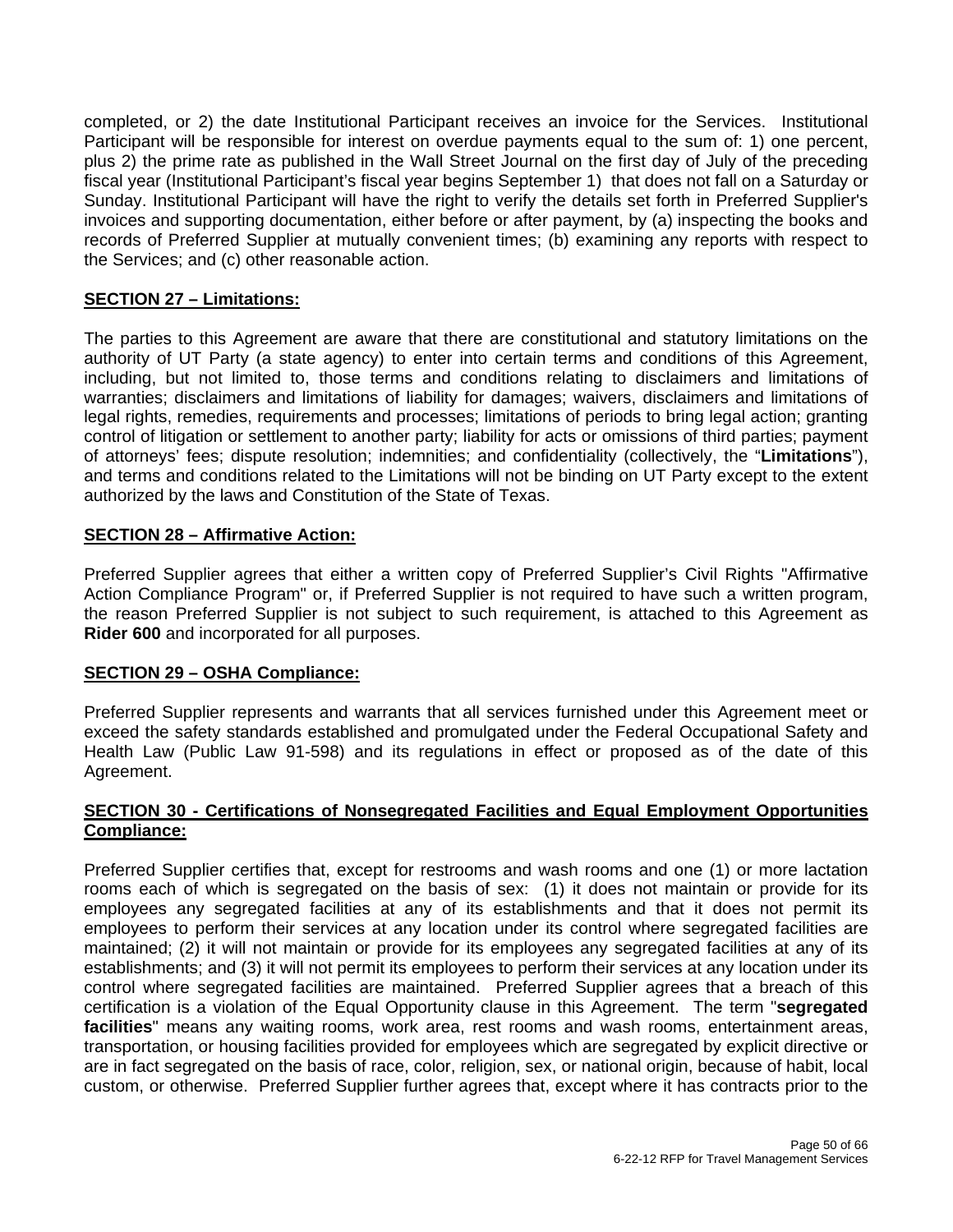award with subcontractors exceeding \$10,000.00 which are not exempt from the provisions of the Equal Opportunity clause, Preferred Supplier will retain such certifications for each one of its subcontractors in Preferred Supplier's' files, and that it will forward the following notice to all proposed subcontractors (except where the proposed subcontractors have submitted identical certifications for specific time periods):

NOTICE TO PROSPECTIVE SUBCONTRACTORS OF REQUIREMENTS FOR CERTIFICATIONS OF NONSEGREGATED FACILITIES - A Certification on Nonsegregated Facilities must be submitted prior to the award of any subcontract exceeding \$10,000.00 which is not exempt from the provisions of the Equal Opportunity clause. The certification may be submitted either for each subcontract or for all subcontracts during a period (i.e. quarterly, semiannually, or annually).

Preferred Supplier understands that the penalty for making false statements regarding the subject matters of this Section is prescribed in 18 U.S.C. 1001.

#### **SECTION 31 – Premises Rules:**

If this Agreement requires Preferred Supplier's presence on UT Party's premises or in UT Party's facilities, Preferred Supplier agrees to cause its representatives, agents, employees and permitted subcontractors (if any) to become aware of, fully informed about, and in full compliance with all applicable UT Party rules and policies, including, without limitation, those relative to personal health, security, environmental quality, safety, fire prevention, noise, smoking, and access restrictions; consideration for students, patients and their families as well as employees; parking; and security.

#### **SECTION 32 – Debarment:**

Preferred Supplier confirms that neither Preferred Supplier nor its Principals are suspended, debarred, proposed for debarment, declared ineligible, or voluntarily excluded from the award of contracts from United States ("**U.S.**") federal government procurement or nonprocurement programs, or are listed in the List of Parties Excluded from Federal Procurement or Nonprocurement Programs issued by the U.S. General Services Administration. "**Principals**" means officers, directors, owners, partners, and persons having primary management or supervisory responsibilities within a business entity (e.g. general manager, plant manager, head of a subsidiary, division or business segment, and similar positions). Preferred Supplier will provide immediate written notification to UT Party if, at any time prior to award, Preferred Supplier learns that this certification was erroneous when submitted or has become erroneous by reason of changed circumstances. This certification is a material representation of fact upon which reliance will be placed when UT Party executes this Agreement. If it is later determined that Preferred Supplier knowingly rendered an erroneous certification, in addition to the other remedies available to UT Party, UT Party may terminate this Agreement for default by Preferred Supplier.

#### **SECTION 33 – Office of Inspector General Certification:**

Preferred Supplier acknowledges that UT Party is prohibited by federal regulations from allowing any employee, subcontractor, or agent of Preferred Supplier to work on site at UT Party premises or facilities if that individual is not eligible to work on federal healthcare programs such as Medicare, Medicaid, or other similar federal programs. Therefore, Preferred Supplier will not assign any employee, subcontractor or agent that appears on the List of Excluded Individuals issued by the United States Office of the Inspector General ("**OIG**") to work on site at UT Party premises or facilities. Preferred Supplier will perform an OIG sanctions check quarterly on each of its employees,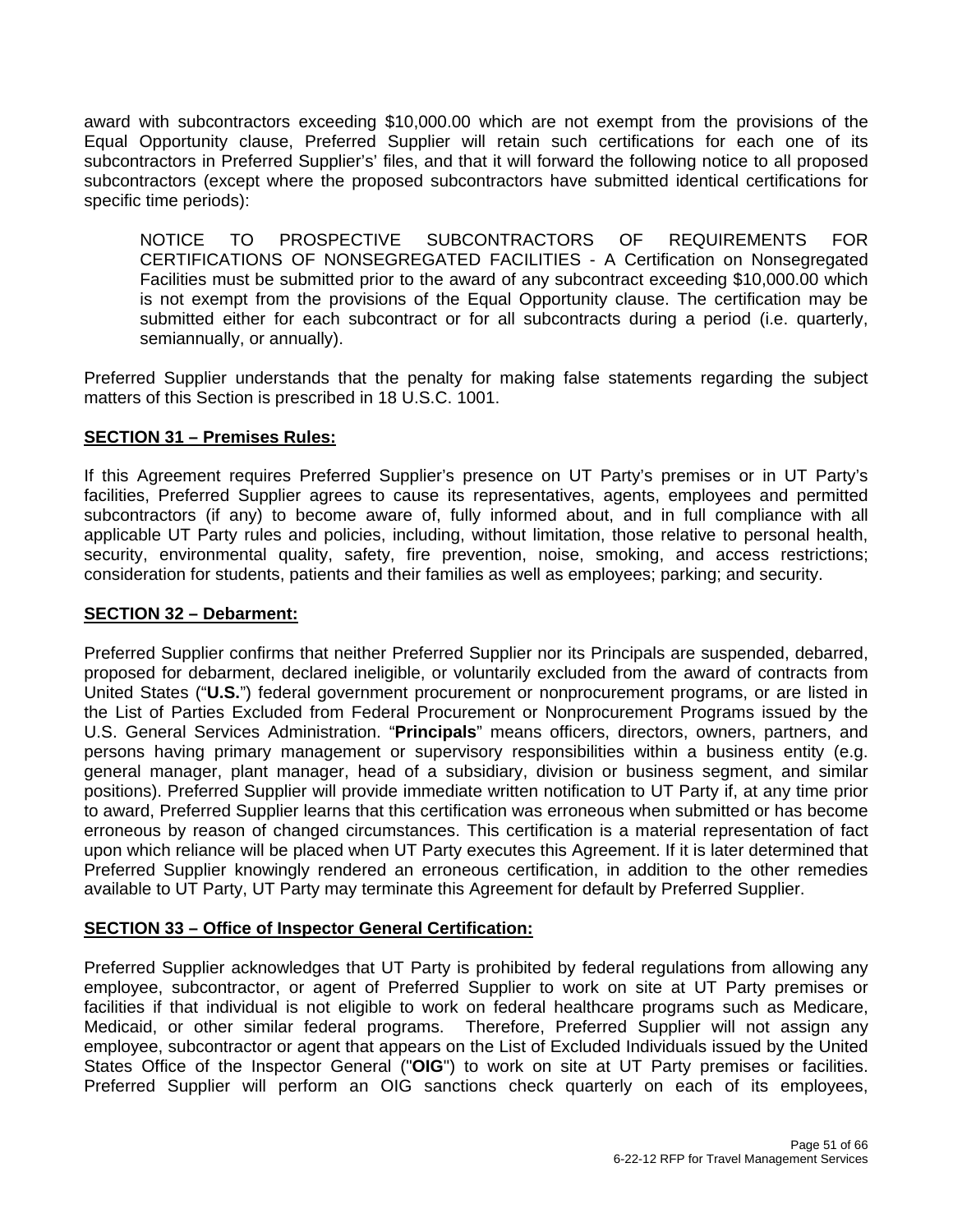subcontractors and agents during the time such employees, subcontractors and agents are assigned to work on site at UT Party premises or facilities. Preferred Supplier acknowledges that UT Party will require immediate removal of any employee, subcontractor or agent of Preferred Supplier assigned to work at UT Party premises or facilities if such employee, subcontractor or agent is found to be on the OIG's List of Excluded Individuals. The OIG's List of Excluded Individuals may be accessed through the following Internet website: http://www.dhhs.gov/progorg/oig/cumsan/index.htm.

#### **SECTION 34 – Termination:**

**34.1** Each of UT System and Preferred Supplier may terminate this Agreement, without cause, upon written notice to the other party; provided, however, this Agreement will not terminate until the later of (1) 120 days after receipt of notice of termination, or (2) the date that performance is complete under all purchase orders issued by Institutional Participant to Preferred Supplier prior to receipt of notice of termination. Institutional Participant may not issue any purchase orders after receipt of notice of termination. Termination of this Agreement will not relieve any party from liability for its default under or breach of this Agreement or any other act or omission of that party. In the event that this Agreement is terminated, then within thirty (30) days after termination, Preferred Supplier will reimburse UT Party for all fees paid by UT Party to Preferred Supplier that were (a) not earned by Preferred Supplier prior to termination, or (b) for goods or services that UT Party did not receive from Preferred Supplier prior to termination.

**34.2** UT System or Institutional Participant may terminate an IPA, without cause, upon written notice to Preferred Supplier; provided, however, the IPA will not terminate until the later of (1) thirty (30) days after receipt of notice of termination, or (2) the date that performance is complete under all purchase orders issued by Institutional Participant to Preferred Supplier prior to receipt of notice of termination. Institutional Participant may not issue any purchase orders after receipt of notice of termination. Termination of an IPA will not relieve any party from liability for its default under or breach of the IPA or any other act or omission of that party. In the event that an IPA is terminated, then within thirty (30) days after termination, Preferred Supplier will reimburse Institutional Participant for all fees paid by Institutional Participant to Preferred Supplier that were (a) not earned by Preferred Supplier prior to termination, or (b) for goods or services that Institutional Participant did not receive from Preferred Supplier prior to termination.

#### **SECTION 35 – Authority:**

The individuals executing this Agreement on behalf of each party have been duly authorized to act for and bind the party they represent.

#### **SECTION 36 – Survival of Provisions:**

Expiration or termination of this Agreement will not relieve either party of any obligations under this Agreement that by their nature survive such expiration or termination.

#### **SECTION 37 – Confidentiality and Safeguarding of University Records; Press Releases; Public Information:**

Under this Agreement, Preferred Supplier may (1) create, (2) receive from or on behalf of UT Party, or (3) have access to UT Party records or record systems (collectively, "**University Records**"). Among other things, University Records may contain social security numbers, credit card numbers, or data protected or made confidential or sensitive by applicable federal, state and local, laws, regulations, and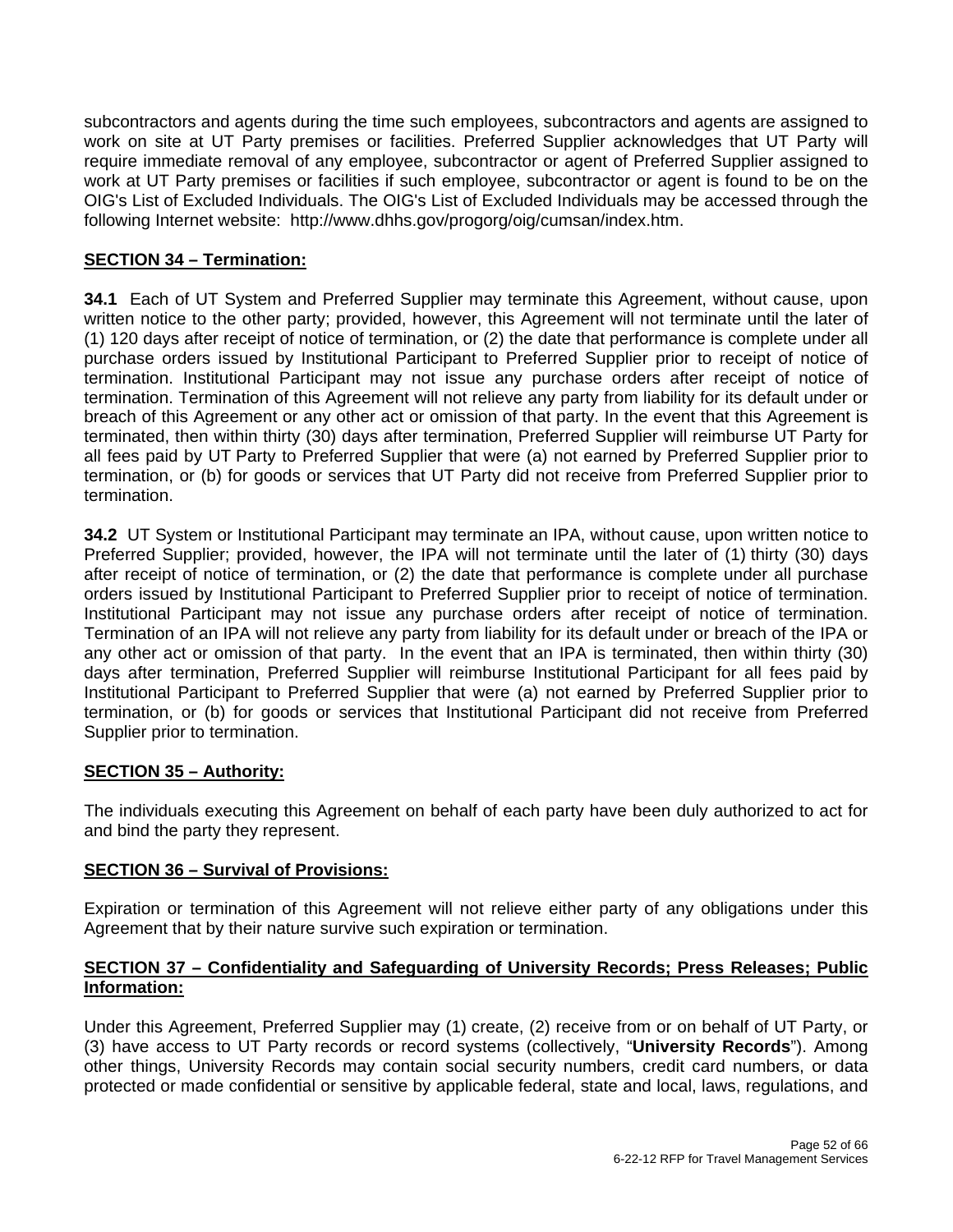ordinances, including the Gramm-Leach-Bliley Act (Public Law No: 106-102) and the Family Educational Rights and Privacy Act, 20 U.S.C. §1232g ("**FERPA**"). If University Records are subject to FERPA, (1) UT Party designates Preferred Supplier as a university official with a legitimate educational interest in University Records, and (2) Preferred Supplier acknowledges that its improper disclosure or redisclosure of personally identifiable information from University Records may result in Preferred Supplier's exclusion from eligibility to contract with UT Party for at least five (5) years. Preferred Supplier represents, warrants, and agrees that it will: (1) hold University Records in strict confidence and will not use or disclose University Records except as (a) permitted or required by Agreement, (b) required by law, or (c) otherwise authorized by UT Party in writing; (2) safeguard University Records according to reasonable administrative, physical and technical standards (such as standards established by (i) the National Institute of Standards and Technology and (ii) the Center for Internet Security, as well as the Payment Card Industry Data Security Standards) that are no less rigorous than the standards by which Preferred Supplier protects its own confidential information; (3) continually monitor its operations and take any action necessary to assure that University Records are safeguarded and the confidentiality of University Records is maintained in accordance with all applicable federal, state and local, laws, regulations, and ordinances, including FERPA and the Gramm-Leach Bliley Act, and the terms of this Agreement; and (4) comply with the UT Party rules, policies, and procedures regarding access to and use of UT Party computer systems. At the request of UT Party, Preferred Supplier agrees to provide UT Party with a written summary of the procedures Preferred Supplier uses to safeguard and maintain the confidentiality of University Records.

**37.1 Notice of Impermissible Use.** If an impermissible use or disclosure of any University Records occurs, Preferred Supplier will provide written notice to UT Party within one (1) business day after Preferred Supplier's discovery of that use or disclosure. Preferred Supplier will promptly provide UT Party with all information requested by UT Party regarding the impermissible use or disclosure.

**37.2 Return of University Records.** Preferred Supplier agrees that within thirty (30) days after the expiration or termination of this Agreement, for any reason, all University Records created or received from or on behalf of UT Party will be (1) returned to UT Party, with no copies retained by Preferred Supplier; or (2) if return is not feasible, destroyed. Twenty (20) days before destruction of any University Records, Preferred Supplier will provide UT Party with written notice of Preferred Supplier's intent to destroy University Records. Within five (5) days after destruction, Preferred Supplier will confirm to UT Party in writing the destruction of University Records.

**37.3 Disclosure.** If Preferred Supplier discloses any University Records to a subcontractor or agent, Preferred Supplier will require the subcontractor or agent to comply with the same restrictions and obligations as are imposed on Preferred Supplier by this Section.

**37.4 Press Releases.** Preferred Supplier will not make any press releases, public statements, or advertisement referring to Agreement, or the engagement of Preferred Supplier as an independent contractor of UT Party, or release any information relative to this Agreement for publication, advertisement or any other purpose without the prior written approval of UT Party.

**37.5 Public Information.** UT Party strictly adheres to all statutes, court decisions and the opinions of the Texas Attorney General with respect to disclosure of public information under the *Texas Public Information Act*, Chapter 552, *Texas Government Code*.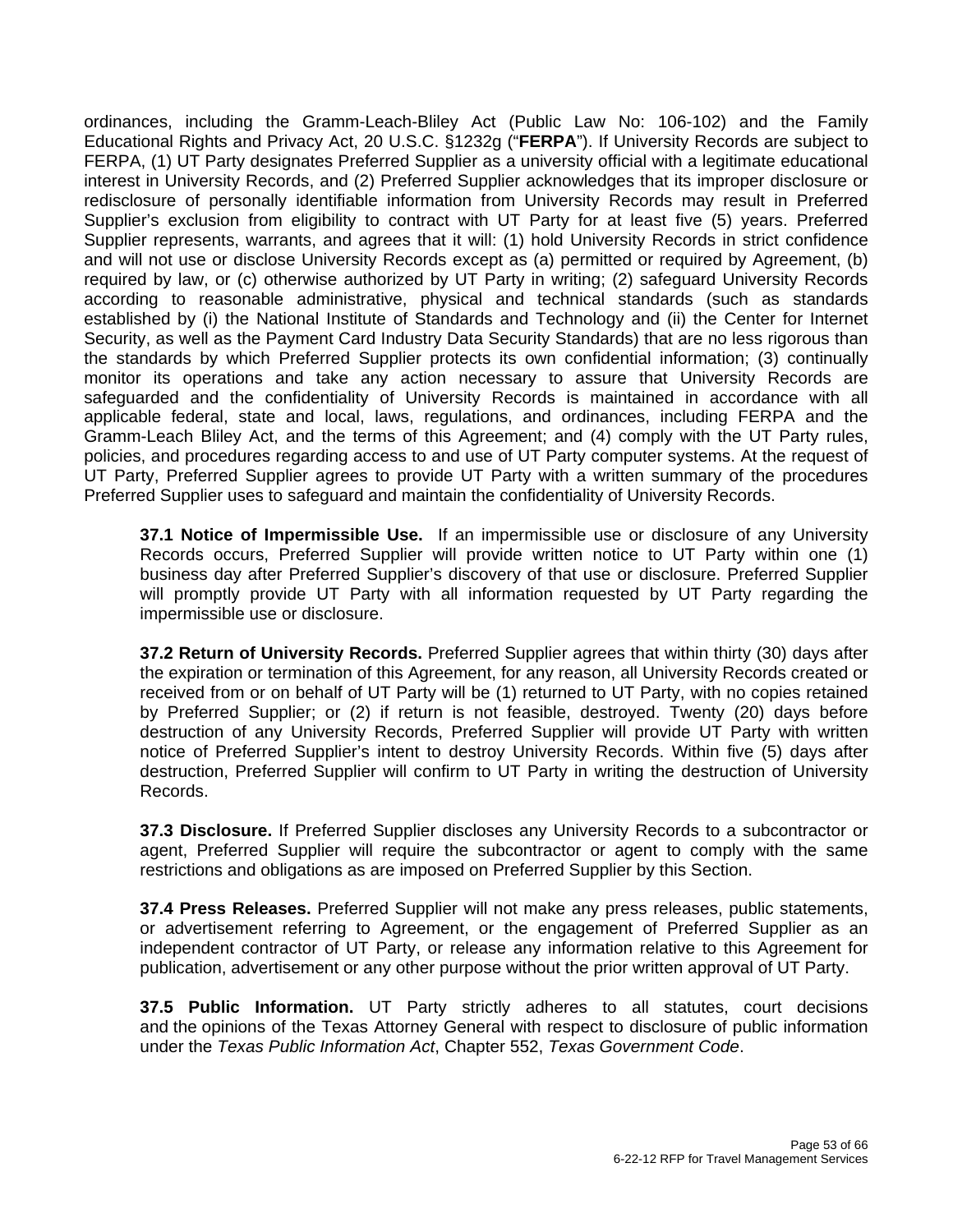**37.6 Termination.** In addition to any other termination rights set forth in this Agreement, and any other rights at law or equity, if UT Party reasonably determines that Preferred Supplier has breached any of the restrictions or obligations set forth in this Section, UT Party may immediately terminate this Agreement without notice or opportunity to cure.

**37.7 Duration.** The restrictions and obligations under this Section will survive expiration or termination of this Agreement for any reason.

#### **SECTION 38 – Tax Exemption**

UT Party may be an agency of the State of Texas or other non-profit entity and may be exempt from certain state taxes under various exemption statutes, including Texas Sales & Use Tax in accordance with Section 151.309, *Tax Code,* and Title 34 *Texas Administrative Code* ("**TAC**") Section 3.322. Notwithstanding its exemption from certain state taxes, UT Party will be responsible for any taxes (except corporate income taxes, franchise taxes, and taxes on Preferred Supplier's personnel, including personal income tax and social security taxes) from which UT Party is not exempt. Preferred Supplier will provide reasonable cooperation and assistance to UT Party in obtaining any tax exemptions to which UT Party is entitled.

#### **SECTION 39 – Undocumented Workers:**

The *Immigration and Nationality Act* (8 *United States Code* 1324a) ("**Immigration Act**") makes it unlawful for an employer to hire or continue employment of undocumented workers. The United States Immigration and Customs Enforcement Service has established the Form I-9 Employment Eligibility Verification Form ("**I-9 Form**") as the document to be used for employment eligibility verification (8 *Code of Federal Regulations* 274a). Among other things, Preferred Supplier is required to: (1) have all employees complete and sign the I-9 Form certifying that they are eligible for employment; (2) examine verification documents required by the I-9 Form to be presented by the employee and ensure the documents appear to be genuine and related to the individual; (3) record information about the documents on the I-9 Form, and complete the certification portion of the I-9 Form; and (4) retain the I-9 Form as required by law. It is illegal to discriminate against any individual (other than a citizen of another country who is not authorized to work in the United States) in hiring, discharging, or recruiting because of that individual's national origin or citizenship status. If Preferred Supplier employs unauthorized workers during performance of this Agreement in violation of the Immigration Act then, in addition to other remedies or penalties prescribed by law, UT Party may terminate this Agreement in accordance with Section 4.31. Preferred Supplier represents and warrants that it is in compliance with and agrees that it will remain in compliance with the provisions of the Immigration Act.

#### **SECTION 40 – No Required Quantities or Minimum Amounts:**

Preferred Supplier understands that this Agreement does not obligate UT Party to purchase any specific amount of Services from Preferred Supplier under this Agreement or otherwise. For example, this Agreement does not establish any minimum quantity or minimum dollar amount of Services that UT Party must purchase from Preferred Supplier during the term of this Agreement.

#### **SECTION 41 – Access by Individuals with Disabilities:**

Preferred Supplier represents and warrants ("**EIR Accessibility Warranty**") that the electronic and information resources and all associated information, documentation, and support that it provides to UT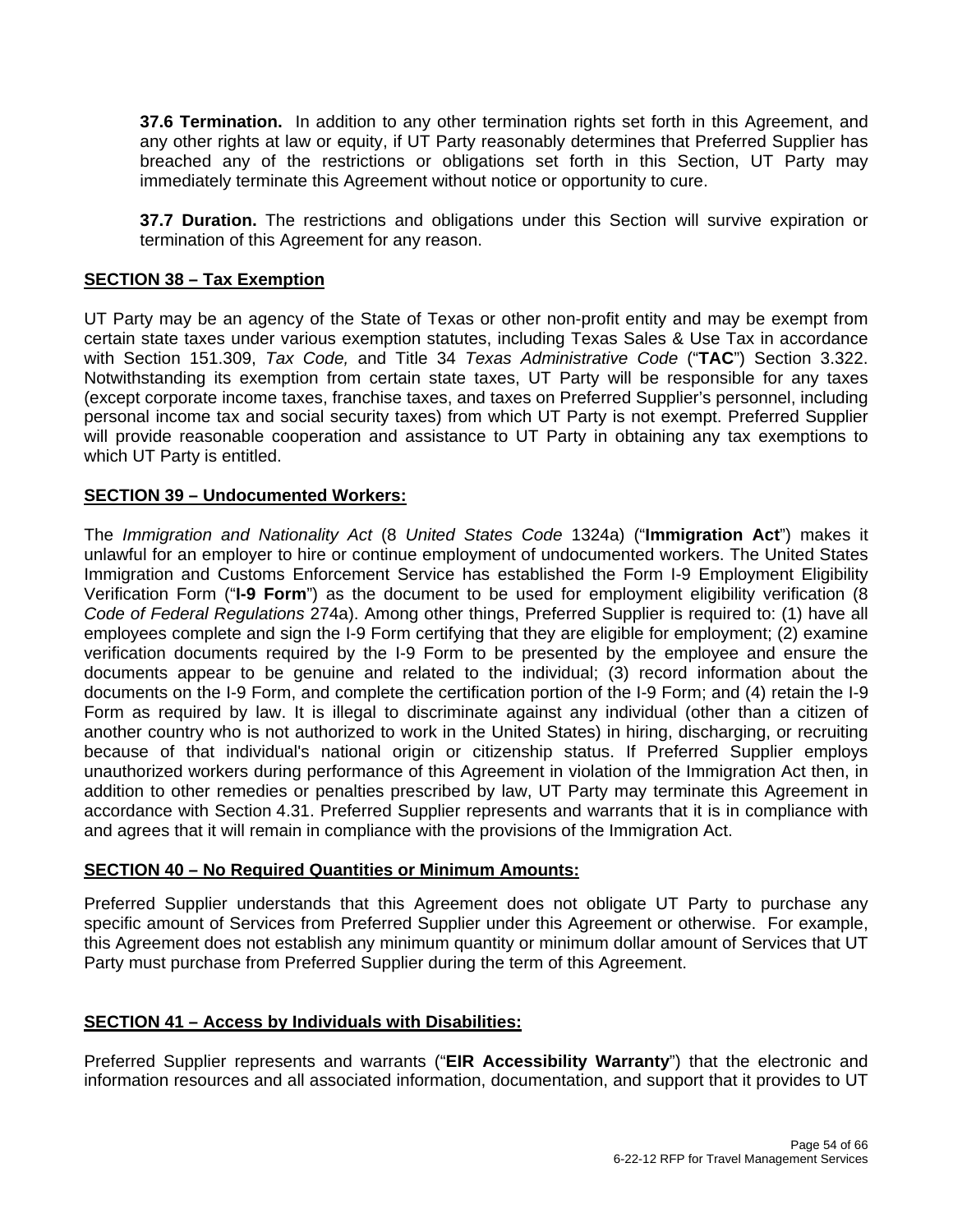Party under this Agreement (collectively, the "**EIRs**") comply with the applicable requirements set forth in Title 1, Chapter 213 of the *Texas Administrative Code* and Title 1, Chapter 206, Rule §206.70 of the *Texas Administrative Code* (as authorized by Chapter 2054, Subchapter M of the *Texas Government Code*). To the extent Preferred Supplier becomes aware that the EIRs, or any portion thereof, do not comply with the EIR Accessibility Warranty, then Preferred Supplier represents and warrants that it will, at no cost to UT Party, either (1) perform all necessary remediation to make the EIRs satisfy the EIR Accessibility Warranty, or (2) replace the EIRs with new EIRs that satisfy the EIR Accessibility Warranty. In the event that Preferred Supplier is unable to do so, then the UT System may terminate this Agreement and Preferred Supplier will refund to UT System all amounts UT System has paid under this Agreement within thirty (30) days after the termination date.

#### **SECTION 42 – Administrative Fee:**

In addition to the fixed management fee, Preferred Supplier will pay an administrative fee ("**Administrative Fee**") to the UT System Supply Chain Alliance in an amount equal two percent (2%) of the fixed management fee payable under this Agreement. The Administrative Fee will be paid within thirty (30) days after the end of each calendar quarter during the term of this Agreement. "For example, if the fixed management fee is \$1,000,000 annually, then the Administrative Fee for any given calendar quarter would be \$5,000. The Administrative Fee will be made payable to the following:

> UT System Office of Business Affairs The University of Texas System 201 W. 7th Street Attn: Office of the Executive Vice Chancellor for Business Affairs Austin, Texas 78701-2982

#### **SECTION 43 – Entire Agreement; Modifications:**

This Agreement supersedes all prior agreements, written or oral, between Preferred Supplier and UT Party and will constitute the entire agreement and understanding between the parties with respect to the subject matter of this Agreement. This Agreement and each of its provisions will be binding upon the parties and may not be waived, modified, amended or altered except by a writing signed by UT Party and Preferred Supplier.

#### **SECTION 44 – Captions:**

The captions of sections and subsections in this Agreement are for convenience only and will not be considered or referred to in resolving questions of interpretation or construction.

#### **SECTION 45 – Waivers:**

No delay or omission in exercising any right accruing upon a default in performance of this Agreement will impair any right or be construed to be a waiver of any right. A waiver of any default under this Agreement will not be construed to be a waiver of any subsequent default under this Agreement.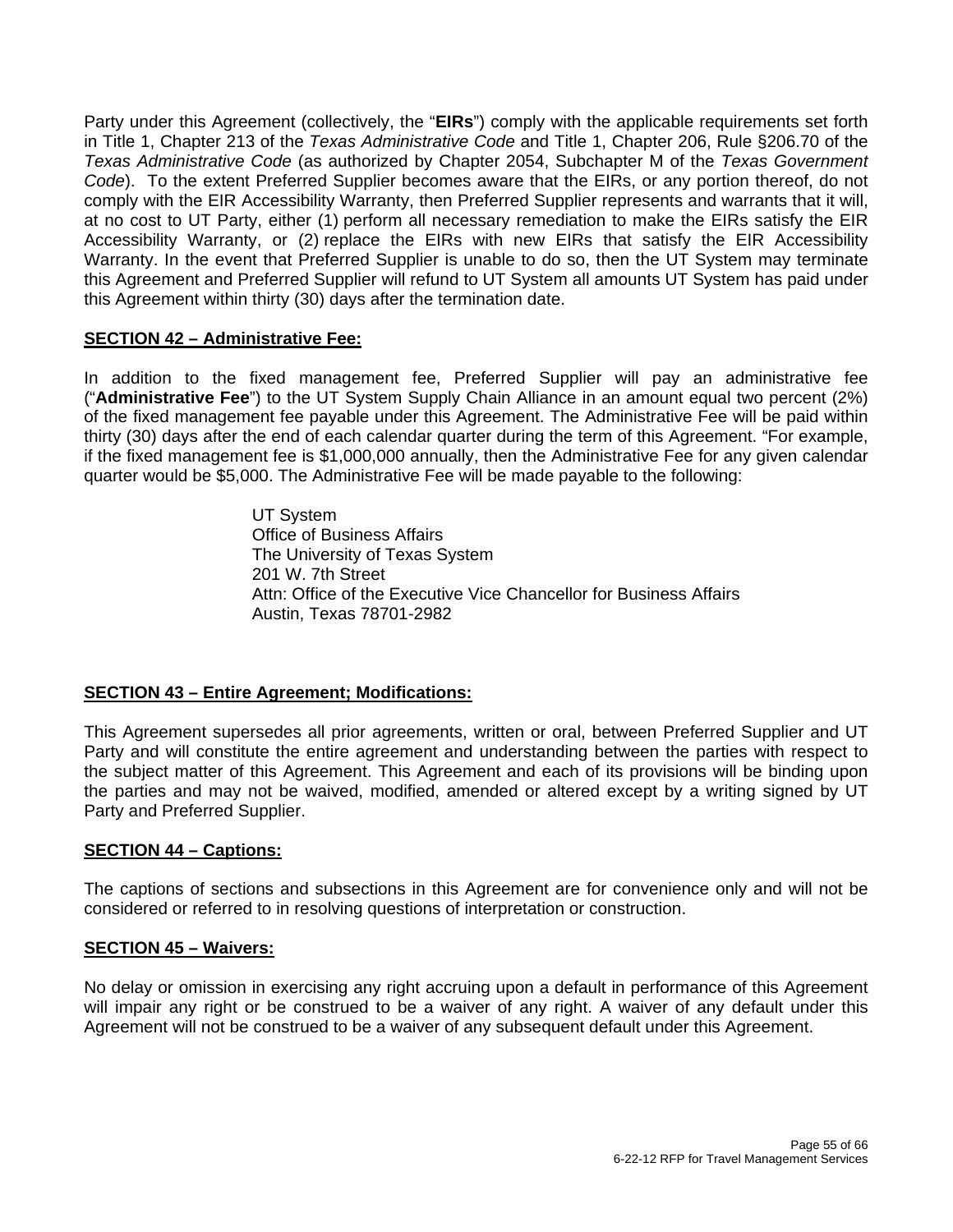#### **SECTION 46 – Binding Effect:**

This Agreement will be binding upon and inure to the benefit of the parties hereto and their respective permitted assigns and successors.

#### **SECTION 47 – Limitations of Liability:**

Except for UT Party's obligation (if any) to pay Preferred Supplier certain fees and expenses, UT Party will have no liability to Preferred Supplier or to anyone claiming through or under Preferred Supplier by reason of the execution or performance of this Agreement. Notwithstanding any duty or obligation of UT Party to Preferred Supplier or to anyone claiming through or under Preferred Supplier, no present or future affiliated enterprise, subcontractor, agent, officer, director, employee, representative, attorney or regent of UT Party, or anyone claiming under UT Party has or will have any personal liability to Preferred Supplier or to anyone claiming through or under Preferred Supplier by reason of the execution or performance of this Agreement.

#### **SECTION 48 – Relationship of the Parties:**

For all purposes of this Agreement and notwithstanding any provision of this Agreement to the contrary, Preferred Supplier is an independent contractor and is not a state employee, partner, joint venturer, or agent of UT Party. Preferred Supplier will not bind nor attempt to bind UT Party to any agreement or contract. As an independent contractor, Preferred Supplier is solely responsible for all taxes, withholdings, and other statutory or contractual obligations of any sort, including workers' compensation insurance.

#### **SECTION 49 – Severability:**

In case any provision of this Agreement will, for any reason, be held invalid or unenforceable in any respect, the invalidity or unenforceability will not affect any other provision of this Agreement, and this Agreement will be construed as if the invalid or unenforceable provision had not been included.

#### **SECTION 50 – External Terms:**

This Agreement completely supplants, replaces, and overrides all other terms and conditions or agreements, written or oral ("**External Terms**"), concerning Preferred Supplier's performance under this Agreement. Such External Terms are null and void and will have no effect under this Agreement, regardless of whether UT Party or any of its employees, contractors, or agents consents or agrees to External Terms. External Terms include any shrinkwrap, clickwrap, browsewrap, web-based terms and conditions of use, and any other terms and conditions displayed in any format that UT Party, or its employees, contractors, or agents are required to accept or agree to before or in the course of accessing or using any goods or services provided solely by Preferred Supplier.

#### **SECTION 51 – Conflicts:**

In the event of a conflict between the terms and conditions of this Agreement and those of an IPA, the terms of this Agreement will control and govern.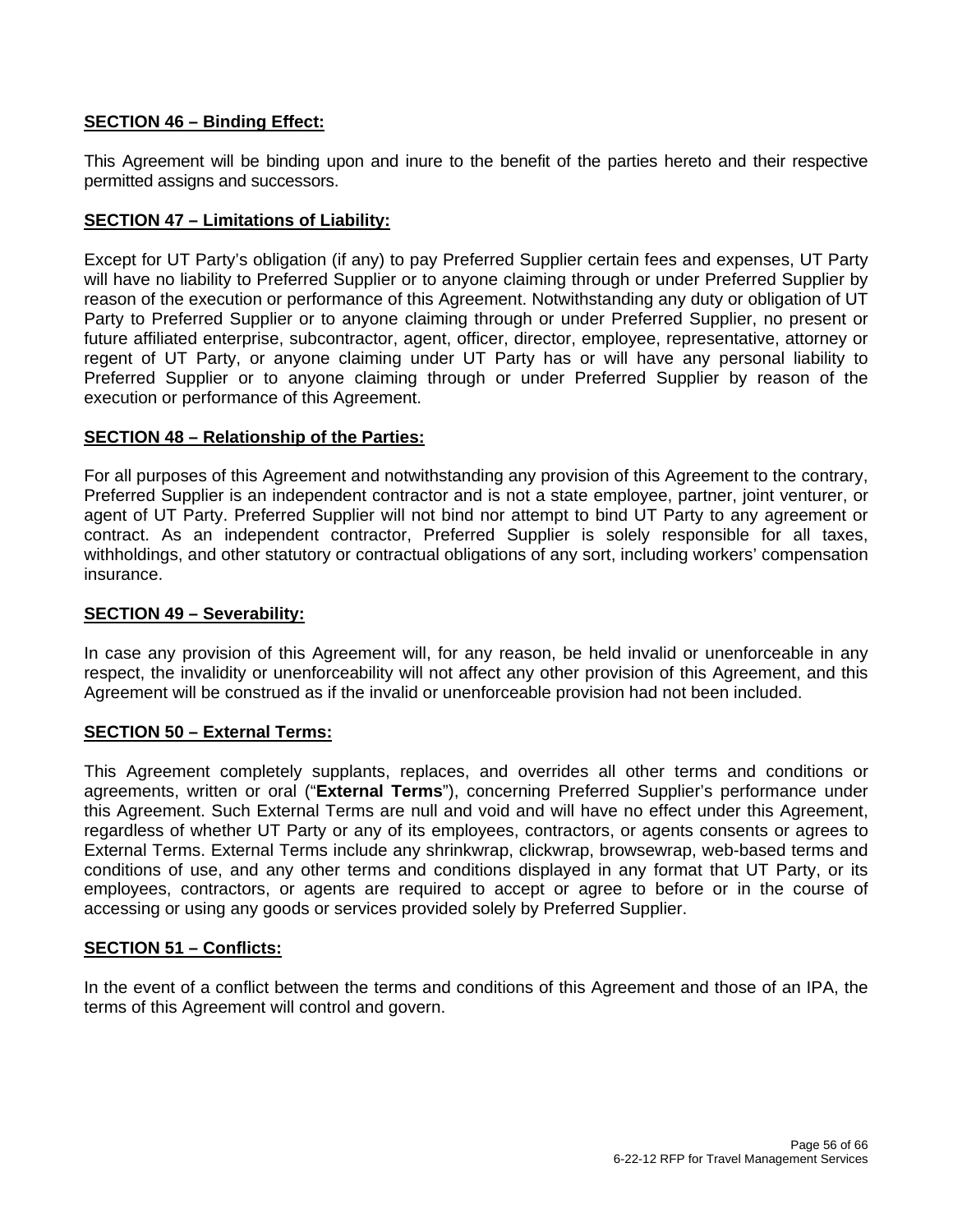#### **SECTION 52 – Attachments:**

The Riders listed below are attached to and fully incorporated into this Agreement as substantive parts of this Agreement:

**Rider 100** – Scope of Work **Rider 200 – Pricing Schedule for Rider 300** – Institutional Participation Agreement Form **Rider 400** – Supplier Relationship Management **Rider 500** – HUB Subcontracting Plan **Rider 600** – Affirmative Action Compliance Program

Having agreed to the foregoing terms, and with the intention of being bound, the parties have executed this Agreement as of the dates shown below.

#### **THE UNIVERSITY OF TEXAS SYSTEM [PREFERRED SUPPLIER]**

| Printed Name: _________________________ |       |
|-----------------------------------------|-------|
|                                         |       |
| Date:                                   | Date: |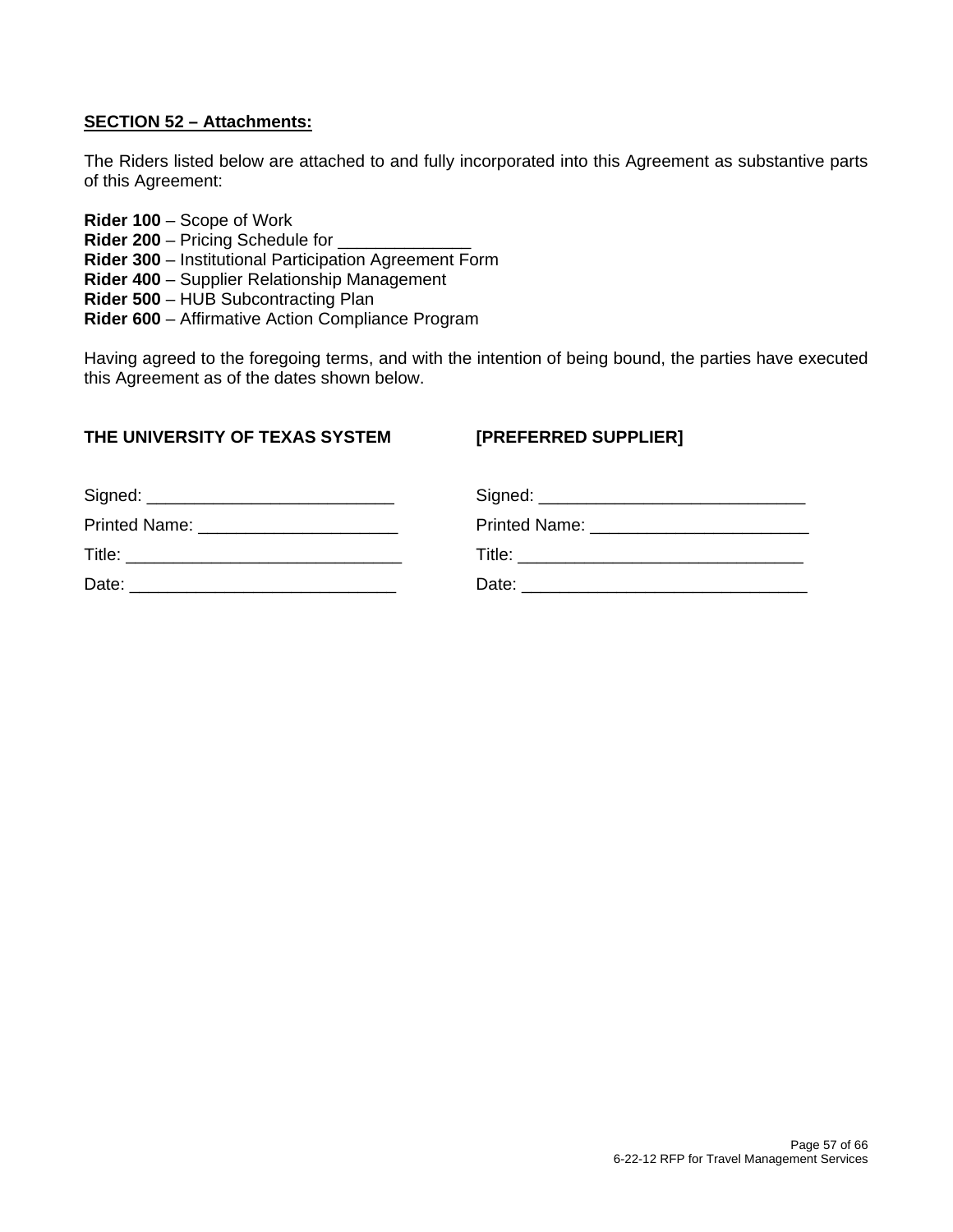## **APPENDIX THREE- 300**

## **INSTITUTIONAL PARTICIPATION AGREEMENT**

By entering into this Institutional Participation Agreement ("**Institutional Participation Agreement**"), the undersigned institution ("**Institutional Participant**") agrees to the terms and conditions set forth in the Preferred Supplier Agreement for \_\_\_\_\_\_\_\_\_\_\_\_\_\_\_ between The University of Texas System and \_\_\_\_\_\_\_\_\_\_\_\_\_\_\_\_\_\_\_\_\_\_\_\_\_\_\_\_\_\_\_\_\_\_\_\_\_\_\_\_\_\_\_, Agreement Number UTSSCA\_\_\_\_\_ dated effective **Example 2012** (the "**Preferred Supplier Agreement**"). All of the terms and conditions of the Preferred Supplier Agreement are incorporated into this Institutional Participation Agreement for all purposes. Unless otherwise specified in this Institutional Participation Agreement, all defined terms used in this Institutional Participation Agreement have the same meaning as assigned to those terms in the Preferred Supplier Agreement.

By entering into this Institutional Participation Agreement, Institutional Participant is authorized to take full advantage of all of the benefits and provisions set forth in the Preferred Supplier Agreement including, but not limited to, the benefits listed below, which are specified in detail in the Preferred Supplier Agreement:

Benefits from Preferred Supplier Agreement:

Access to **Exercise 1** from Preferred Supplier at prices which should generate significant cost savings for Institutional Participant.

Institutional Participant's Responsibilities

To the extent authorized by applicable law, Institutional Participant will use commercially reasonable efforts to perform the following responsibilities:

• Identify Preferred Supplier as the preferred source of \_\_\_\_\_\_\_\_\_\_\_\_\_\_\_\_\_\_\_\_\_services.

[tbd]

Institutional Participant's notice address and contact information is:

| The University of Texas at ______________________                                                                                                                                                                              |
|--------------------------------------------------------------------------------------------------------------------------------------------------------------------------------------------------------------------------------|
|                                                                                                                                                                                                                                |
| Fax: ________________________                                                                                                                                                                                                  |
| Email: Email: Email: Email: Email: Email: Email: Email: Email: Email: Email: Email: Email: Email: Email: Email: Email: Email: Email: Email: Email: Email: Email: Email: Email: Email: Email: Email: Email: Email: Email: Email |
| Attention:                                                                                                                                                                                                                     |

Institutional Participant designates the following contacts who will be responsible for facilitating this Institutional Participation Agreement:

#### **INSTITUTIONAL PARTICIPANT: Primary Contact:**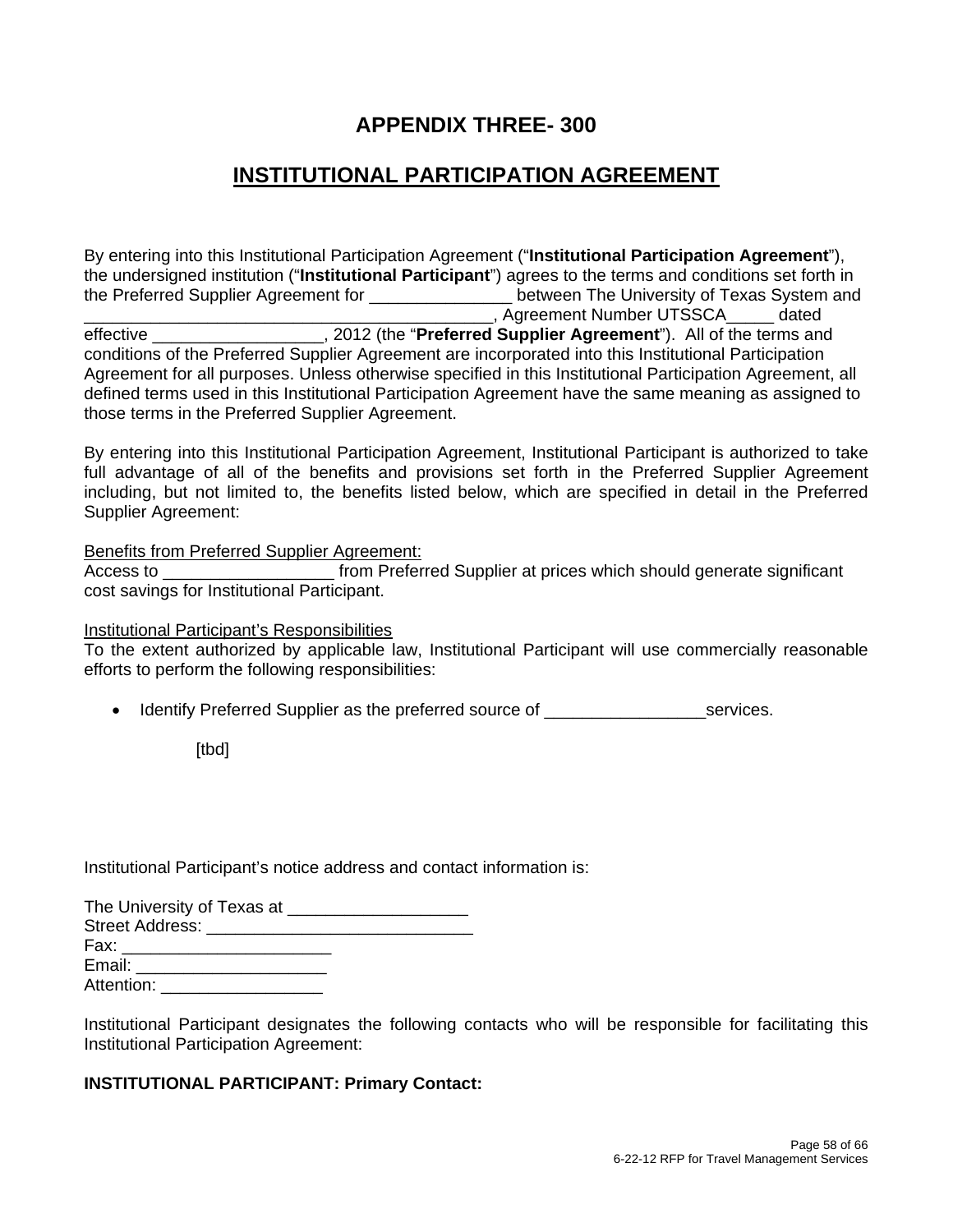| Name:      |  |  |  |
|------------|--|--|--|
| Title:     |  |  |  |
| Telephone: |  |  |  |
| Fax:       |  |  |  |
| Email:     |  |  |  |

#### **INSTITUTIONAL PARTICIPANT: HUB Contact:**

| Name:                 |  |  |
|-----------------------|--|--|
| Title:                |  |  |
| Telephone: __________ |  |  |
| Fax:                  |  |  |
| Email:                |  |  |

Institutional Participant designates the following contact who will be responsible for facilitating this Institutional Participation Agreement:

#### **PREFERRED SUPPLIER Primary Contact:**

| Name:                            |  |  |  |
|----------------------------------|--|--|--|
| <b>Title:</b> Title:             |  |  |  |
| Telephone: _____________________ |  |  |  |
| Fax:                             |  |  |  |
| Email:                           |  |  |  |

#### **Institutional Participant agrees to the terms of this Institutional Participation Agreement:**

#### **Upon activation of this Institutional Participation Agreement, Institutional Participant's Primary Contact will receive notification of activation via email. Please return signed completed form to \_\_\_\_\_\_\_\_\_\_\_\_\_\_\_\_\_\_\_\_\_\_\_\_\_\_, at \_\_\_\_\_\_\_\_\_\_\_\_\_\_\_\_\_\_\_\_\_@mdanderson.org**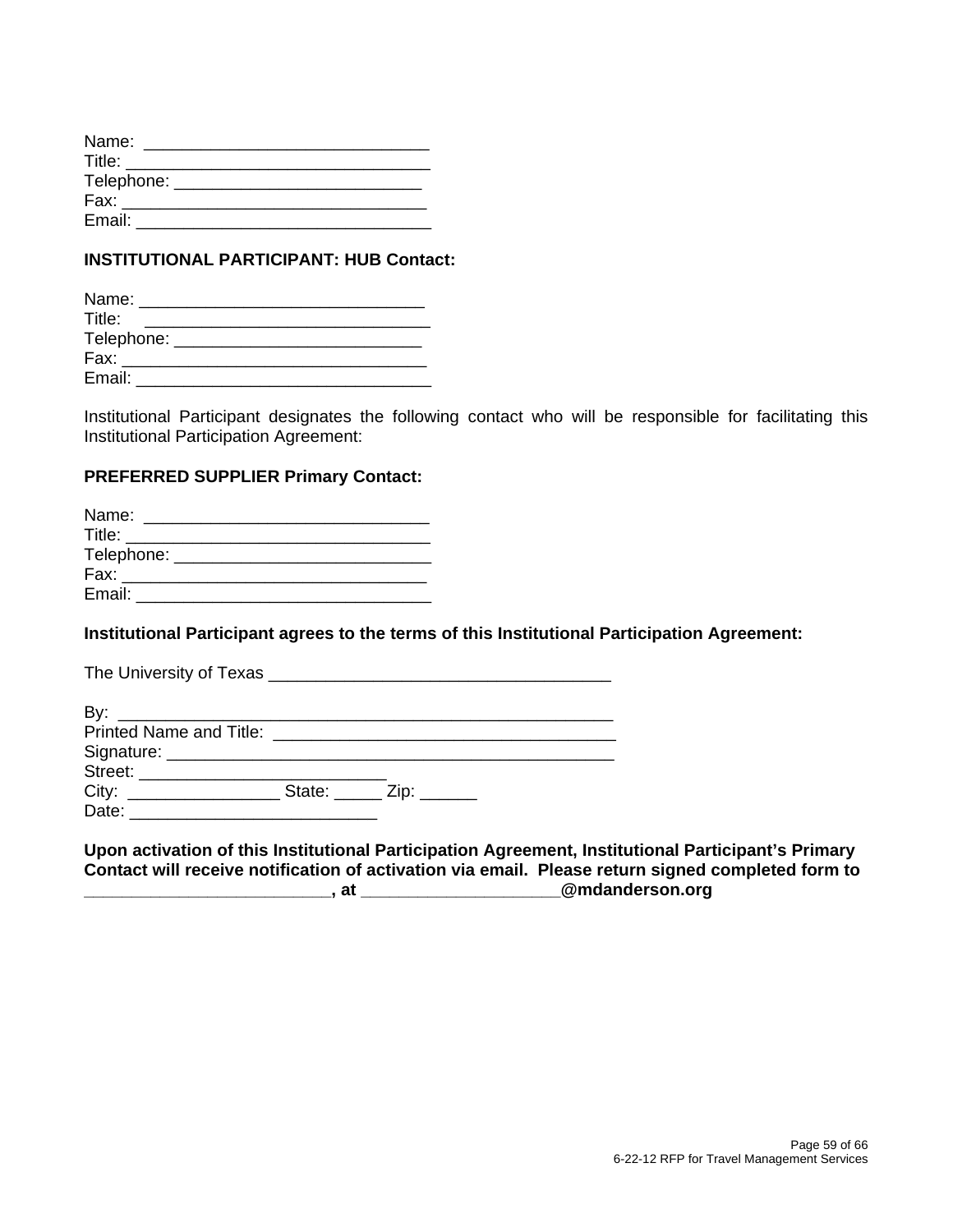## **APPENDIX FOUR**

## **ACCESS BY INDIVIDUALS WITH DISABILITIES**

Preferred Supplier represents and warrants ("**EIR Accessibility Warranty**") that the electronic and information resources and all associated information, documentation, and support that it provides to UT Party under this Agreement (collectively, the "**EIRs**") comply with the applicable requirements set forth in Title 1, Chapter 213 of the *Texas Administrative Code* and Title 1, Chapter 206, Rule §206.70 of the *Texas Administrative Code* (as authorized by Chapter 2054, Subchapter M of the *Texas Government Code*). To the extent Preferred Supplier becomes aware that the EIRs, or any portion thereof, do not comply with the EIR Accessibility Warranty, then Preferred Supplier represents and warrants that it will, at no cost to UT Party, either (1) perform all necessary remediation to make the EIRs satisfy the EIR Accessibility Warranty, or (2) replace the EIRs with new EIRs that satisfy the EIR Accessibility Warranty. In the event that Preferred Supplier is unable to do so, then the UT System may terminate this Agreement and Preferred Supplier will refund to UT System all amounts UT System has paid under this Agreement within thirty (30) days after the termination date.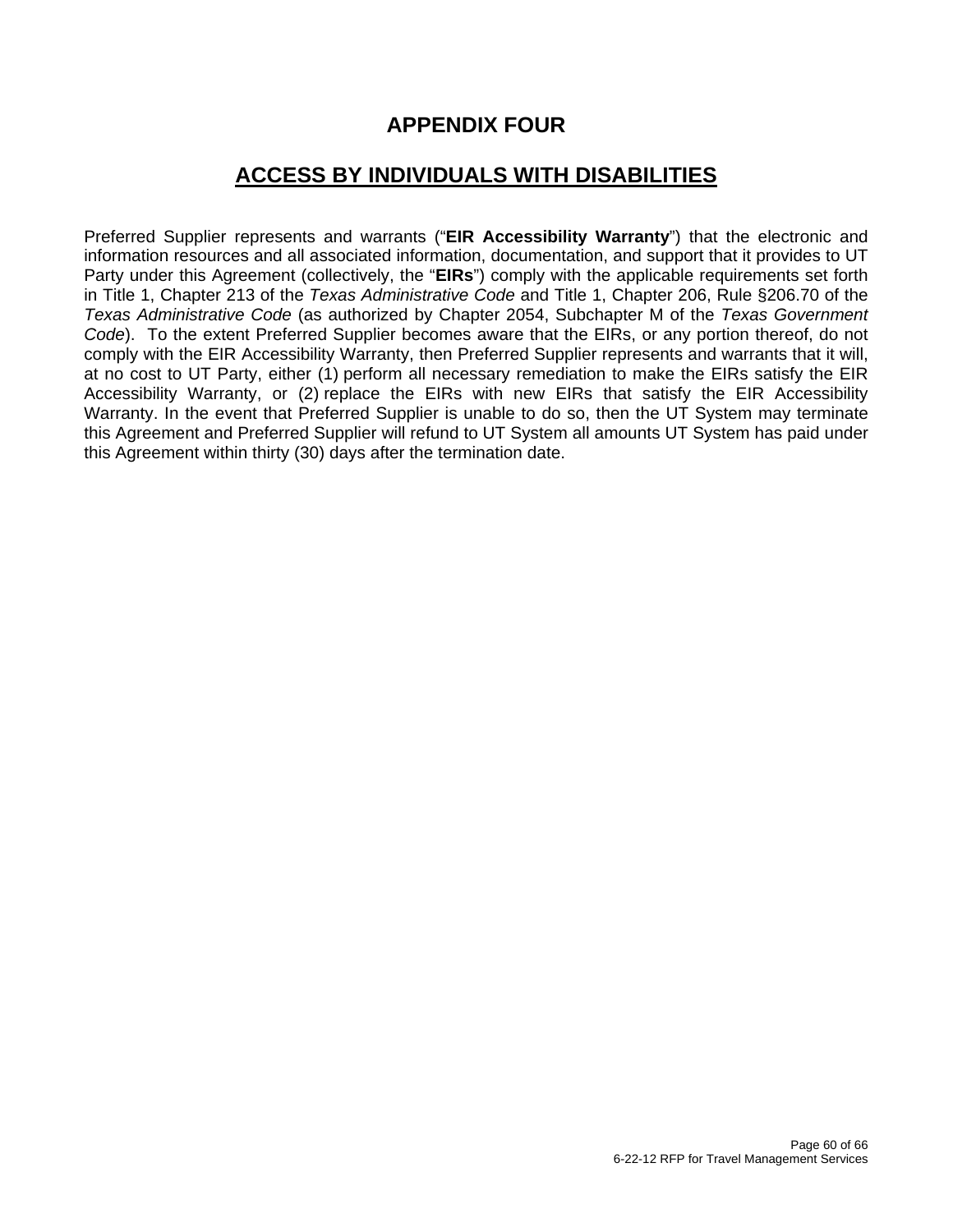## **ATTACHMENT A**

## **PRICE SCHEDULE**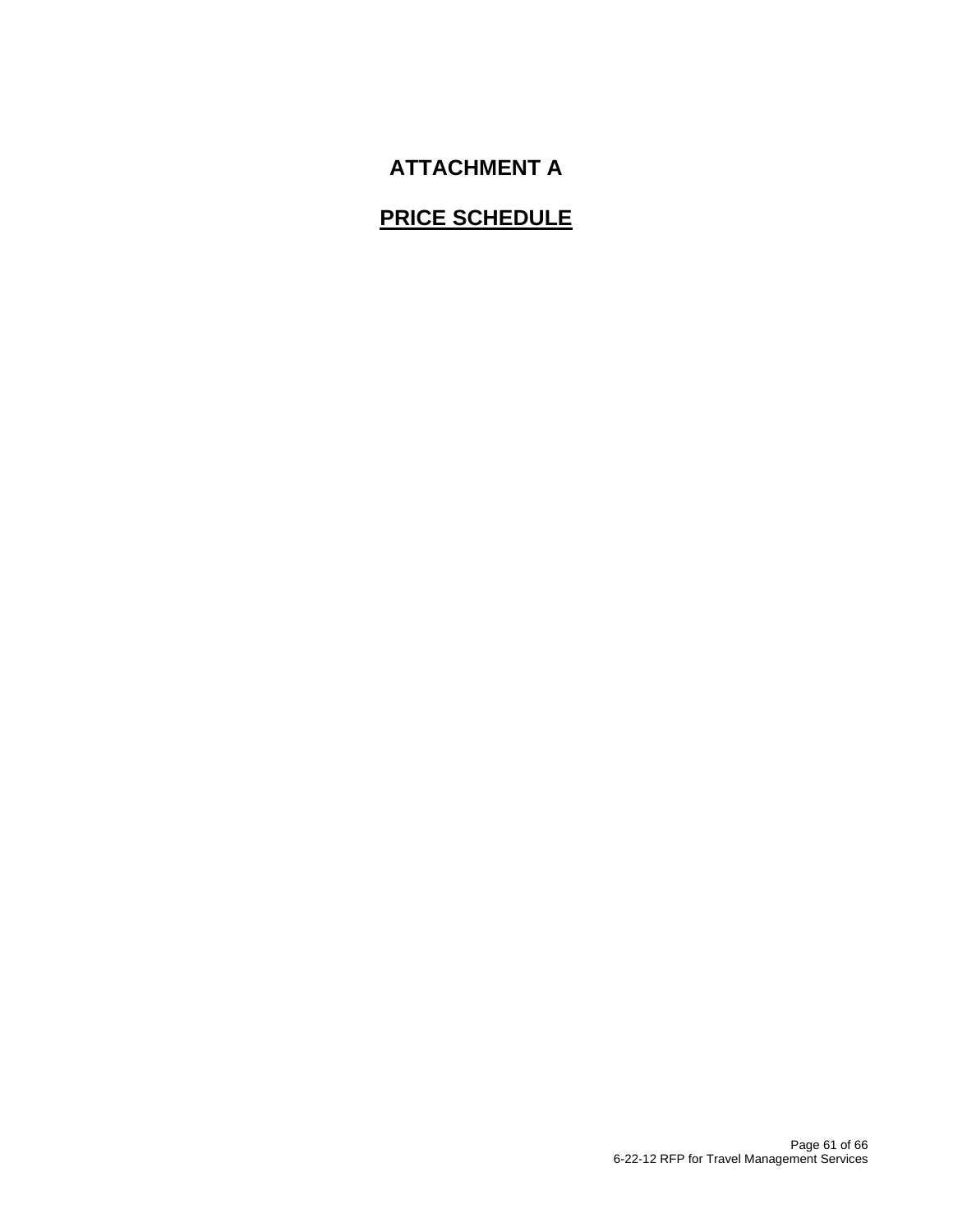## **EXHIBIT A**

## **ANNUAL TRAVEL VOLUME**

#### **A. Annual Airline Travel**

|                                                                     | <b>Number of</b><br><b>Domestic</b><br><b>Transactions</b> | <b>Domestic Volume</b> | <b>Number of</b><br><b>International</b><br><b>Transactions</b> | <b>International Volume</b> |
|---------------------------------------------------------------------|------------------------------------------------------------|------------------------|-----------------------------------------------------------------|-----------------------------|
| U.T. Arlington                                                      | 3,300                                                      | \$1,163,000            | 520                                                             | \$631,000                   |
| U.T. Austin                                                         | 14,350                                                     | \$5,874,000            | 2,520                                                           | \$2,915,000                 |
| U.T.Brownsville                                                     | 650                                                        | \$270,700              | 23                                                              | \$24,000                    |
| U.T. Dallas                                                         | 3,450                                                      | \$1,334,000            | 670                                                             | \$870,700                   |
| U.T.El Paso                                                         | 2,900                                                      | \$1,300,000            | 375                                                             | \$370,000                   |
| U.T. Pan Am                                                         | 1,325                                                      | \$807,000              | 40                                                              | \$40,000                    |
| U.T. Permian Basin                                                  | 540                                                        | \$80,908               | 5                                                               | \$12,240                    |
| U.T. San Antonio                                                    | 1,600                                                      | \$640,000              | 200                                                             | \$256,000                   |
| U.T. Tyler                                                          | 420                                                        | \$173,133              | 50                                                              | \$42,300                    |
| U.T. Southwestern                                                   | 6,125                                                      | \$2,634,000            | 400                                                             | \$512,000                   |
| U.T. Medical Branch<br>- Galveston                                  | 4,499                                                      | \$1,861,000            | 282                                                             | \$381,500                   |
| <b>U.T. Health Science</b><br>Center - Houston                      | 4,300                                                      | \$1,790,000            | 297                                                             | \$298,000                   |
| U.T. Health Science<br>Center - San Antonio                         | 4,000                                                      | \$1,500,000            | 200                                                             | \$221,300                   |
| U.T M.D Anderson<br><b>Cancer Center</b>                            | 10,400                                                     | \$4,883,000            | 1,800                                                           | \$4,740,000                 |
| U.T. M.D. Anderson<br><b>Cancer Center</b><br><b>Patient Travel</b> | 4,850                                                      | \$1,630,000            | 250                                                             | \$165,000                   |
| U.T. Health Science<br>Center - Tyler                               | 360                                                        | \$138,000              | 15                                                              | \$14,700                    |
| U.T. System<br>Administration                                       | 3,100                                                      | \$1,000,000            | $\boldsymbol{2}$                                                | \$20,000                    |
| The University of<br><b>Texas Investment</b><br>Management          |                                                            |                        |                                                                 |                             |
| Company (UTIMCO)                                                    | 245                                                        | \$70,800               | 50                                                              | \$208,700                   |
| <b>TOTALS</b>                                                       | 66,414                                                     | \$27,149,541           | 7,699                                                           | \$11,722,440                |

#### **B. Addition Information Relating to Volume and Transactions**

- UT System is a "high-touch" account
- o On average, 3 calls are needed to complete one reservation
- Each institution has its own travel policy and processes
	- o Institution guidelines must be met for internally funded travel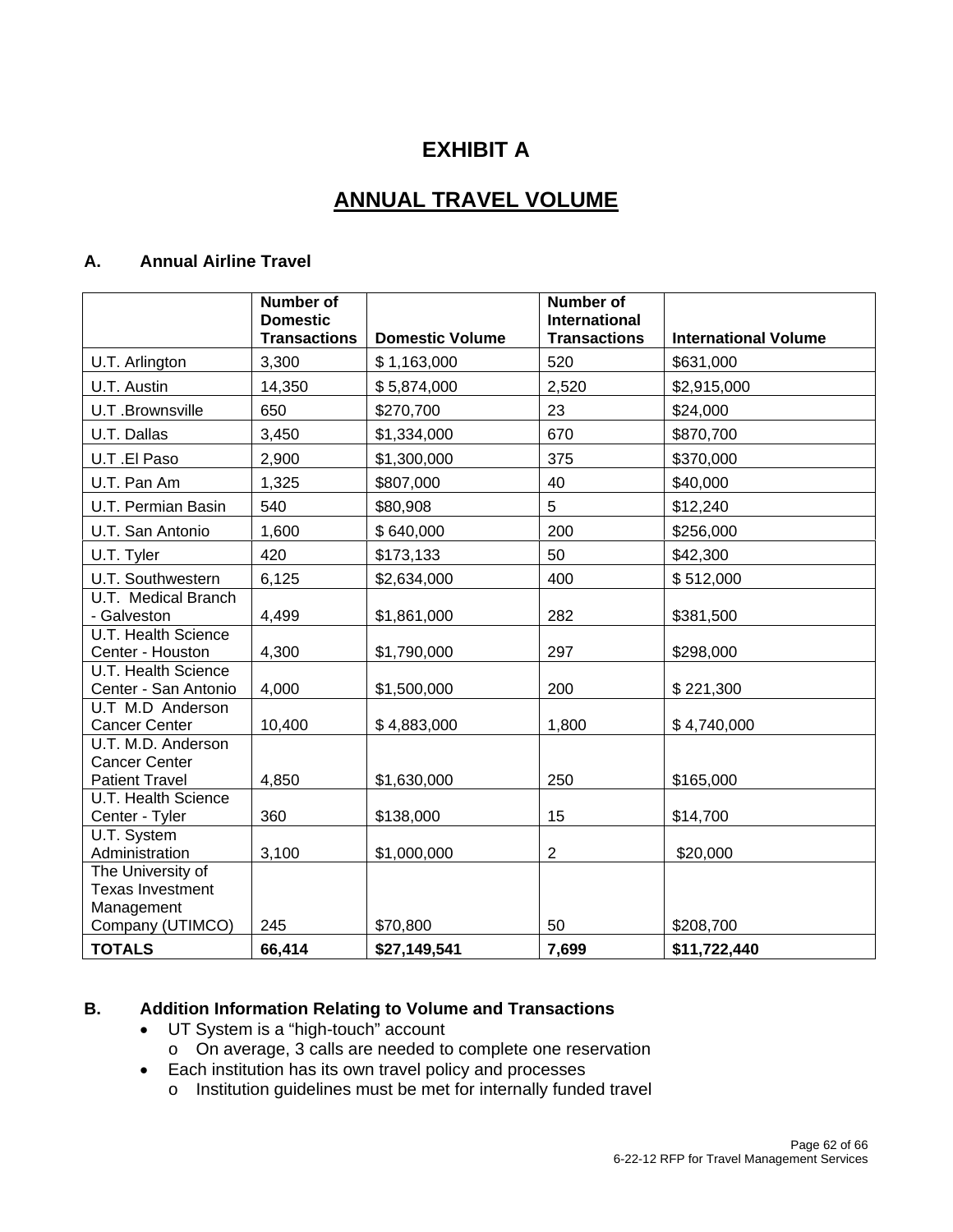- o State of Texas guidelines must be met for State-funded travel
- o Fly America/Open Skies requirements must be met for Federally funded travel
- o Proposer must be familiar with 16 different accounts
- o Travel approval processes differ by institution and in complexity. Institutions with the highest volume have the most complex and time consuming approval processes. Proposer should note this and plan staffing accordingly.
	- **Examples:** 
		- Traveler provides account number / agent enters number in record and tickets reservation
		- Traveler must obtain quote for travel cost and gain internal approval / traveler provides travel approval number to agent / agent is required to access UT System institution data base in view only format, verifies cost and/or approval number / agent enters number in to reservation and tickets reservation
- Based on validating carrier reports 90% of travel volume is equally distributed among American Airlines, United Airlines, and Southwest Airlines
- Refunds, exchanges and voids collectively total less than 2,000 annually
- VIP transactions are 10% of overall volume
- Average domestic ticket price is \$400
- Average international ticket price is \$1,900
- Annual car rental volume is \$4,340,000, with 33,000 rentals
- Hotel volume is undetermined, however:
	- o 25,000 hotel reservations with an average of 2 nights per stay were recorded in our top forty domestic and international destinations
- Annual number of hotel/car only reservations totals 2,900
- Amtrak and Northeast corridor air shuttle travel is minimal
- Annual number of after-hours or emergency service calls totals 900
- Existing online booking tools include Concur and GetThere
- o Proposer is required to support GetThere and Concur
	- o Use of an online tool will not be mandated
		- System-wide adoption of online booking tools is approximately10% of total reservations

#### **C. Top Domestic and International Destinations**

| <b>Top 25 Domestic Destinations</b> | <b>Top 15 Intl Destinations</b> |
|-------------------------------------|---------------------------------|
| Houston, TX                         | Sao Paulo, BR                   |
| Austin, TX                          | Hong Kong, HK                   |
| Dallas/FT Worth Area, TX            | Paris, FR                       |
| Washington, DC Area                 | Mexico City, MX                 |
| McAllen, TX                         | London, UK                      |
| San Antonio, TX                     | Istanbul, Turkey                |
| Phoenix, AZ                         | San Juan, PR                    |
| New York, NY                        | Vancouver, BC, CA               |
| Chicago, IL                         | Amsterdam, NL                   |
| San Francisco, CA                   | Quitto, EC                      |
| New Orleans, LA                     | Shanghai, CH                    |
| San Diego, CA                       | Beijing, CH                     |
| Albuquerque, NM                     | Madrid, SP                      |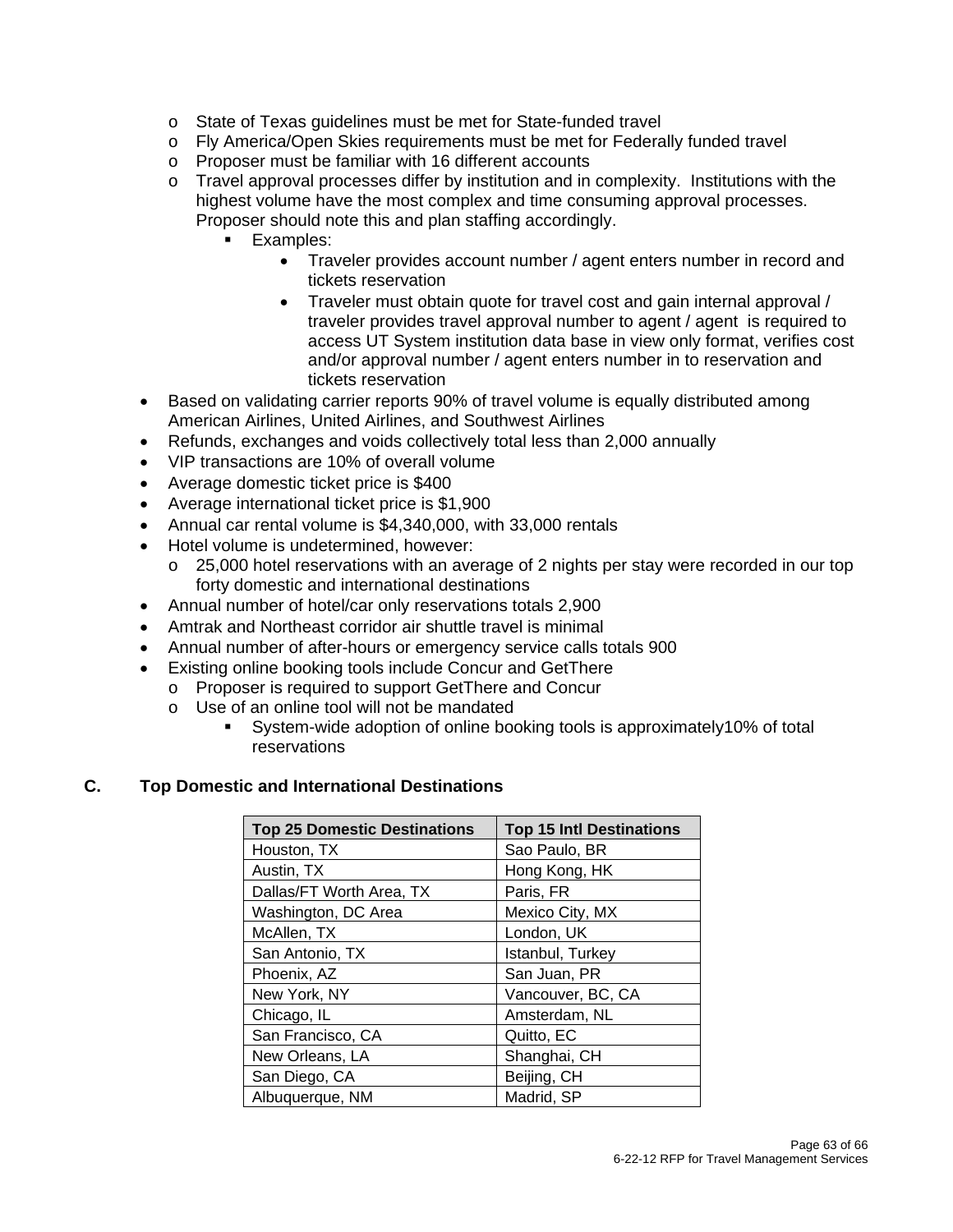| Los Angeles/Orange County, CA | Guadeloupe, Caribbean |
|-------------------------------|-----------------------|
| Boston, MA                    | Manila, PH            |
| Orlando, FL.                  | Dubai, UAE            |
| Denver, CO                    |                       |
| El Paso, TX                   |                       |
| Midland, TX                   |                       |
| Atlanta, GA                   |                       |
| Las Vegas, NV                 |                       |
| Kansas City, MO               |                       |
| Philadelphia, PA              |                       |
| Miami, FL                     |                       |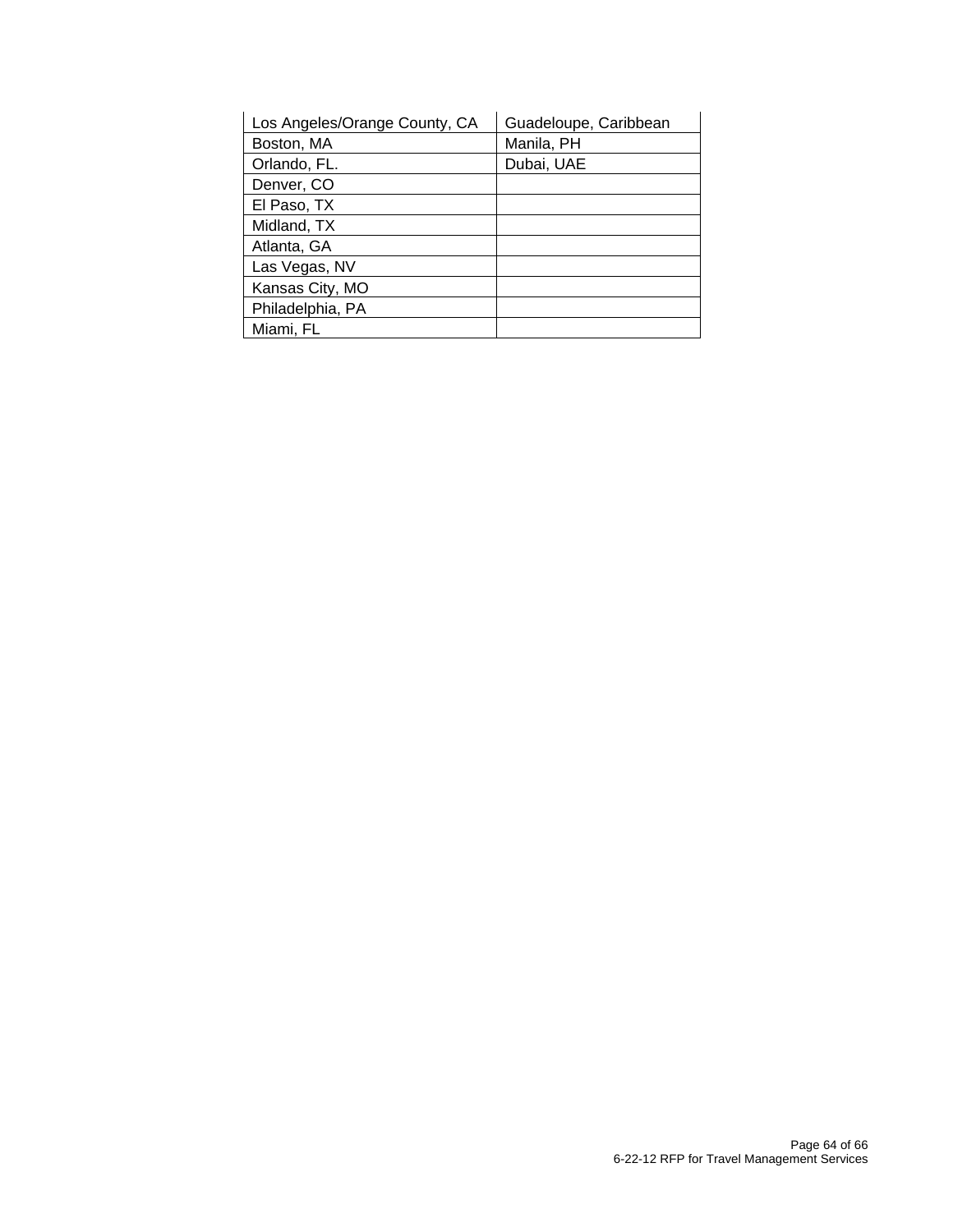## **EXHIBIT B**

## **REQUIRED TRAVEL MANAGEMENT REPORTS**

As requested by UT System, Preferred Supplier will provide reports including, but not limited to, the following data. Report format and frequency will be determined by the requesting institution and finalized during implementation processes.

#### **Airline**

- Gross volume
- Refund air volume
- Net air volume
- Refund volume as percentage
- Number of invoices
- Number of refunds
- Number of exchanges
- Number of voids
- Net transactions
- Refund transactions as percentage
- Total miles flown
- Number of tickets booked online
- Volume booked online
- Percentage of tickets booked online
- Average gross amount
- Average refund amount
- Average net amount
- Average cost per mile
- International air volume
- International air volume as percentage
- Number of international air tickets
- Total international air miles flown
- Cost per international air mile
- Domestic air volume
- Domestic air volume as percentage
- Number of domestic air tickets
- Total domestic air miles flown
- Cost per domestic air mile
- Full fare volume
- Savings volume
- Savings using UT System city-pair contracts
- Savings using UT System loyalty program agreements
- Unused ticket report
- Lost savings/exception report /reason for declining low fare (may include traveler name)
- Destination reports
- Advance booking report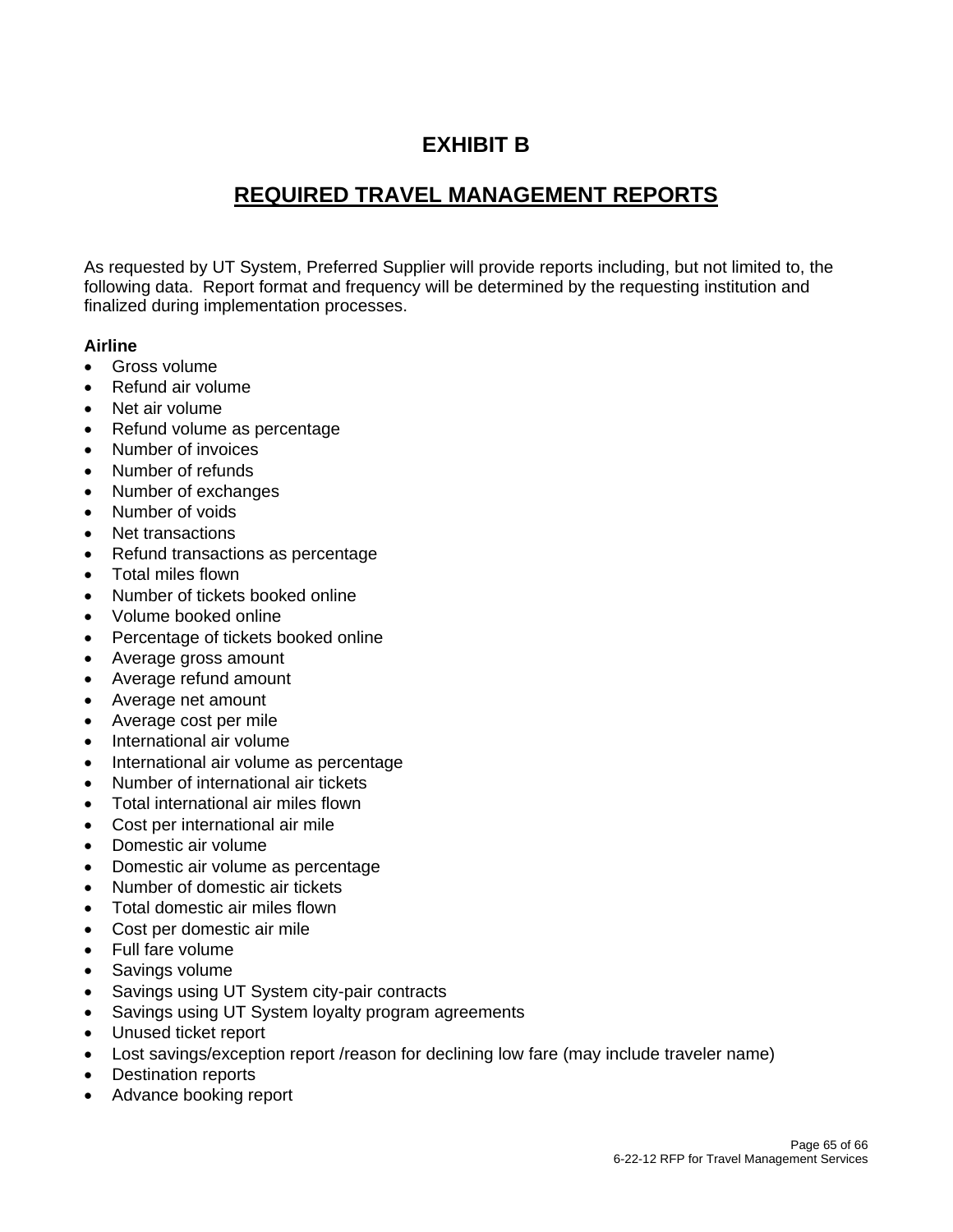- Validating carrier report
- Top carrier / destination report
- Top 100 traveler report
- Traveler locator reports
- Executive summary reports
- Credit card reconciliation reports
- Ad hoc reports as needed

#### **Hotel**

- Number of hotel rooms booked
- Number of nights
- Total cost of all room nights
- Average stay
- Average cost per night
- Top 25 domestic city report
- Top 25 international city report
- Top 5 hotel chain report by volume
- Number of reservations booked using UT System contract hotels
- Number of reservations booked using non-UT System contract hotels

#### **Car Rental**

- Number of cars booked domestic
- Number of cars booked international
- Total number of days
- Total cost of all rentals
- Total cost of domestic rentals
- Total cost of international rentals
- Average length of rental
- Average cost per rental
- Top 25 domestic city report
- Top 25 international city report
- Number of reservations booked using UT System contract car vendors
- Number of reservations booked using non-UT System contract car vendors

#### **Miscellaneous**

- Agent booking / call volume reports
- Customer service /issues + resolution report
- Prism reporting for negotiated airline contracts
- Quarterly reporting direct to specified airline for negotiated airline contracts
- Topaz International reporting for benchmarking data
- Quarterly reports specific to state contract airfare use
- Quarterly reports specific to soft dollar savings fee waivers, etc.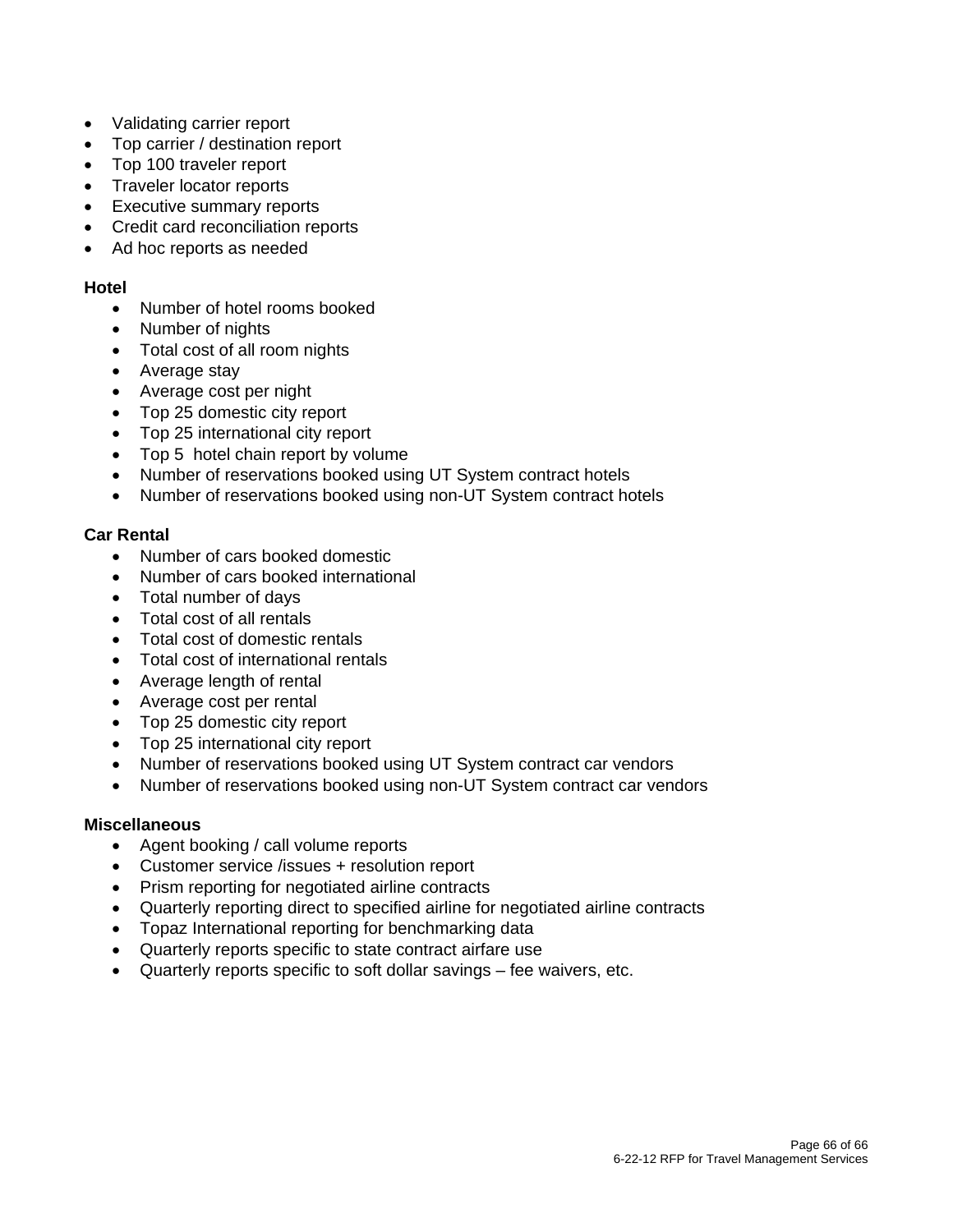#### **ATTACHMENT A**

#### **SUPPLIER'S SURVEY**

#### **Company Profile**

- 1. Please provide your company's main address, phone and fax number.
- 2. Please provide your company's FEIN.
- 3. Please provide your company's DUNS number.
- 4. Please provide your company's main contact person for the RFP.
- 5. What is your company's legal structure?
- 6. List all individuals, groups, corporations, etc. that hold 25% or greater equity in the company. Please list their respective percentage of ownership.
- 7. Provide any details of all past or pending litigation arising from your company furnishing an item or service similar to that described in this RFP.
- 8. Has your company, or any of its parents or subsidiaries, ever had a Bankruptcy Petition filed in its name, voluntarily or involuntarily? If yes, specify date, circumstances, and resolution.
- 9. Is your Company currently in default on any loan agreement or financing agreement with any bank, financial institution, or other entity? If yes, specify details, circumstances, and prospects for resolution.
- 10. Provide a customer reference list of no less than three (3) organizations with which Proposer currently has contracts with and/or has previously provided travel agency services of equal type and scope within the past five (5) years. Reference list to include, company name, contact person, and telephone number, description of products and services provided, and length of business relationship.

#### **General Requirements**

Please refer to section 5.3.2 (UT System/State Negotiated Contract Rates)

11. Does Agency utilize any rebate agreement or program for air, car or hotel reservations? If so, explain any agreement or program that would be applicable to the UT System account.

Please refer to section 5.3.4.9 (Ghost Card Reconciliation)

- 12. Can Agency assist in monthly credit card reconciliations? If so, outline current processes with entities of a similar size and scope.
- 13. Can Agency support Concur and PeopleSoft travel and expense tools?

Please refer to section 5.3.5.1 (Implementation Schedule)

- 14. Provide three (3) references for past global consolidation and implementation or account of a similar size and scope.
- 15. Provide specific examples of comparable implementation processes.
- 16. Provide a transition process checklist.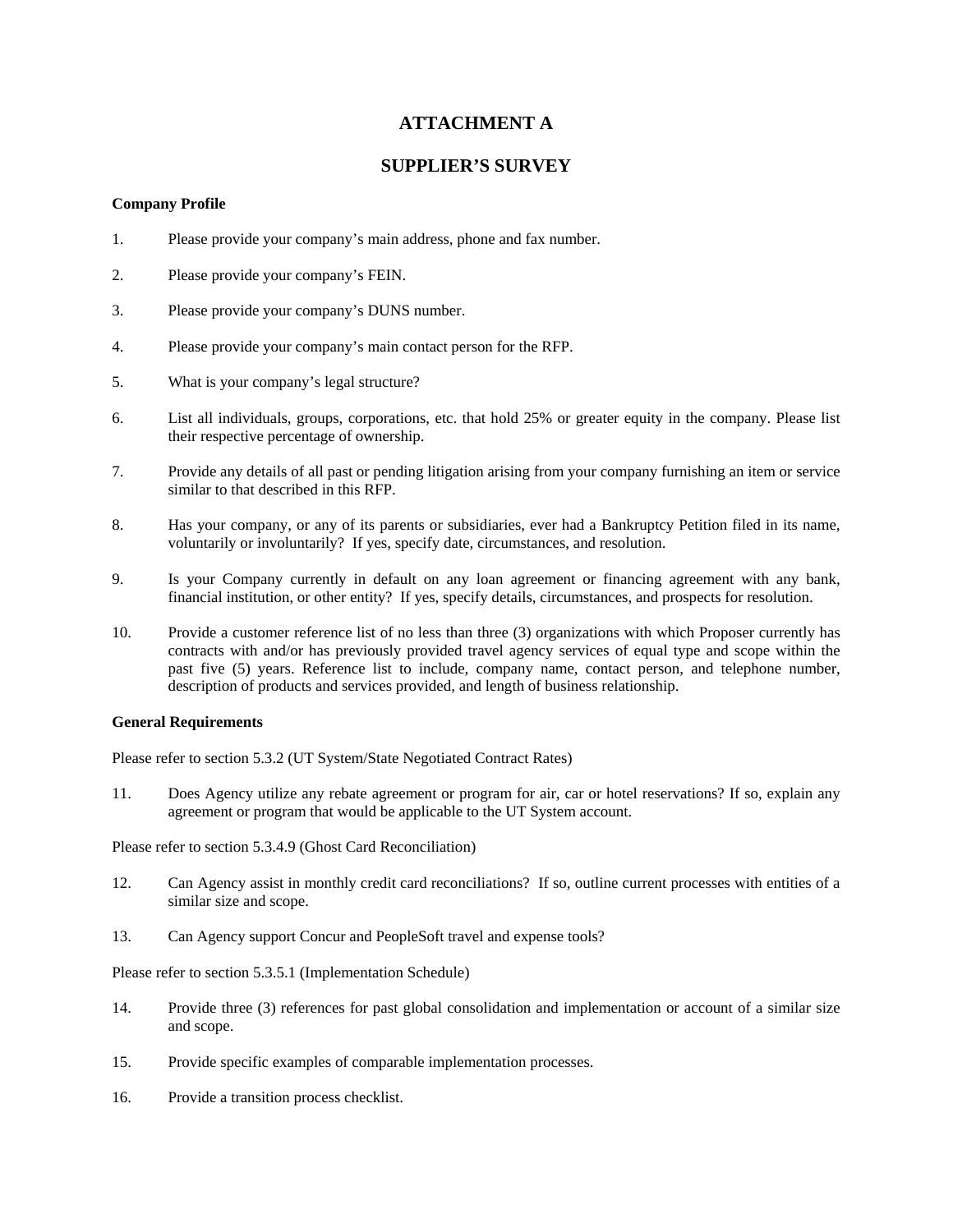Please refer to section 5.3.5.3 (Profiles)

17. Is Agency able to receive and/or transfer traveler profiles? If so, describe all applicable processes.

Please refer to section 5.3.5.5 (Risk Management)

18. Provide a complete business continuity plan, as well as an outline redundant system processes including the location of alternate agency locations available to assist with essential services in the event of an unavoidable failure at locations servicing the UT System account.

Please refer to section 5.3.5.6 (Office Hours)

19. Please identify Agency's normal hours of operation including any variance from 8:00 A.M. to 6:00 P.M. (CST)

Please refer to section 5.3.5.8 (Emergency/After-Hours Service)

- 20. Does Agency provide a separate overseas emergency number?
- 21. What emergency services does Agency provide in addition to what is required?
- 22. What additional cost, if any, is associated with these additional services?

Please refer to section 5.3.5.10 (Supporting Reservation Tools)

23. Please provide a list of all supporting reservation tools currently utilized and/or those available by the Agency upon request.

Please refer to section 5.3.5.11 (Dedicated Airline Reporting Corporation (ARC) Number)

24. Can Agency provide a dedicated ARC number?

Please refer to section 5.3.6.4 (Online Booking Product Help Desk)

- 25. Please list costs specifically associated with supporting online booking tools during normal working hours. While included in the management fee, costs will be allocated to those institutions electing to utilize the online tool and support services.
- 26. Please list costs specifically associated with supporting online booking tools after normal business hours. . While included in the management fee, costs will be allocated to those institutions electing to utilize the online tool and support services
- 27. Please list fees and costs specifically associated with the support of your recommended booking tools if different from those listed above (e.g. Concur, GetThere).

Please refer to section 5.3.7.3 (Staffing Plan)

- 28. Please provide a detailed staffing plan(s) including agents, management and support personnel. The staffing plan(s) should detail both the UT System requirements and the UT MD Anderson Patient Travel Services on-site requirements.
- 29. Can Agency provide Houston on-site agents for UT MD Anderson Cancer Center Patient Travel Services meeting experience requirements noted? If yes, how will agency handle backup agents for Houston on-site location?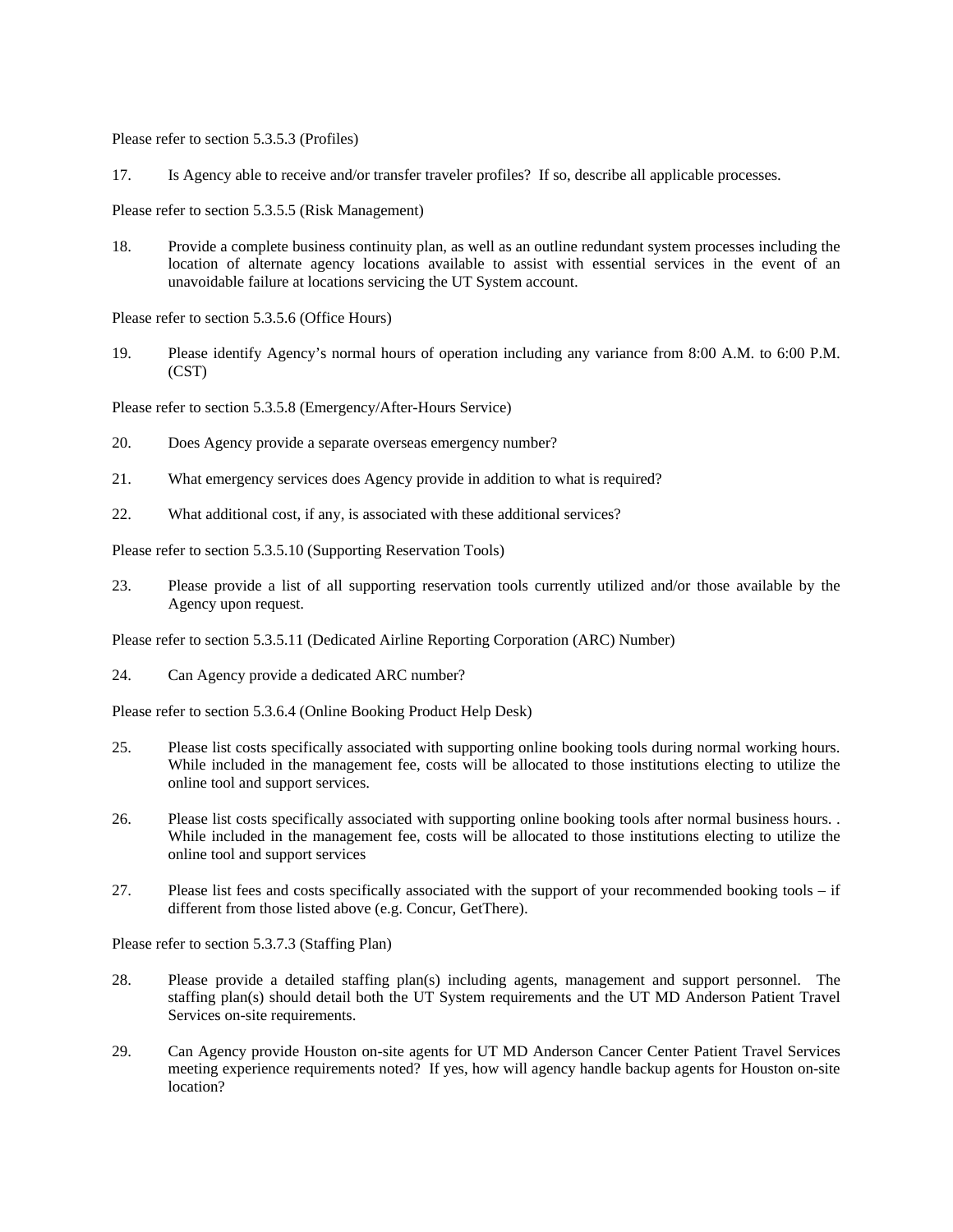- 30. Can Agency provide VIP travel agents meeting experience requirements noted?
- 31. Can Agency provide international travel specialists meeting experience requirements noted?
- 32. Can Agency provide an international rate desk?
- 33. In the future, should UT System request additional on-site locations; is Agency willing to provide services based on mutual agreement regarding operations and additional costs?
- 34. Can Agency provide meeting and group travel specialist as a supplement/additional cost to a contract resulting from this RFP? If so, please explain services applicable to meeting travel?

Please refer to section 5.3.7.7 (Electronic Itinerary)

- 35. Can Agency provide electronic itineraries without third party advertisements?
- 36. Can Agency provide e-ticket receipts with the required information?

Please refer to section 5.3.7.8 (Visas and Passports)

- 37. Explain Agency visa and passport services or third party options.
- 38. What fees or additional costs are associated with visa and passport services?

Please refer to section 5.3.7.10 (Sale and Proper Use of Negotiated Airline Contract Rates)

39. Can Agency provide consolidator airfares? If yes, provide a list of consolidators Agency works with and list the benefits as well as potential issues when utilizing consolidators.

Please refer to section 5.3.7.12 (Fly America Act/Open Skies Agreement)

40. Is the Agency approved by the General Services Administration regarding understanding and administration of the Fly America Act/Open Skies Agreement?

Please refer to section 5.3.7.13 (Frequent Flier Reservations)

- 41. Is there an additional cost for managing frequent flier reservations pertaining to UT System employee business travel?
- 42. Is there an additional cost for managing frequent flier reservations for non-UT System travelers, including patient or spousal travel?

Please refer to section 5.3.7.14 (Invoices/Data On Demand)

- 43. Do you have an online data retrieval tool? If yes, how is access to the online tool provided:
- 44. If an online data retrieval tool is not available can Agency guarantee that required documentation will be provided by fax or document scanned/emailed upon request.

Please refer to section 5.3.8.2 (Fiscal Year)

- 45. Is Agency able to provide all reporting requirements noted in Exhibit B? If no, list exceptions
- 46. What additional reports does Agency recommend or have available that are not listed in Exhibit B

Please refer to section 5.3.9.3 (Account Management Services)